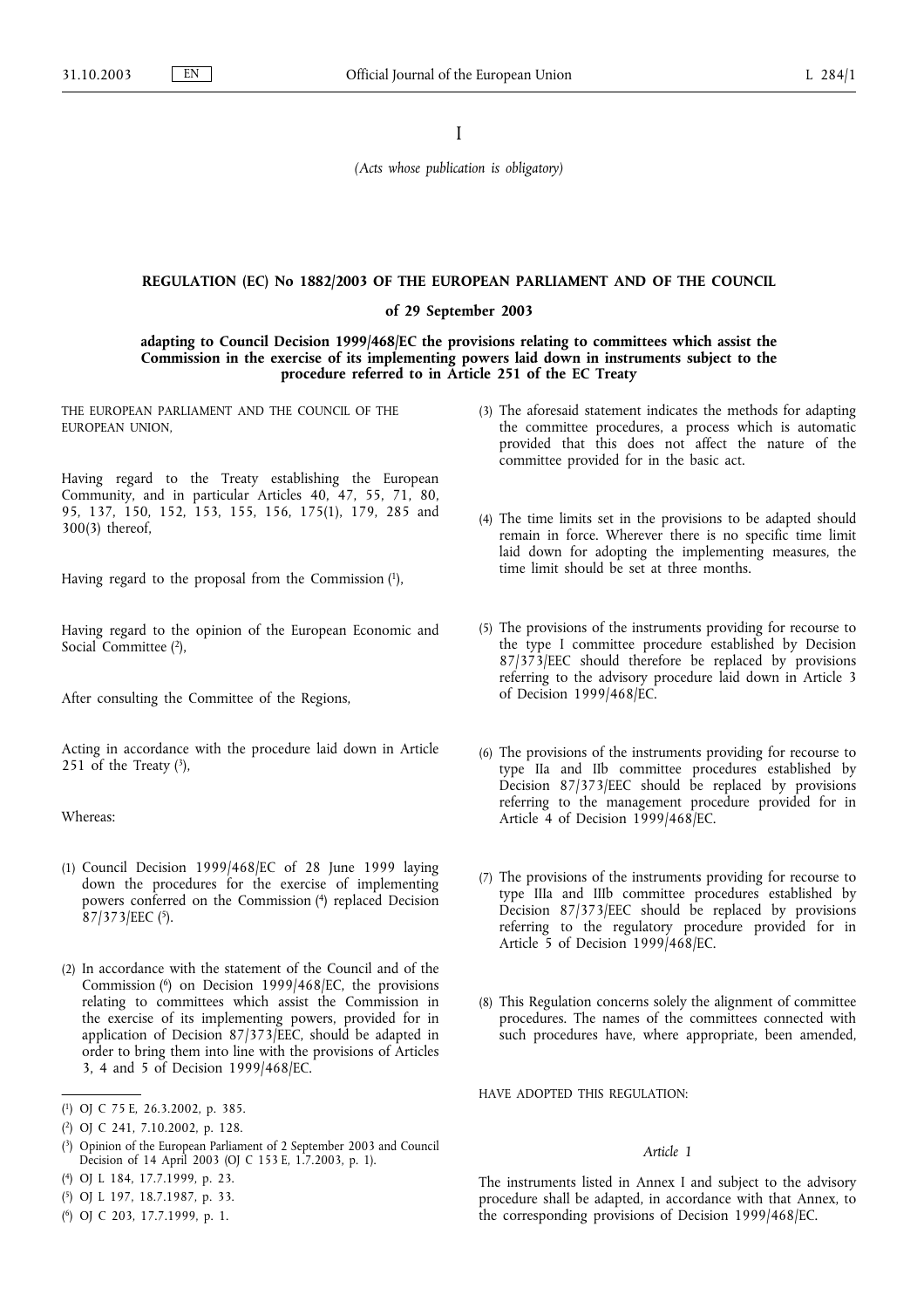# *Article 2*

The instruments listed in Annex II and subject to the management procedure shall be adapted, in accordance with that Annex, to the corresponding provisions of Decision 1999/468/EC.

# *Article 3*

The instruments listed in Annex III and subject to the regulatory procedure shall be adapted, in accordance with that Annex, to the corresponding provisions of Decision 1999/468/EC.

## *Article 4*

References to provisions of the instruments in Annexes I, II and III are understood to be references to those provisions as adapted by this Regulation.

References in this Regulation to the former names of committees are understood to be references to the new names.

## *Article 5*

This Regulation shall enter into force on the twentieth day following that of its publication in the *Official Journal of the European Union*.

This Regulation shall be binding in its entirety and directly applicable in all Member States.

Done at Brussels, 29 September 2003.

*For the European Parliament*

*The President*

P. COX

*For the Council The President* G. ALEMANNO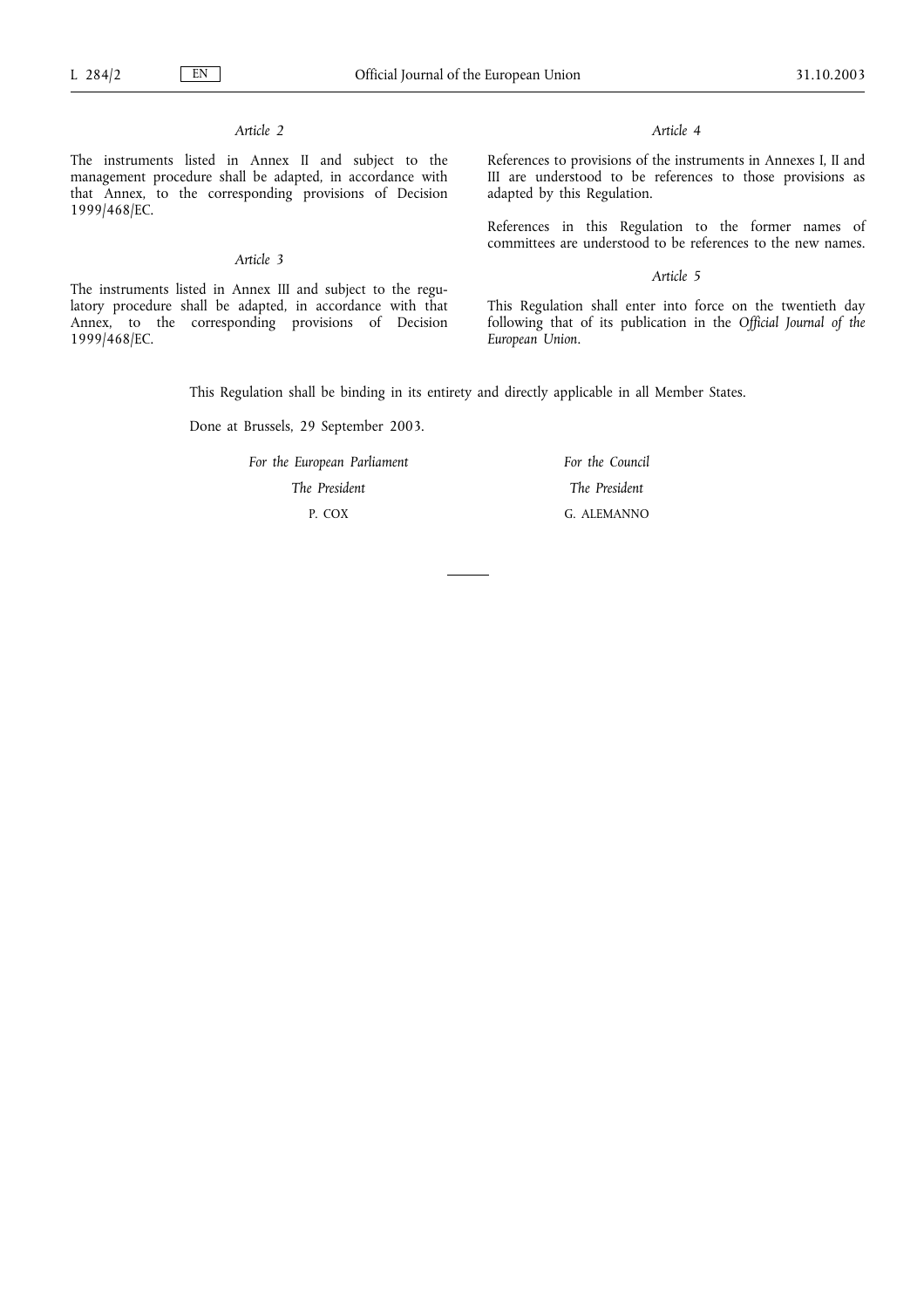# *ANNEX I*

## **ADVISORY PROCEDURE**

List of instruments subject to the advisory procedure and adapted to the corresponding provisions of Decision 1999/468/EC in accordance with the amendments below:

1) Council Directive 89/686/EEC of 21 December 1989 on the approximation of the laws of the Member States relating to personal protective equipment (1).

Article 6(2) is replaced by the following:

'2. The Commission shall be assisted by the Standing Committee, set up by Article 6(2) of Directive 98/37/EC (\*), hereinafter referred to as "the Committee".

It may be apprised, in accordance with the procedure referred to in this paragraph, of any matter to which the implementation and practical application of this Directive give rise.

Where reference is made to this paragraph, Articles 3 and 7 of Decision 1999/468/EC (\*\*) shall apply, having regard to the provisions of Article 8 thereof.

The Committee shall adopt its rules of procedure.

- (\*\*) Council Decision 1999/468/EC of 28 June 1999 laying down the procedures for the exercise of implementing powers conferred on the Commission (OJ L 184, 17.7.1999, p. 23).'
- 2) Council Directive 90/385/EEC of 20 June 1990 on the approximation of the laws of the Member States relating to active implantable medical devices (2).

Article 6(2) is replaced by the following:

\_\_\_\_\_\_\_\_\_\_\_

'2. The Commission shall be assisted by a standing committee (hereinafter referred to as "the Committee").

The Committee may be apprised, in accordance with the procedure referred to in this paragraph, of any matter to which the implementation and practical application of this Directive give rise.

Where reference is made to this paragraph, Articles 3 and 7 of Decision 1999/468/EC (\*) shall apply, having regard to the provisions of Article 8 thereof.

The Committee shall adopt its rules of procedure.

3) Council Directive 90/377/EEC of 29 June 1990 concerning a Community procedure to improve the transparency of gas and electricity prices charged to industrial end-users (3).

Article 7 is replaced by the following:

*'Article 7*

\_\_\_\_\_\_\_\_\_\_\_

1. For the adoption of the amendments referred to in Article 6, the Commission shall be assisted by a committee.

2. Where reference is made to this Article, Articles 3 and 7 of Decision 1999/468/EC (\*) shall apply, having regard to the provisions of Article 8 thereof.

<sup>(\*)</sup> OJ L 207, 23.7.1998, p. 1. Directive as amended by Directive 98/79/EC (OJ L 331, 7.12.1998, p. 1).

<sup>(\*)</sup> Council Decision 1999/468/EC of 28 June 1999 laying down the procedures for the exercise of implementing powers conferred on the Commission (OJ L 184, 17.7.1999, p. 23).'

<sup>(</sup> 1) OJ L 399, 30.12.1989, p. 18. Directive as last amended by European Parliament and Council Directive 96/58/EC (OJ L 236, 18.9.1996, p. 44).

<sup>(</sup> 2) OJ L 189, 20.7.1990, p. 17. Directive as last amended by Directive 93/68/EEC (OJ L 220, 30.8.1993, p. 1).

<sup>(</sup> 3) OJ L 185, 17.7.1990, p. 16. Directive as last amended by the 1994 Act of Accession.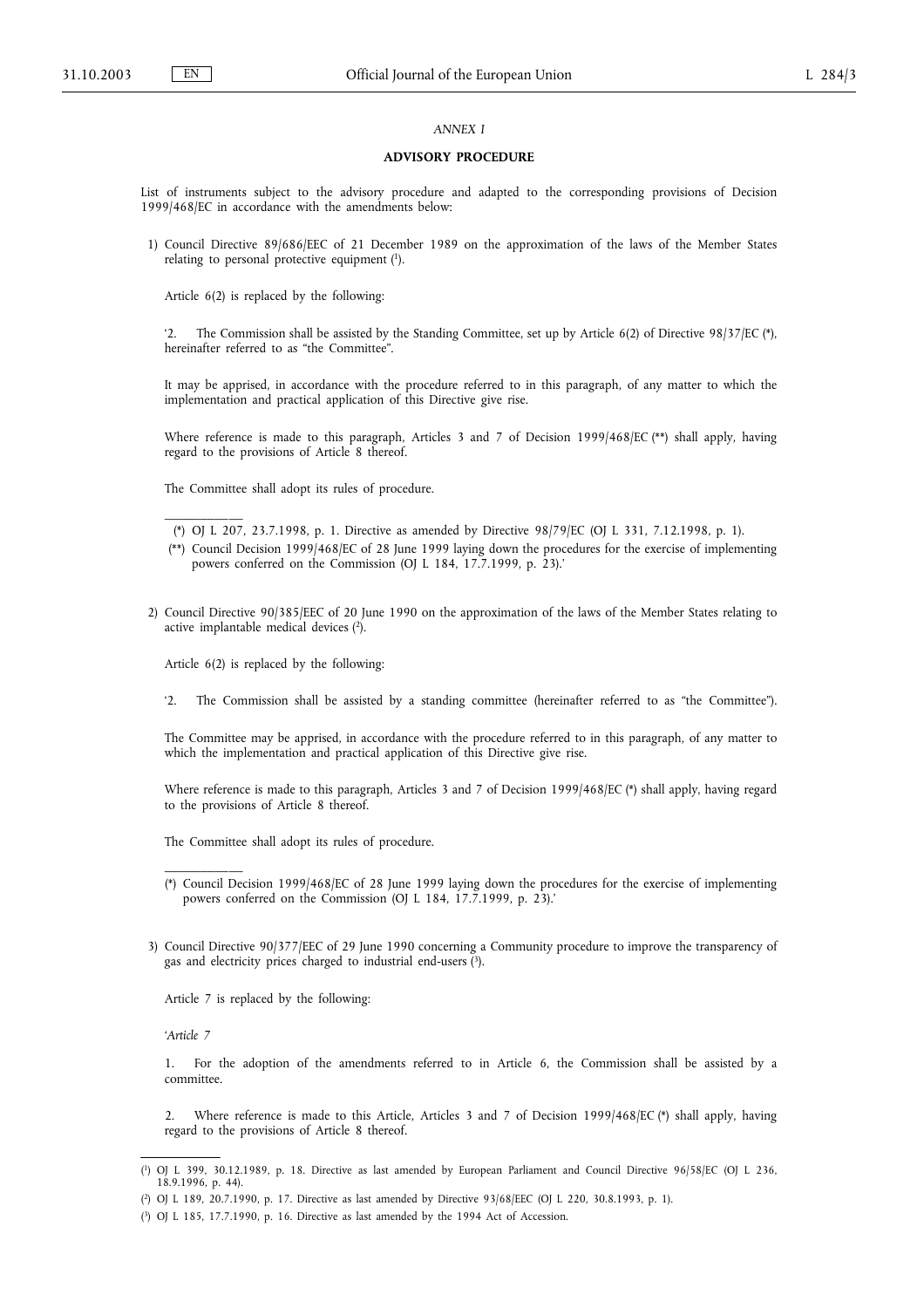\_\_\_\_\_\_\_\_\_\_\_

- 3. The Committee shall adopt its rules of procedure.
- (\*) Council Decision 1999/468/EC of 28 June 1999 laying down the procedures for the exercise of implementing powers conferred on the Commission (OJ L 184, 17.7.1999, p. 23).'
- 4) Council Regulation (EEC) No 3880/91 of 17 December 1991 on the submission of nominal catch statistics by Member States fishing in the north-east Atlantic (1).

Article 5 is replaced by the following:

*'Article 5*

1. The Commission shall be assisted by the Standing Committee on Agricultural Statistics, hereinafter referred to as "the Committee".

2. Where reference is made to this Article, Articles 3 and 7 of Decision 1999/468/EC (\*) shall apply, having regard to the provisions of Article 8 thereof.

3. The Committee shall adopt its rules of procedure.

5) Council Regulation (EEC) No 2408/92 of 23 July 1992 on access for Community air carriers to intra-Community air routes  $(\overline{2})$ .

Article 11 is replaced by the following:

*'Article 11*

\_\_\_\_\_\_\_\_\_\_\_

- 1. The Commission shall be assisted by a committee.
- 2. The Committee shall advise the Commission on the application of Articles 9 and 10.

3. The Committee may furthermore be consulted by the Commission on any other matter concerning the application of this Regulation.

4. Where reference is made to this Article, Articles 3 and 7 of Decision 1999/468/EC (\*) shall apply, having regard to the provisions of Article 8 thereof.

5. The Committee shall adopt its rules of procedure.

6) Council Directive  $93/42/EEC$  of 14 June 1993 on medical devices  $(3)$ .

Article 6 is replaced by the following:

*'Article 6*

\_\_\_\_\_\_\_\_\_\_\_

### **Committee on Standards and Technical Regulations**

1. The Commission shall be assisted by the Committee set up by Article 5 of Directive 83/189/EEC, hereinafter referred to as "the Committee".

2. Where reference is made to this Article, Articles 3 and 7 of Decision 1999/468/EC (\*) shall apply, having regard to the provisions of Article 8 thereof.

<sup>(\*)</sup> Council Decision 1999/468/EC of 28 June 1999 laying down the procedures for the exercise of implementing powers conferred on the Commission (OJ L 184, 17.7.1999, p. 23).'

<sup>(\*)</sup> Council Decision 1999/468/EC of 28 June 1999 laying down the procedures for the exercise of implementing powers conferred on the Commission (OJ L 184, 17.7.1999, p. 23).'

<sup>(</sup> 1) OJ L 365, 31.12.1991, p. 1. Directive as amended by Commission Regulation (EC) No 1637/2001 (OJ L 222, 17.8.2001, p. 20).

<sup>(</sup> 2) OJ L 240, 24.8.1992, p. 8. Regulation as last amended by the 1994 Act of Accession.

<sup>(</sup> 3) OJ L 169, 12.7.1993, p. 1. Directive as last amended by European Parliament and Council Directive 2001/104/EC (OJ L 6, 10.1.2002, p. 50).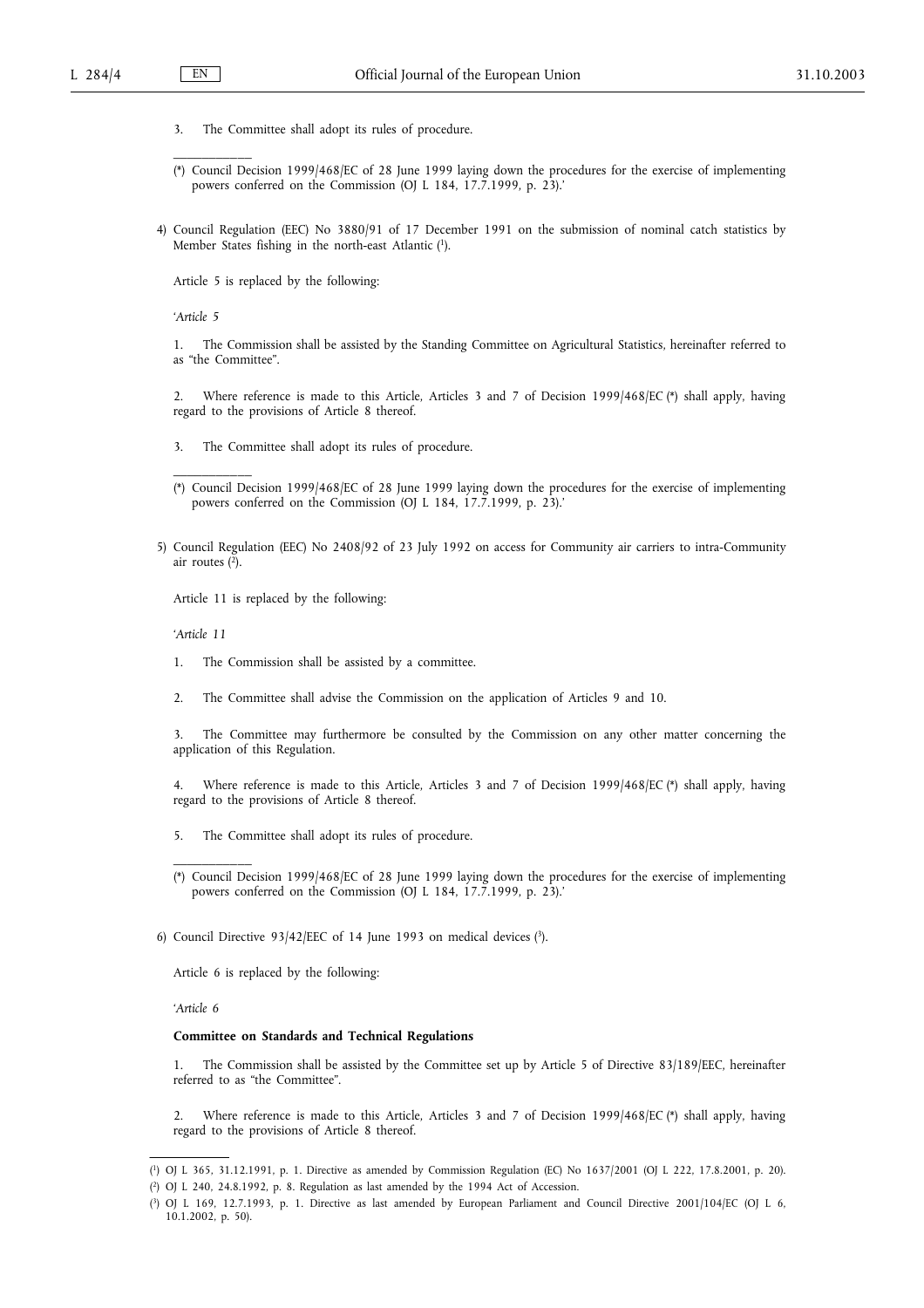- 3. The Committee shall adopt its rules of procedure.
- (\*) Council Decision 1999/468/EC of 28 June 1999 laying down the procedures for the exercise of implementing powers conferred on the Commission (OJ L 184, 17.7.1999, p. 23).'

7) Council Decision 93/704/EC of 30 November 1993 on the creation of a Community database on road accidents (1).

Article 5 is replaced by the following:

*'Article 5*

\_\_\_\_\_\_\_\_\_\_\_

\_\_\_\_\_\_\_\_\_\_\_

\_\_\_\_\_\_\_\_\_\_\_

1. The Commission shall be assisted by the Statistical Programme Committee, set up by Council Decision 89/382/EEC, Euratom, hereinafter referred to as "the Committee".

2. Where reference is made to this Article, Articles 3 and 7 of Decision 1999/468/EC (\*) shall apply, having regard to the provisions of Article 8 thereof.

- 3. The Committee shall adopt its rules of procedure.
- (\*) Council Decision 1999/468/EC of 28 June 1999 laying down the procedures for the exercise of implementing powers conferred on the Commission (OJ L 184, 17.7.1999, p. 23).'
- 8) Directive 94/9/EC of the European Parliament and of the Council of 23 March 1994 on the approximation of the laws of the Member States concerning equipment and protective systems intended for use in potentially explosive atmospheres (2).

Article 6(3) is replaced by the following:

'3. The Commission shall be assisted by a standing committee (hereinafter referred to as "the Committee").

Where reference is made to this paragraph, Articles 3 and 7 of Decision 1999/468/EC (\*) shall apply, having regard to the provisions of Article 8 thereof.

The Committee shall adopt its rules of procedure.

Article 6(3) is replaced by the following:

'3. The Commission shall be assisted by a standing committee (hereinafter referred to as "the Committee").

Where reference is made to this paragraph, Articles 3 and 7 of Decision 1999/468/EC (\*) shall apply, having regard to the provisions of Article 8 thereof.

The Committee shall adopt its rules of procedure.

(\*) Council Decision 1999/468/EC of 28 June 1999 laying down the procedures for the exercise of implementing powers conferred on the Commission (OJ L 184, 17.7.1999, p. 23).'

<sup>(\*)</sup> Council Decision 1999/468/EC of 28 June 1999 laying down the procedures for the exercise of implementing powers conferred on the Commission (OJ L 184, 17.7.1999, p. 23).'

<sup>9)</sup> Directive 94/25/EC of the European Parliament and of the Council of 16 June 1994 on the approximation of the laws, regulations and administrative provisions of the Member States relating to recreational craft (3).

<sup>(</sup> 1) OJ L 329, 30.12.1993, p. 63.

<sup>(</sup> 2) OJ L 100, 19.4.1994, p. 1.

<sup>(</sup> 3) OJ L 164, 30.6.1994, p. 15.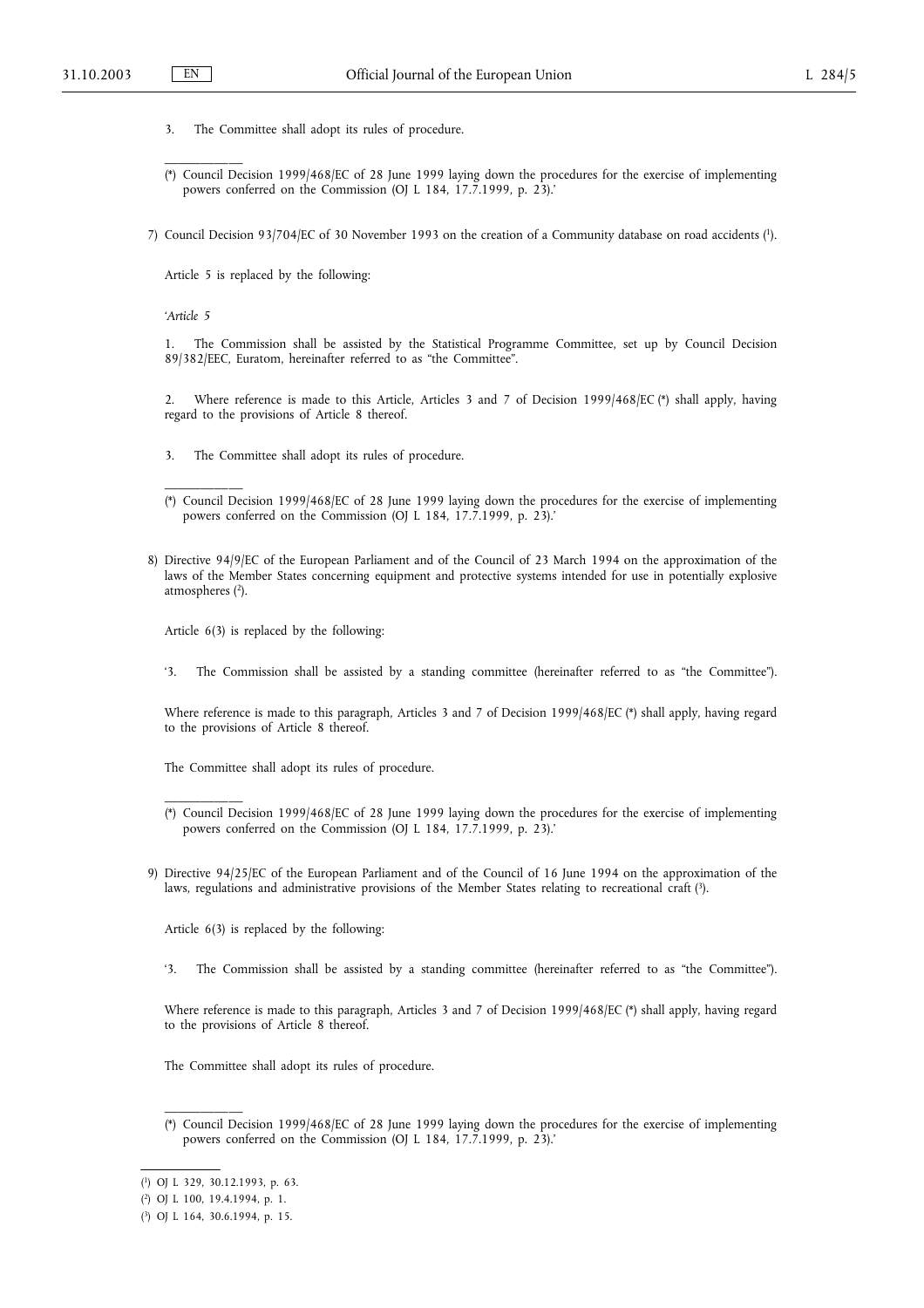10) Directive 95/16/EC of the European Parliament and of the Council of 29 June 1995 on the approximation of the laws of the Member States relating to lifts (1).

Article 6(3) is replaced by the following:

'3. The Commission shall be assisted by a standing committee (hereinafter referred to as "the Committee").

Where reference is made to this paragraph, Articles 3 and 7 of Decision 1999/468/EC (\*) shall apply, having regard to the provisions of Article 8 thereof.

The Committee shall adopt its rules of procedure.

- (\*) Council Decision 1999/468/EC of 28 June 1999 laying down the procedures for the exercise of implementing powers conferred on the Commission (OJ L 184, 17.7.1999, p. 23).'
- 11) Council Directive 96/67/EC of 15 October 1996 on access to the groundhandling market at Community airports (2).

Article 10 is replaced by the following:

*'Article 10*

\_\_\_\_\_\_\_\_\_\_\_

# **Advisory Committee**

1. The Commission shall be assisted by a committee.

2. The Committee shall advise the Commission on the application of Article 9.

3. The Committee may furthermore be consulted on any other matter concerning the application of this Directive.

4. Where reference is made to this Article, Articles 3 and 7 of Decision 1999/468/EC (\*) shall apply, having regard to the provisions of Article 8 thereof.

5. The Committee shall adopt its rules of procedure.

12) Council Directive 96/75/EC of 19 November 1996 on the systems of chartering and pricing in national and international inland waterway transport in the Community (3).

Article 8 is replaced by the following:

*'Article 8*

\_\_\_\_\_\_\_\_\_\_\_

1. The Commission shall be assisted by the Committee established by Directive 91/672/EEC (hereinafter referred to as "the Committee").

2. Where reference is made to this Article, Articles 3 and 7 of Decision 1999/468/EC (\*) shall apply, having regard to the provisions of Article 8 thereof.

- 3. The Committee shall adopt its rules of procedure.
- (\*) Council Decision 1999/468/EC of 28 June 1999 laying down the procedures for the exercise of implementing powers conferred on the Commission (OJ L 184, 17.7.1999, p. 23).'

<sup>(\*)</sup> Council Decision 1999/468/EC of 28 June 1999 laying down the procedures for the exercise of implementing powers conferred on the Commission (OJ L 184, 17.7.1999, p. 23).'

<sup>(</sup> 1) OJ L 213, 7.9.1995, p. 1.

<sup>(</sup> 2) OJ L 272, 25.10.1996, p. 36.

<sup>(</sup> 3) OJ L 304, 27.11.1996, p. 12.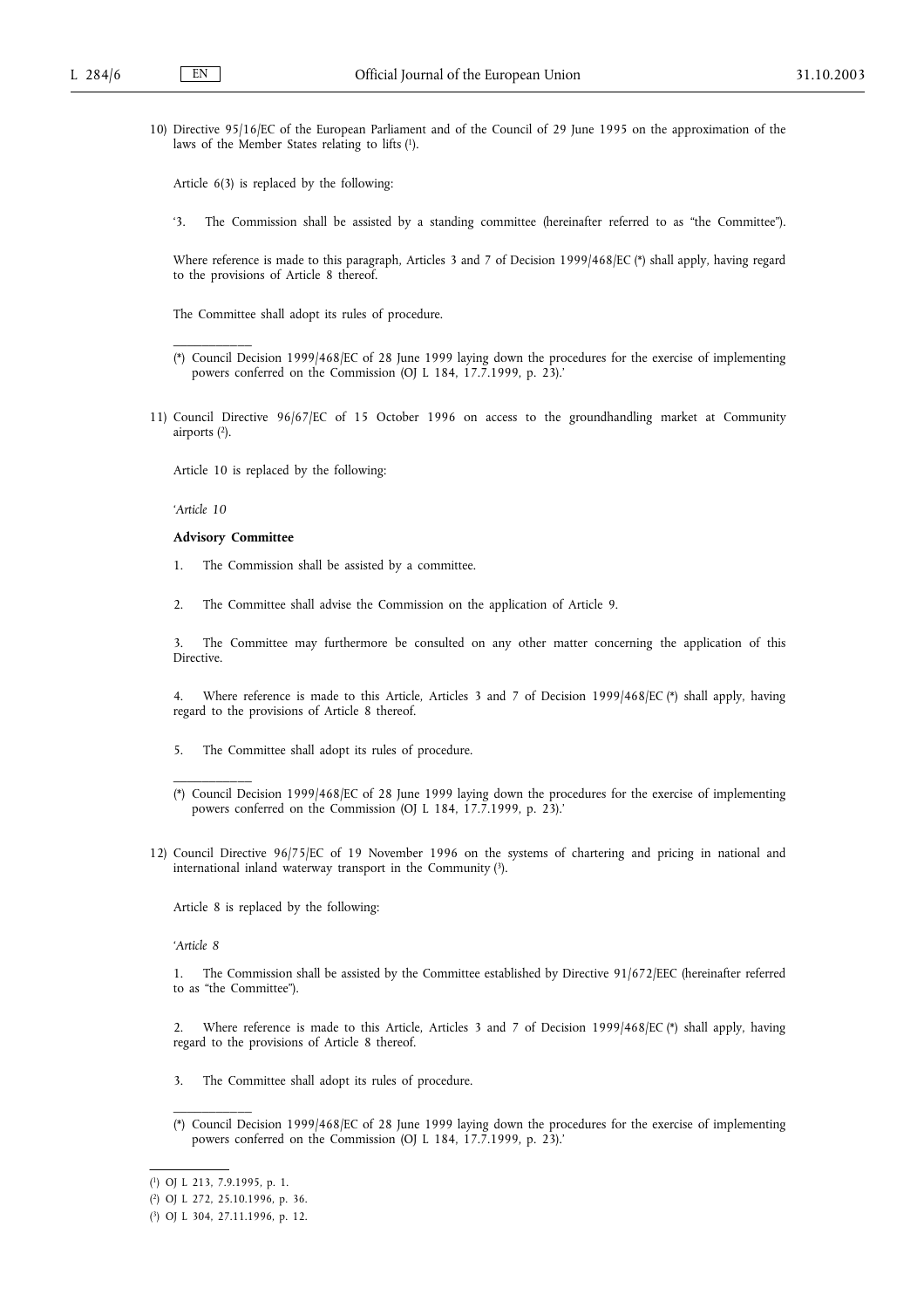13) Directive 97/23/EC of the European Parliament and of the Council of 29 May 1997 on the approximation of the laws of the Member States concerning pressure equipment (1).

Article 7(2) and (3) are replaced by the following:

'2. The Commission shall be assisted by a standing committee (hereinafter referred to as "the Committee").

The Committee shall draw up its rules of procedure.

Where reference is made to this Article, Articles 3 and 7 of Decision 1999/468/EC (\*) shall apply, having regard to the provisions of Article 8 thereof.

14) Directive 98/79/EC of the European Parliament and of the Council of 27 October 1998 on in vitro diagnostic medical devices (2).

Article 6 is replaced by the following:

*'Article 6*

\_\_\_\_\_\_\_\_\_\_\_

## **Committee on Standards and Technical Regulations**

1. The Commission shall be assisted by the Committee set up by Article 5 of Directive 98/34/EC (hereinafter referred to as "the Committee").

2. Where reference is made to this Article, Articles 3 and 7 of Decision 1999/468/EC (\*) shall apply, having regard to the provisions of Article 8 thereof.

3. The Committee shall adopt its rules of procedure.

15) Decision No 283/1999/EC of the European Parliament and of the Council of 25 January 1999 establishing a general framework for Community activities in favour of consumers (3).

Article 9 is replaced by the following:

*'Article 9*

\_\_\_\_\_\_\_\_\_\_\_

1. In defining the criteria for the selection of activities and projects referred to in Article 2(b) and (c) and in selecting these activities and projects, the Commission shall be assisted by a committee.

2. Articles 3 and 7 of Decision 1999/468/EC (\*) shall apply, having regard to the provisions of Article 8 thereof.

In addition, at the beginning of each year, the Commission shall provide the Committee with information about the activities financed under Article 2(a).

- 4. The Committee shall adopt its rules of procedure.
- (\*) Council Decision 1999/468/EC of 28 June 1999 laying down the procedures for the exercise of implementing powers conferred on the Commission (OJ L 184, 17.7.1999, p. 23).'

<sup>(\*)</sup> Council Decision 1999/468/EC of 28 June 1999 laying down the procedures for the exercise of implementing powers conferred on the Commission (OJ L 184, 17.7.1999, p. 23).'

<sup>(\*)</sup> Council Decision 1999/468/EC of 28 June 1999 laying down the procedures for the exercise of implementing powers conferred on the Commission (OJ L 184, 17.7.1999, p. 23).'

<sup>(</sup> 1) OJ L 181, 9.7.1997, p. 1.

<sup>(</sup> 2) OJ L 331, 7.12.1998, p. 1.

<sup>(</sup> 3) OJ L 34, 9.2.1999, p. 1. Decision as last amended by Commission Decision 2002/219/EC (OJ L 72, 14.3.2002, p. 27).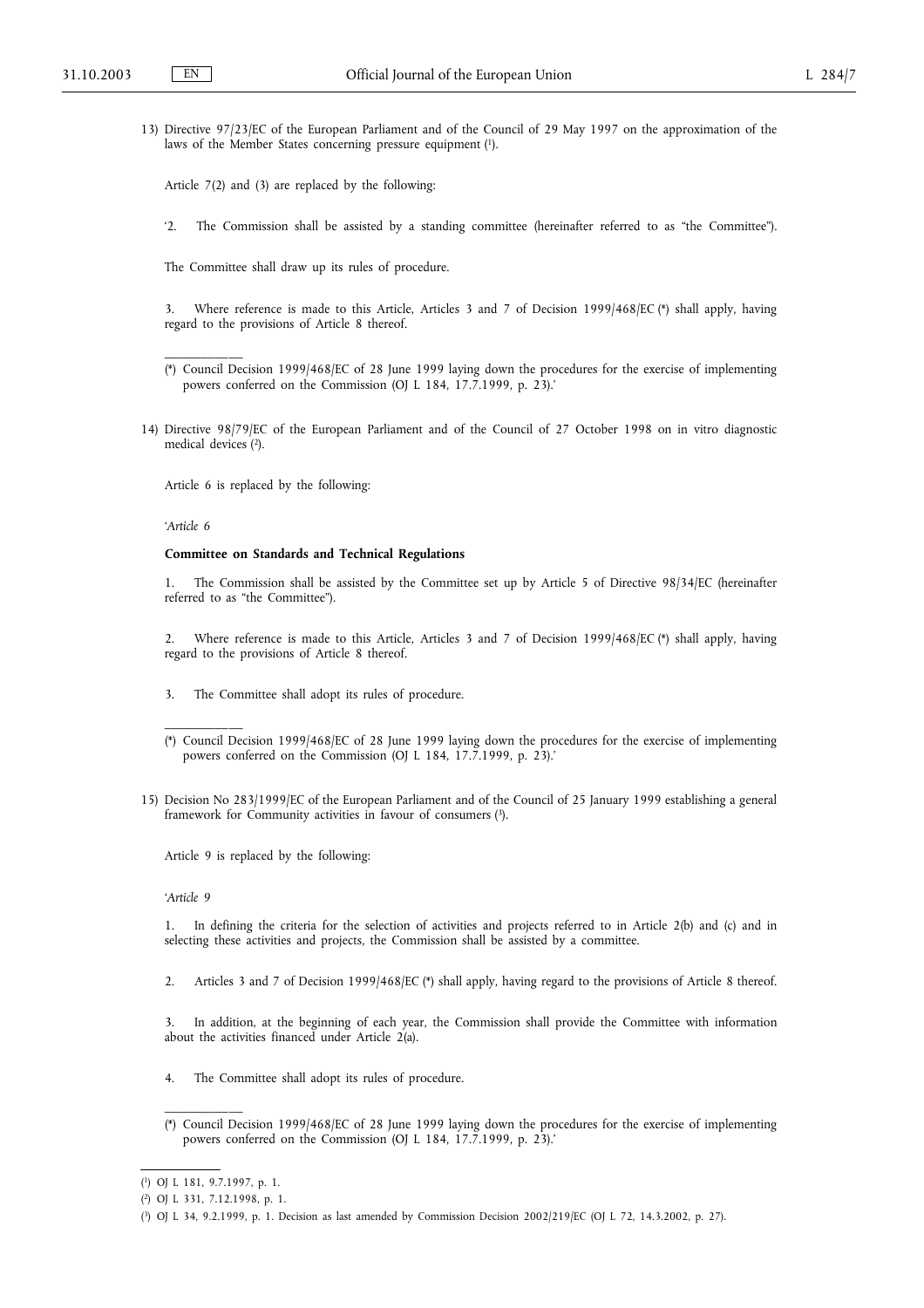16) Directive 1999/5/EC of the European Parliament and of the Council of 9 March 1999 on radio equipment and telecommunications terminal equipment and the mutual recognition of their conformity (1).

Articles 13 and 14 are replaced by the following:

*'Article 13*

### **Constitution of the Committee**

1. The Commission shall be assisted by the Telecommunication Conformity Assessment and Market Surveillance Committee (TCAM), hereinafter referred to as "the Committee".

2. The Committee shall adopt its rules of procedure.

*Article 14*

#### **Advisory committee procedure**

1. The Committee shall be consulted on the matters covered by Articles 5, 6(2), 7(4), 9(4) and Annex VII(5).

2. The Commission shall consult the Committee periodically on the surveillance tasks relating to the application of this Directive, and, where appropriate, issue guidelines on this matter.

3. Articles 3 and 7 of Decision 1999/468/EC (\*) shall apply, having regard to the provisions of Article 8 thereof.

4. The Commission shall periodically consult the representatives of the telecommunications networks providers, the consumers and the manufacturers. It shall keep the Committee regularly informed of the outcome of such consultations.

17) Council Directive 1999/13/EC of 11 March 1999 on the limitation of emissions of volatile organic compounds due to the use of organic solvents in certain activities and installations (2).

Article 13 is replaced by the following:

*'Article 13*

\_\_\_\_\_\_\_\_\_\_\_

\_\_\_\_\_\_\_\_\_\_\_

1. The Commission shall be assisted by a committee.

2. Where reference is made to this Article, Articles 3 and 7 of Decision 1999/468/EC (\*) shall apply, having regard to the provisions of Article 8 thereof.

- 3. The Committee shall adopt its rules of procedure.
- (\*) Council Decision 1999/468/EC of 28 June 1999 laying down the procedures for the exercise of implementing powers conferred on the Commission (OJ L 184, 17.7.1999, p. 23).'
- 18) Council Decision 1999/382/EC of 26 April 1999 establishing the second phase of the Community vocational training action programme 'Leonardo da Vinci' (3).

Article 7(5) and (6) are replaced by the following:

'5. The representative of the Commission shall consult the Committee on all other appropriate matters concerning implementation of this programme. In such a case, Articles 3 and 7 of Decision 1999/468/EC (\*) shall apply, having regard to the provisions of Article 8 thereof.

- 6. The Committee shall adopt its rules of procedure.
- (\*) Council Decision 1999/468/EC of 28 June 1999 laying down the procedures for the exercise of implementing powers conferred on the Commission (OJ L 184, 17.7.1999, p. 23).'

<sup>(\*)</sup> Council Decision 1999/468/EC of 28 June 1999 laying down the procedures for the exercise of implementing powers conferred on the Commission (OJ L 184, 17.7.1999, p. 23).'

<sup>(</sup> 1) OJ L 91, 7.4.1999, p. 10.

<sup>(</sup> 2) OJ L 85, 23.3.1999, p. 1.

<sup>(</sup> 3) OJ L 146, 11.6.1999, p. 33.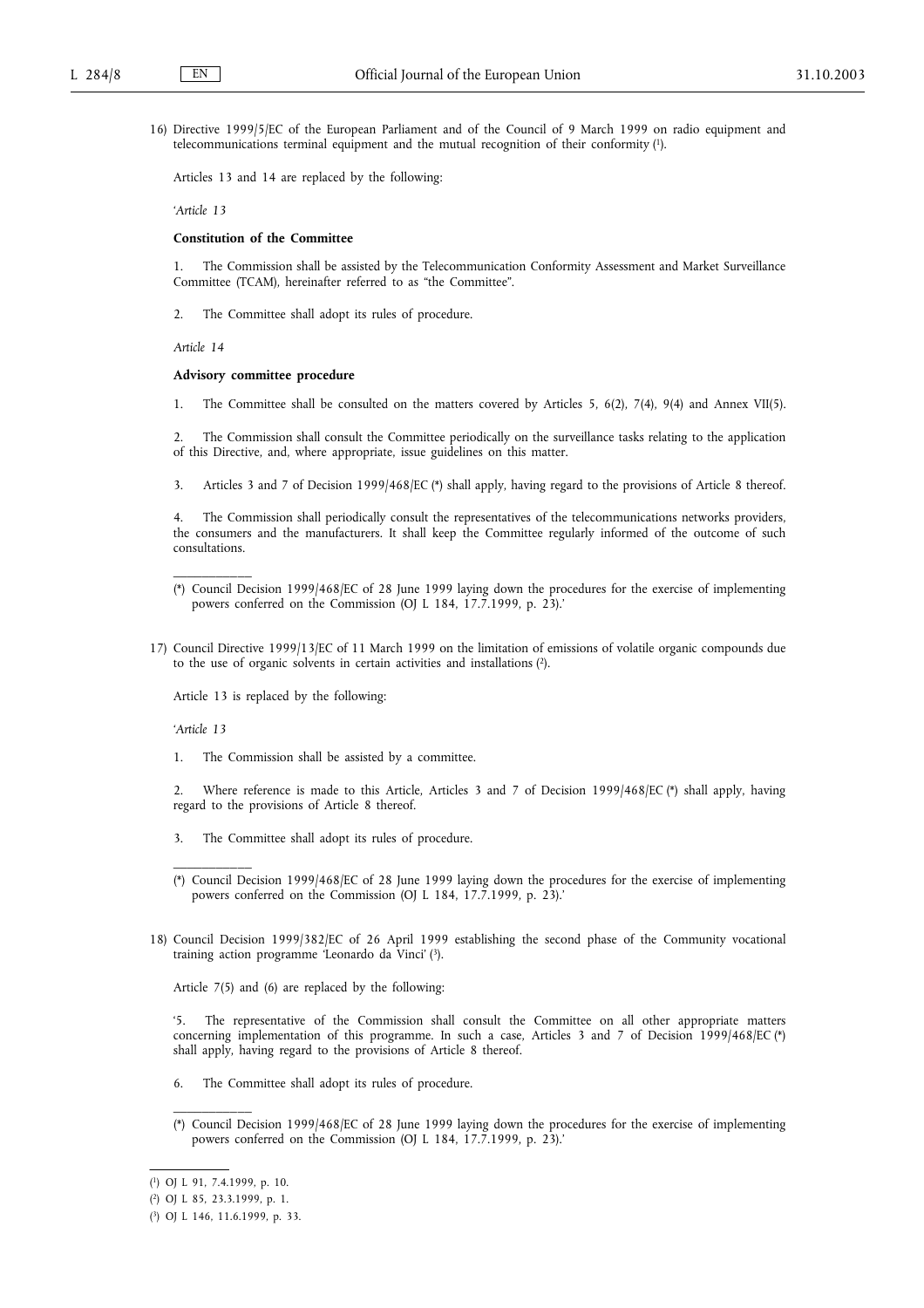19) Council Directive 1999/32/EC of 26 April 1999 relating to a reduction in the sulphur content of certain liquid fuels and amending Directive  $93/12/EEC$  (1).

Article 9 is replaced by the following:

*'Article 9*

# **Advisory committee**

\_\_\_\_\_\_\_\_\_\_\_

1. The Commission shall be assisted by a committee.

2. Where reference is made to this Article, Articles 3 and 7 of Decision 1999/468/EC (\*) shall apply, having regard to the provisions of Article 8 thereof.

3. The Committee shall adopt its rules of procedure.

<sup>(\*)</sup> Council Decision 1999/468/EC of 28 June 1999 laying down the procedures for the exercise of implementing powers conferred on the Commission (OJ L 184, 17.7.1999, p. 23).'

<sup>(</sup> 1) OJ L 121, 11.5.1999, p. 13.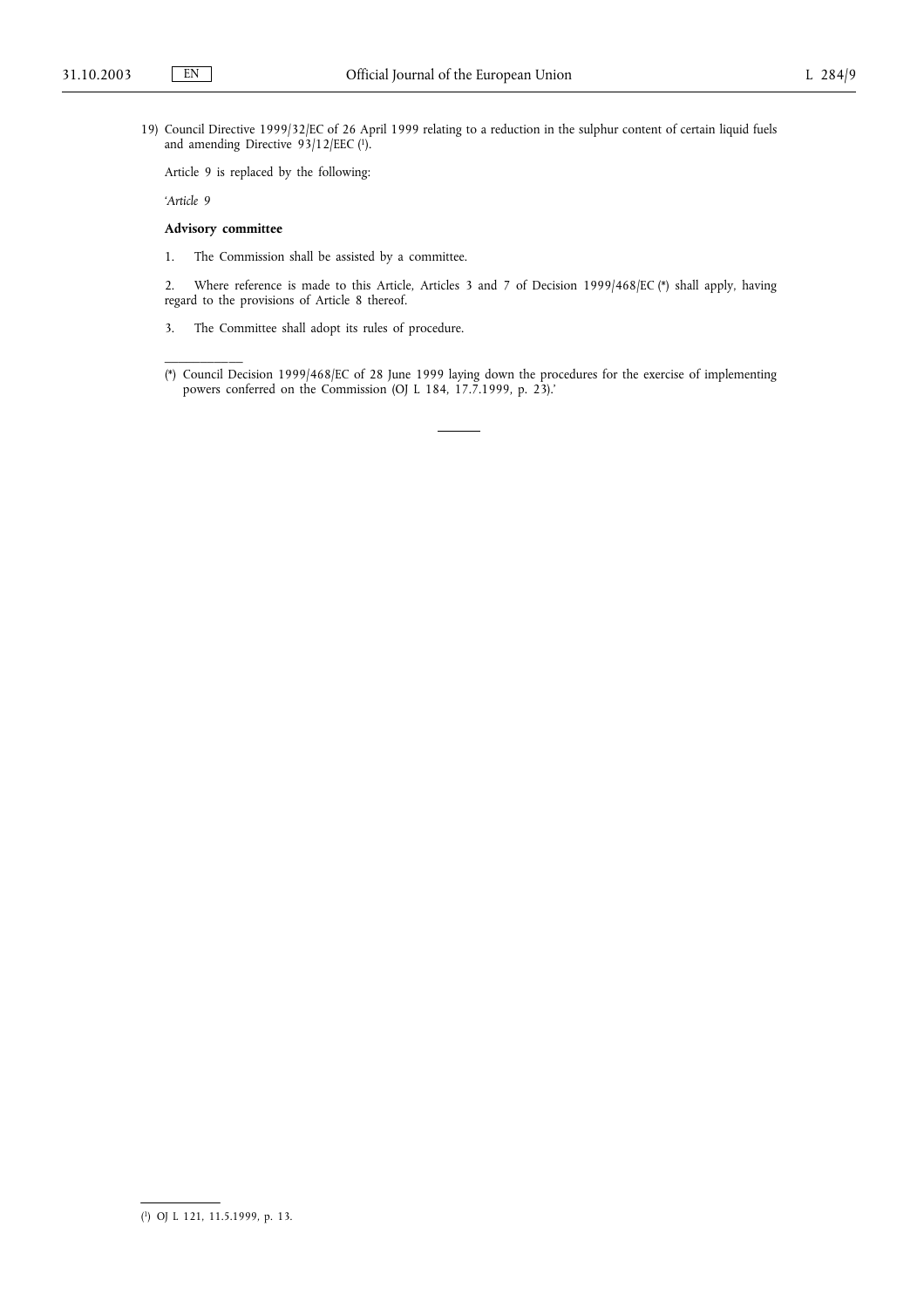# *ANNEX II*

### **MANAGEMENT PROCEDURE**

List of instruments subject to the management procedure and adapted to the corresponding provisions of Decision 1999/468/EC in accordance with the amendments below:

1) Council Regulation (EEC) No 571/88 of 29 February 1988 on the organisation of Community surveys on the structure of agricultural holdings between 1988 and 1997 (1).

Article 15 is replaced by the following:

*'Article 15*

1. The Commission shall be assisted by the Standing Committee on Agricultural Statistics, hereinafter referred to as "the Committee".

2. Where reference is made to this Article, Articles 4 and 7 of Decision 1999/468/EC (\*) shall apply, having regard to the provisions of Article 8 thereof.

The period laid down in Article 4(3) of Decision 1999/468/EC shall be set at one month.

- 3. The Committee shall adopt its rules of procedure.
- (\*) Council Decision 1999/468/EC of 28 June 1999 laying down the procedures for the exercise of implementing powers conferred on the Commission (OJ L 184, 17.7.1999, p. 23).'
- 2) Council Directive 89/130/EEC, Euratom of 13 February 1989 on the harmonisation of the compilation of gross national product at market prices (2).

Article 6 is replaced by the following:

*'Article 6*

\_\_\_\_\_\_\_\_\_\_\_

1. The Commission shall be assisted by a committee.

2. Where reference is made to this Article, Articles 4 and 7 of Decision 1999/468/EC (\*) shall apply, having regard to the provisions of Article 8 thereof.

The period laid down in Article 4(3) of Decision 1999/468/EC shall be set at three months.

- 3. The Committee shall adopt its rules of procedure.
- (\*) Council Decision 1999/468/EC of 28 June 1999 laying down the procedures for the exercise of implementing powers conferred on the Commission (OJ L 184, 17.7.1999, p. 23).'
- 3) Council Regulation (EEC) No 1576/89 of 29 May 1989 laying down general rules on the definition, description and presentation of spirit drinks  $(3)$ .

Articles 13 and 14 are replaced by the following:

*'Article 13*

- 1. An Implementation Committee for Spirit Drinks, hereinafter referred to as "the Committee", is hereby set up.
- 2. The Committee shall adopt its rules of procedure.

<sup>(</sup> 1) OJ L 56, 2.3.1988, p. 1. Regulation as last amended by Commission Regulation (EC) No 143/2002 (OJ L 24, 26.1.2002, p. 16).

<sup>(</sup> 2) OJ L 49, 21.2.1989, p. 26.

<sup>(</sup> 3) OJ L 160, 12.6.1989, p. 1. Regulation as last amended by European Parliament and Council Regulation (EC) No 3378/94 (OJ L 366, 31.12.1994, p. 1).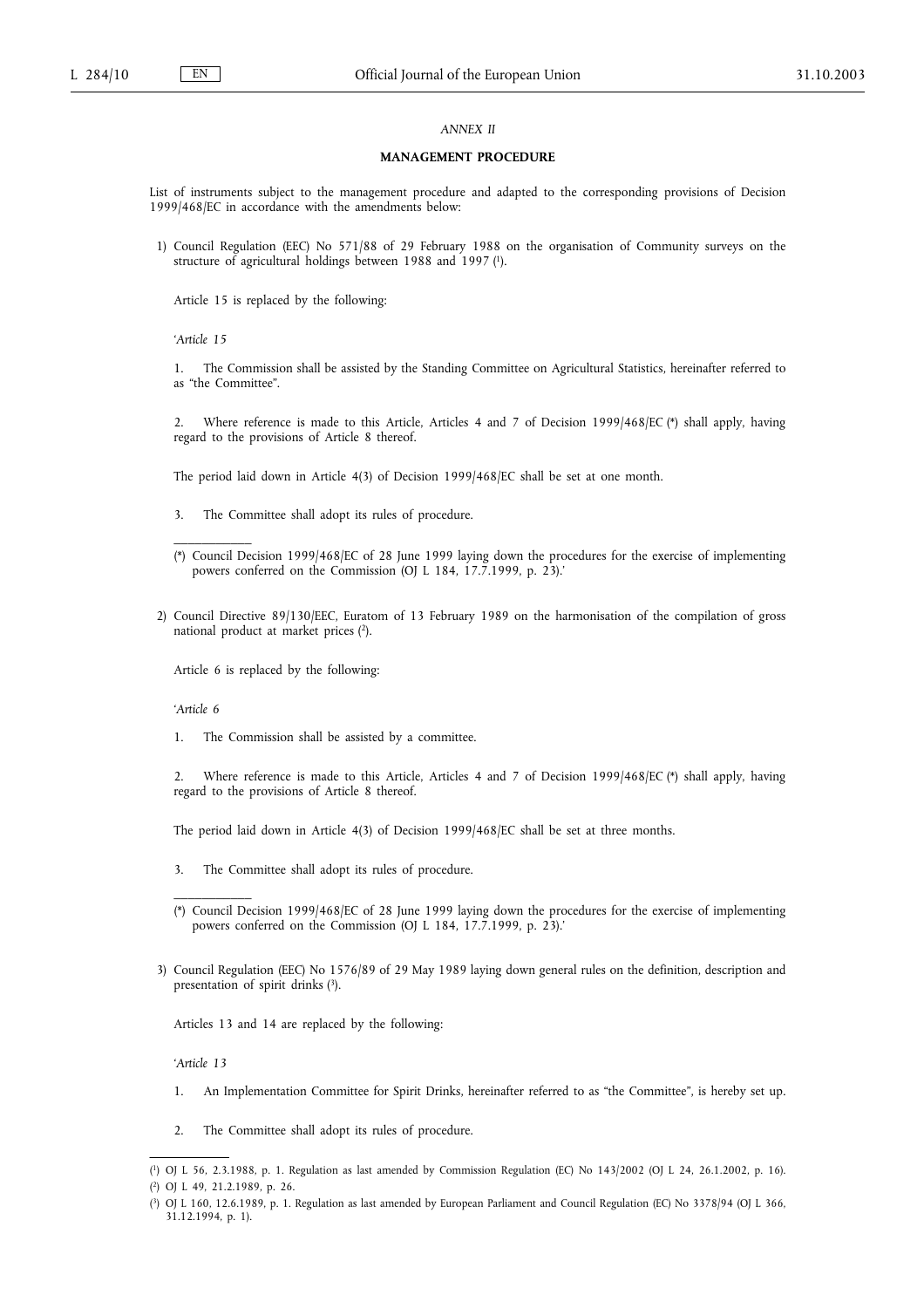### *Article 14*

\_\_\_\_\_\_\_\_\_\_\_

1. Where reference is made to this Article, Articles 4 and 7 of Decision 1999/468/EC (\*) shall apply, having regard to the provisions of Article 8 thereof.

The period laid down in Article 4(3) of Decision 1999/468/EC shall be set at one month.

- (\*) Council Decision 1999/468/EC of 28 June 1999 laying down the procedures for the exercise of implementing powers conferred on the Commission (OJ L 184, 17.7.1999, p. 23).'
- 4) Council Regulation (Euratom, EEC) No 1588/90 of 11 June 1990 on the transmission of data subject to statistical confidentiality to the Statistical Office of the European Communities (1).

Article 7 is replaced by the following:

*'Article 7*

1. A Committee on Statistical Confidentiality, hereinafter referred to as "the Committee", is hereby set up.

2. Where reference is made to this Article, Articles 4 and 7 of Decision 1999/468/EC (\*) shall apply, having regard to the provisions of Article 8 thereof.

The period laid down in Article 4(3) of Decision 1999/468/EC shall be set at three months.

- 3. The Committee shall adopt its rules of procedure.
- (\*) Council Decision 1999/468/EC of 28 June 1999 laying down the procedures for the exercise of implementing powers conferred on the Commission (OJ L 184, 17.7.1999, p. 23).'
- 5) Council Regulation (EEC) No 3037/90 of 9 October 1990 on the statistical classification of economic activities in the European Community (2).

Article 9 is replaced by the following:

*'Article 9*

\_\_\_\_\_\_\_\_\_\_\_

\_\_\_\_\_\_\_\_\_\_\_

1. Where reference is made to this Article, Articles 4 and 7 of Decision 1999/468/EC (\*) shall apply, having regard to the provisions of Article 8 thereof.

The period laid down in Article 4(3) of Decision 1999/468/EC shall be set at three months.

- 2. The Committee shall adopt its rules of procedure.
- (\*) Council Decision 1999/468/EC of 28 June 1999 laying down the procedures for the exercise of implementing powers conferred on the Commission (OJ L 184, 17.7.1999, p. 23).
- 6) Council Regulation (EEC) No 1601/91 of 10 June 1991 laying down general rules on the definition, description and presentation of aromatised wines, aromatised wine-based drinks and aromatised wine-product cocktails (3).

Articles 12 and 13 are replaced by the following:

*'Article 12*

1. An implementation committee for the drinks referred to in this Regulation (hereinafter referred to as "the Committee") is hereby set up.

<sup>(</sup> 1) OJ L 151, 15.6.1990, p. 1. Regulation as amended by Regulation (EC) No 322/97 (OJ L 52, 22.2.1997, p. 1).

<sup>(</sup> 2) OJ L 293, 24.10.1990, p. 1. Regulation as last amended by Commission Regulation (EC) No 29/2002 (OJ L 6, 10.1.2002, p. 3). ( 3) OJ L 149, 14.6.1991, p. 1. Regulation as last amended by European Parliament and Council Regulation (EC) No 2061/96 (OJ L 277, 30.10.1996, p. 1).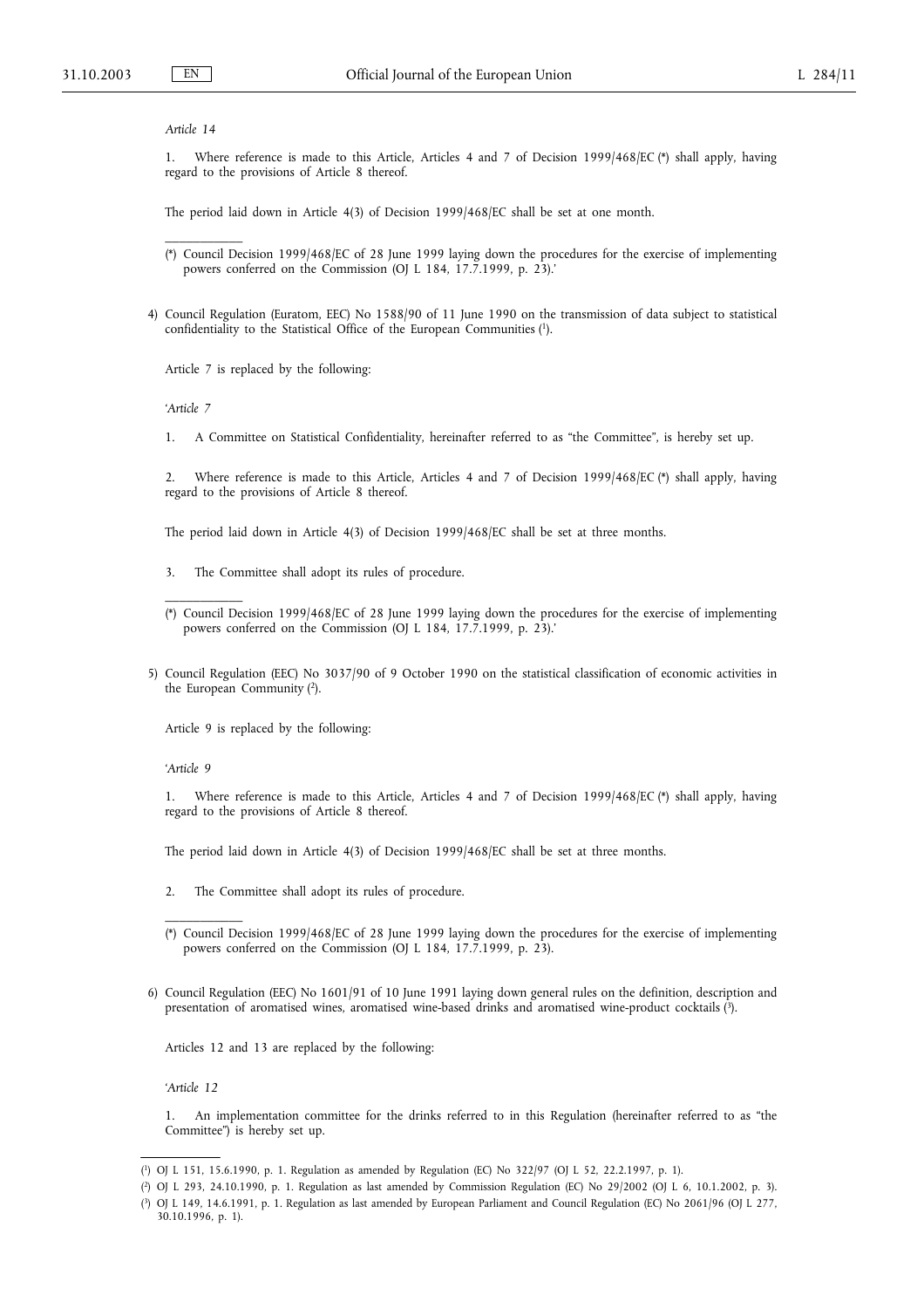2. The Committee shall adopt its rules of procedure.

#### *Article 13*

\_\_\_\_\_\_\_\_\_\_\_

Where reference is made to this Article, Articles 4 and 7 of Decision 1999/468/EC (\*) shall apply, having regard to the provisions of Article 8 thereof.

The period provided for in Article 4(3) of Decision 1999/468/EC shall be one month.

(\*) Council Decision 1999/468/EC of 28 June 1999 laying down the procedures for the exercise of implementing powers conferred on the Commission (OJ L 184, 17.7.1999, p. 23).'

7) Council Regulation (EEC) No 3330/91 of 7 November 1991 on the statistics relating to the trading of goods between Member States (1).

Article 30 is replaced by the following:

*'Article 30*

1. The Commission shall be assisted by the Committee on the statistics relating to the trading of goods between Member States, hereinafter referred to as "the Committee".

2. The provisions required for the implementation of this Regulation shall be adopted according to the procedure laid down in paragraph 3.

3. Where reference is made to this Article, Articles 4 and 7 of Decision 1999/468/EC (\*) shall apply, having regard to the provisions of Article 8 thereof.

The period laid down in Article 4(3) of Decision 1999/468/EC shall be set at one month.

- (\*) Council Decision 1999/468/EC of 28 June 1999 laying down the procedures for the exercise of implementing powers conferred on the Commission (OJ L 184, 17.7.1999, p. 23).'
- 8) Council Regulation (EEC) No 3924/91 of 19 December 1991 on the establishment of a Community survey of industrial production  $(2)$ .

Articles 9 and 10 are replaced by the following:

*'Article 9*

### **Committee**

\_\_\_\_\_\_\_\_\_\_\_

1. The Commission shall be assisted by the Statistical Programme Committee set up by Decision 89/382/EEC, Euratom, hereinafter referred to as "the Committee".

2. The procedures for implementing this Regulation, including the measures for adjustment to technical progress concerning collection of data and the processing of the results, shall be laid down by the Commission in accordance with the procedure laid down in Article 10.

3. The Committee shall adopt its rules of procedure.

*Article 10*

## **Procedure**

Where reference is made to this Article, Articles 4 and 7 of Decision 1999/468/EC (\*) shall apply, having regard to the provisions of Article 8 thereof.

<sup>(</sup> 1) OJ L 316, 16.11.1991, p. 1. Regulation as last amended by European Parliament and Council Regulation (EC) No 1624/2000 (OJ L 187, 26.7.2000, p. 1).

<sup>(</sup> 2) OJ L 374, 31.12.1991, p. 1. Regulation as amended by the 1994 Act of Accession.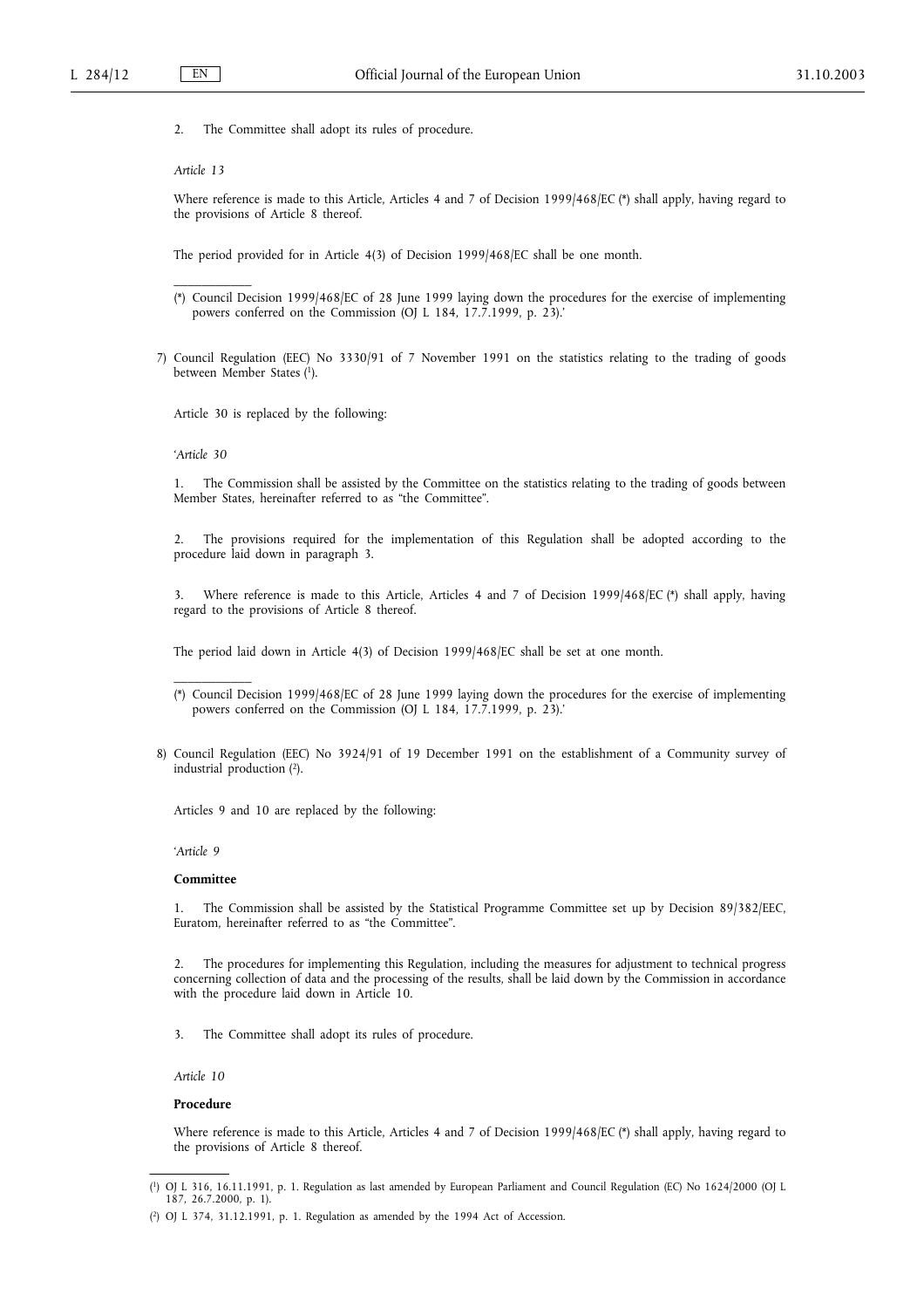The period laid down in Article 4(3) of Decision 1999/468/EC shall be set at three months.

- (\*) Council Decision 1999/468/EC of 28 June 1999 laying down the procedures for the exercise of implementing powers conferred on the Commission (OJ L 184, 17.7.1999, p. 23).'
- 9) Council Directive 91/692/EEC of 23 December 1991 standardising and rationalising reports on the implementation of certain Directives relating to the environment  $(1)$ .

Article 6 is replaced by the following:

*'Article 6*

\_\_\_\_\_\_\_\_\_\_\_

1. The Commission shall be assisted by a committee.

2. Where reference is made to this Article, Articles 4 and 7 of Decision 1999/468/EC (\*) shall apply, having regard to the provisions of Article 8 thereof.

The period laid down in Article 4(3) of Decision 1999/468/EC shall be set at one month.

- 3. The Committee shall adopt its rules of procedure.
- (\*) Council Decision 1999/468/EC of 28 June 1999 laying down the procedures for the exercise of implementing powers conferred on the Commission (OJ L 184, 17.7.1999, p. 23).'
- 10) Council Directive 92/51/EEC of 18 June 1992 on a second general system for the recognition of professional education and training to supplement Directive 89/48/EEC (2).

Article 15 is replaced by the following:

*'Article 15*

\_\_\_\_\_\_\_\_\_\_\_

1. The lists of education and training courses set out in Annexes C and D may be amended on the basis of a reasoned request from any Member State concerned to the Commission. All appropriate information and in particular the text of the relevant provisions of national law shall accompany the request. The Member State making the request shall also inform the other Member States.

2. The Commission shall examine the education and training course in question and those required in the other Member States. It shall verify in particular whether the qualification resulting from the course in question confers on the holder:

- a level of professional education or training of a comparably high level to that of the post-secondary course referred to in point (i) of the second indent of the first subparagraph of Article 1(a), and
- a similar level of responsibility and activity.
- 3. The Commission shall be assisted by a committee.

The Committee shall adopt its rules of procedure.

4. Where reference is made to this Article, Articles 4 and 7 of Decision 1999/468/EC (\*) shall apply, having regard to the provisions of Article 8 thereof.

The period laid down in Article 4(3) of Decision 1999/468/EC shall be set at two months.

<sup>(</sup> 1) OJ L 377, 31.12.1991, p. 48.

<sup>(</sup> 2) OJ L 209, 24.7.1992, p. 25. Directive as last amended by European Parliament and Council Directive 2001/19/EC (OJ L 206, 31.7.2001, p. 1).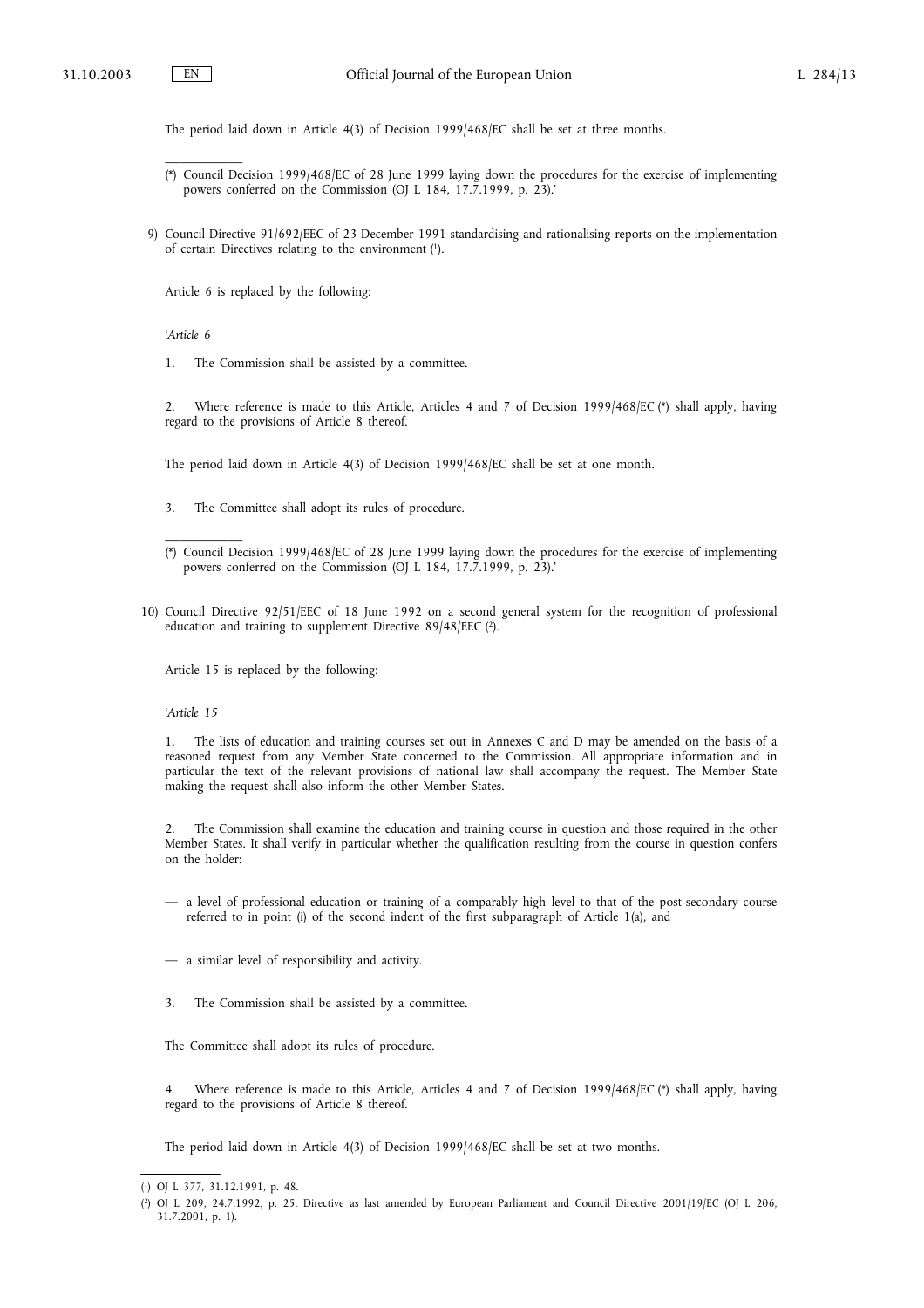5. The Commission shall inform the Member State concerned of the decision and shall, where appropriate, publish the amended list in the *Official Journal of the European Union*.

6. The amendments made to the lists of education and training courses in Annexes C and D on the basis of the procedure laid down above shall be immediately applicable on the date set by the Commission.

(\*) Council Decision 1999/468/EC of 28 June 1999 laying down the procedures for the exercise of implementing powers conferred on the Commission (OJ L 184, 17.7.1999, p. 23).'

11) Council Directive 92/109/EEC of 14 December 1992 on the manufacture and the placing on the market of certain substances used in the illicit manufacture of narcotic drugs and psychotropic substances (1).

Article 10 is replaced by the following:

*'Article 10*

\_\_\_\_\_\_\_\_\_\_\_

1. The Commission shall be assisted by the Committee set up by Article 10 of Regulation (EEC) No 3677/90 (hereinafter referred to as "the Committee").

The Committee shall examine any matter concerning the application of this Directive.

The Committee shall adopt its rules of procedure.

2. Where reference is made to this paragraph, Articles 4 and 7 of Decision 1999/468/EC (\*) shall apply, having regard to the provisions of Article 8 thereof.

The period laid down in Article 4(3) of Decision 1999/468/EC shall be set at three months.

3. The procedure laid down in paragraph 2 shall be followed in particular for:

- (a) the determination, where appropriate, of the conditions relating to the documentation and labelling of mixtures and preparations of substances in category 2 of Annex I as provided for in Article 2;
- (b) the amendment of the Annexes to this Directive, in cases where the tables of the Annex to the United Nations Convention are amended;
- (c) the amendment of the thresholds specified in Annex II.

12) Council Regulation (EEC) No 696/93 of 15 March 1993 on the statistical units for the observation and analysis of the production system in the Community (2).

Article 7 is replaced by the following:

*'Article 7*

\_\_\_\_\_\_\_\_\_\_\_

1. The Commission shall be assisted by the Statistical Programme Committee set up by Decision 89/382/EEC, Euratom, hereinafter referred to as "the Committee".

2. Where reference is made to this Article, Articles 4 and 7 of Decision 1999/468/EC (\*) shall apply, having regard to the provisions of Article 8 thereof.

<sup>(\*)</sup> Council Decision 1999/468/EC of 28 June 1999 laying down the procedures for the exercise of implementing powers conferred on the Commission (OJ L 184, 17.7.1999, p. 23).'

<sup>(</sup> 1) OJ L 370, 19.12.1992, p. 76. Directive as last amended by Commission Directive 2001/8/EC (OJ L 39, 9.2.2001, p. 31).

<sup>(</sup> 2) OJ L 76, 30.3.1993, p. 1. Regulation as last amended by the 1994 Act of Accession.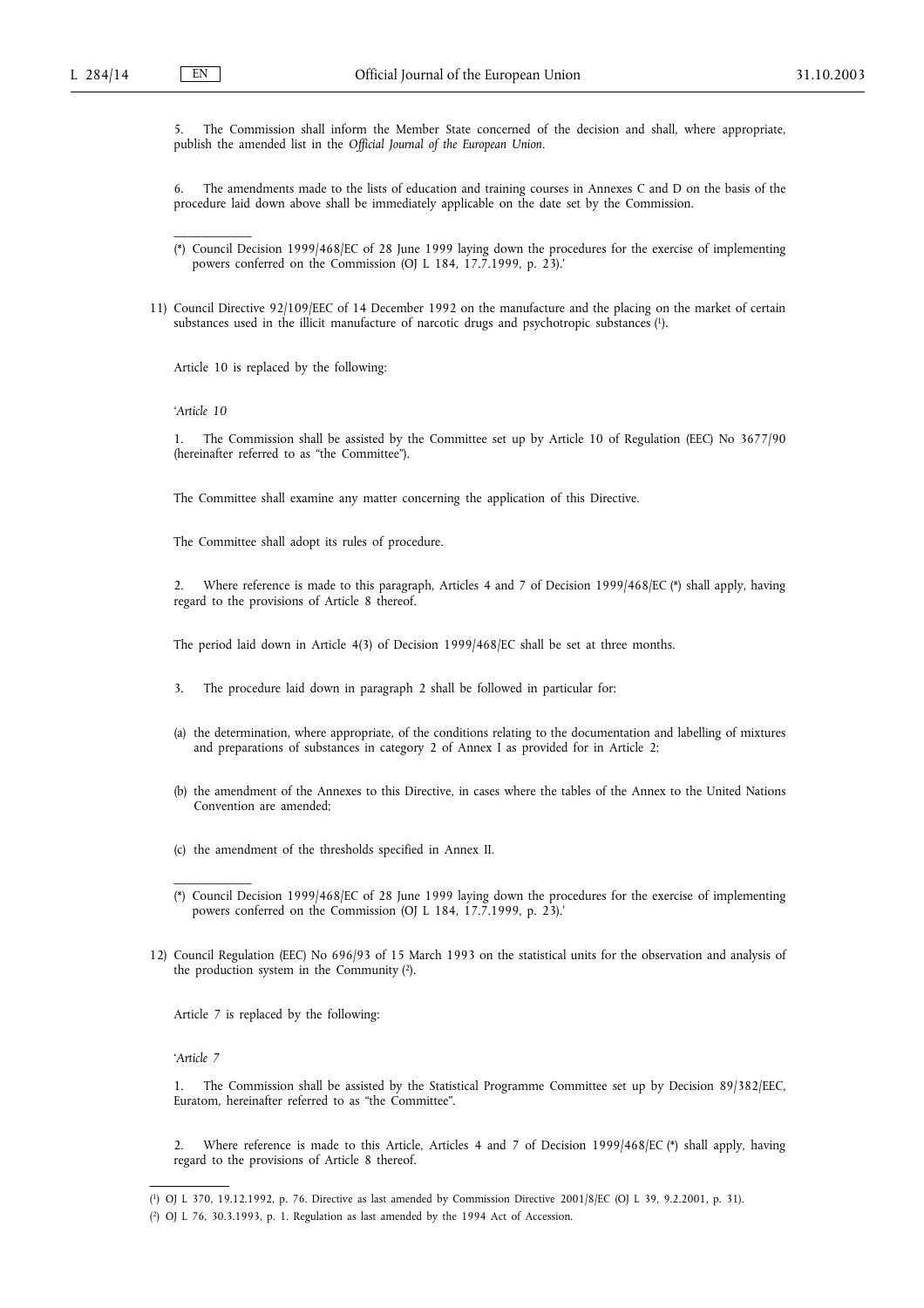\_\_\_\_\_\_\_\_\_\_\_

The period laid down in Article 4(3) of Decision 1999/468/EC shall be set at three months.

- 3. The Committee shall adopt its rules of procedure.
- (\*) Council Decision 1999/468/EC of 28 June 1999 laying down the procedures for the exercise of implementing powers conferred on the Commission (OJ L 184, 17.7.1999, p. 23).'
- 13) Council Directive 93/15/EEC of 5 April 1993 on the harmonisation of the provisions relating to the placing on the market and supervision of explosives for civil uses (1).

Article 13 is replaced by the following:

*'Article 13*

\_\_\_\_\_\_\_\_\_\_\_

1. The Commission shall be assisted by a committee.

The committee shall examine any matter concerning the application of this Directive.

2. Where reference is made to this Article, Articles 4 and 7 of Decision 1999/468/EC (\*) shall apply, having regard to the provisions of Article 8 thereof.

The period laid down in Article 4(3) of Decision 1999/468/EC shall be set at three months.

3. The Committee shall adopt its rules of procedure.

4. The procedure laid down in paragraph 2 shall be followed in particular to take account of any future amendments to the United Nations recommendations.

14) Council Directive 93/16/EEC of 5 April 1993 to facilitate the free movement of doctors and the mutual recognition of their diplomas, certificates and other evidence of formal qualifications (2).

Article 44a(3) is replaced by the following:

'3. Articles 4 and 7 of Decision 1999/468/EC (\*) shall apply, having regard to the provisions of Article 8 of that Decision.

The period laid down in Article 4(3) of Decision 1999/468/EC shall be set at two months.

- 4. The Committee shall adopt its rules of procedure.
- (\*) Council Decision 1999/468/EC of 28 June 1999 laying down the procedures for the exercise of implementing powers conferred on the Commission (OJ L 184, 17.7.1999, p. 23).'
- 15) Council Regulation (EEC) No 2186/93 of 22 July 1993 on Community coordination in drawing up business registers for statistical purposes (3).

Article 9 is replaced by the following:

*'Article 9*

# **Procedure**

\_\_\_\_\_\_\_\_\_\_\_

1. The Commission shall be assisted by the Statistical Programme Committee, set up by Council Decision 89/382/EEC, Euratom, hereinafter referred to as "the Committee".

<sup>(\*)</sup> Council Decision 1999/468/EC of 28 June 1999 laying down the procedures for the exercise of implementing powers conferred on the Commission (OJ L 184, 17.7.1999, p. 23).'

<sup>(</sup> 1) OJ L 121, 15.5.1993, p. 20.

<sup>(</sup> 2) OJ L 165, 7.7.1993, p. 1. Directive as last amended by Directive 2001/19/EC.

<sup>(</sup> 3) OJ L 196, 5.8.1993, p. 1. Regulation as amended by the 1994 Act of Accession.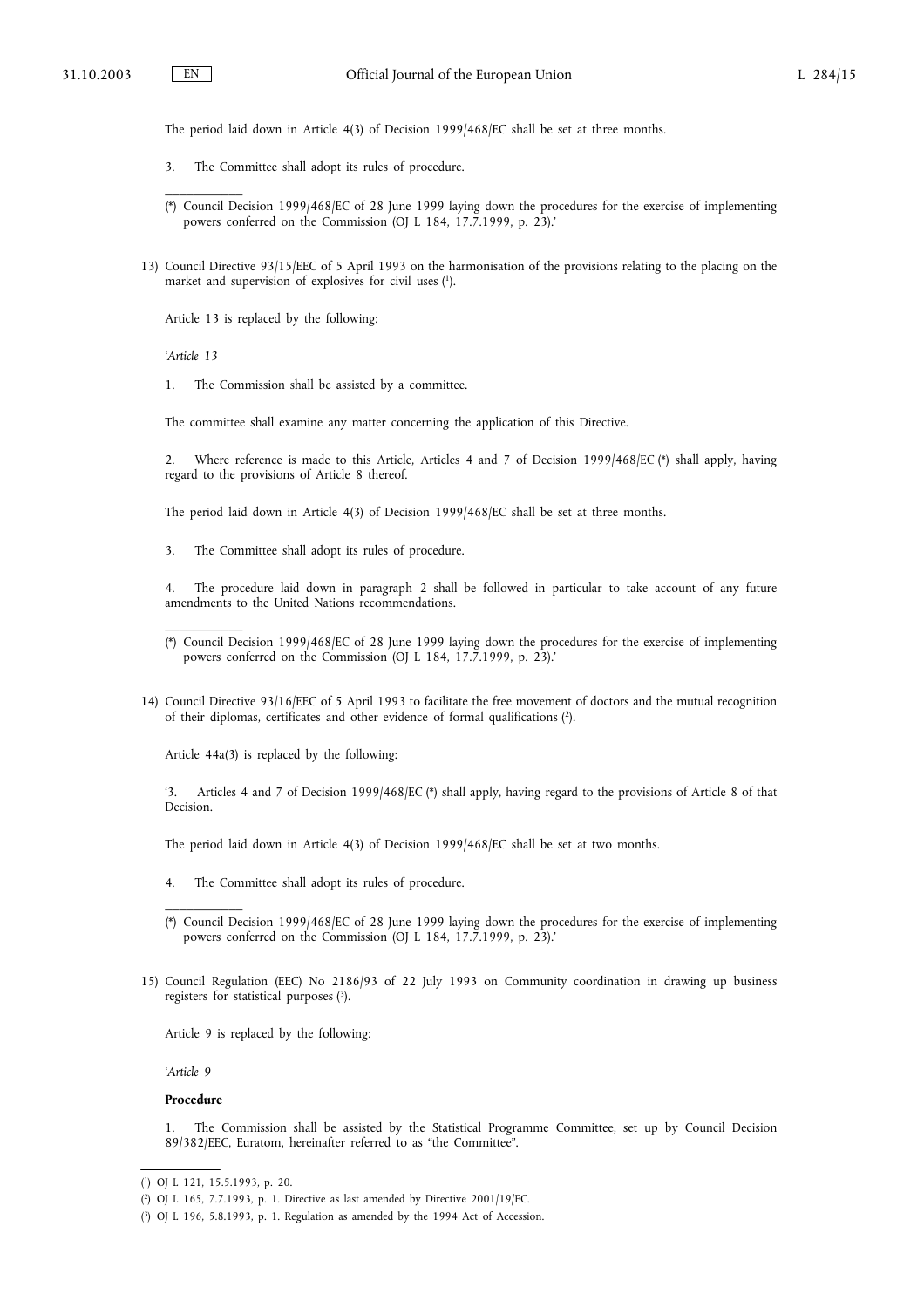2. Where reference is made to this Article, Articles 4 and 7 of Decision 1999/468/EC (\*) shall apply, having regard to the provisions of Article 8 thereof.

The period laid down in Article 4(3) of Decision 1999/468/EC shall be set at three months.

3. The Committee shall adopt its rules of procedure.

- (\*) Council Decision 1999/468/EC of 28 June 1999 laying down the procedures for the exercise of implementing powers conferred on the Commission (OJ L 184, 17.7.1999, p. 23).'
- 16) Council Regulation (EEC) No 3696/93 of 29 October 1993 on the statistical classification of products by activity (CPA) in the European Economic Community (1).

Article 6 is replaced by the following:

*'Article 6*

\_\_\_\_\_\_\_\_\_\_\_

1. Where reference is made to this Article, Articles 4 and 7 of Decision 1999/468/EC (\*) shall apply, having regard to the provisions of Article 8 thereof.

The period laid down in Article 4(3) of Decision 1999/468/EC shall be set at three months.

2. The Committee shall adopt its rules of procedure.

17) Council Regulation (EC) No 1172/95 of 22 May 1995 on the statistics relating to the trading of goods by the Community and its Member States with non-member countries (2).

Article 21 is replaced by the following:

*'Article 21*

\_\_\_\_\_\_\_\_\_\_\_

\_\_\_\_\_\_\_\_\_\_\_

1. The measures necessary for the implementation of this Regulation shall be adopted in accordance with the procedure laid down in paragraph 2.

2. Where reference is made to this Article, Articles 4 and 7 of Decision 1999/468/EC (\*) shall apply, having regard to the provisions of Article 8 thereof.

The period laid down in Article 4(3) of Decision 1999/468/EC shall be set at one month.

18) Directive 95/46/EC of the European Parliament and of the Council of 24 October 1995 on the protection of individuals with regard to the processing of personal data and on the free movement of such data (3).

Article 31 is replaced by the following:

*'Article 31*

1. The Commission shall be assisted by a committee.

<sup>(\*)</sup> Council Decision 1999/468/EC of 28 June 1999 laying down the procedures for the exercise of implementing powers conferred on the Commission (OJ L 184, 17.7.1999, p. 23).'

<sup>(\*)</sup> Council Decision 1999/468/EC of 28 June 1999 laying down the procedures for the exercise of implementing powers conferred on the Commission (OJ L 184, 17.7.1999, p. 23).'

<sup>(</sup> 1) OJ L 342, 31.12.1993, p. 1. Regulation as last amended by Commission Regulation (EC) No 204/2002 (OJ L 36, 6.2.2002, p. 1).

<sup>(</sup> 2) OJ L 118, 25.5.1995, p. 10. Regulation as last amended by Regulation (EC) No 374/98 (OJ L 48, 19.2.1999, p. 6).

<sup>(</sup> 3) OJ L 281, 23.11.1995, p. 31.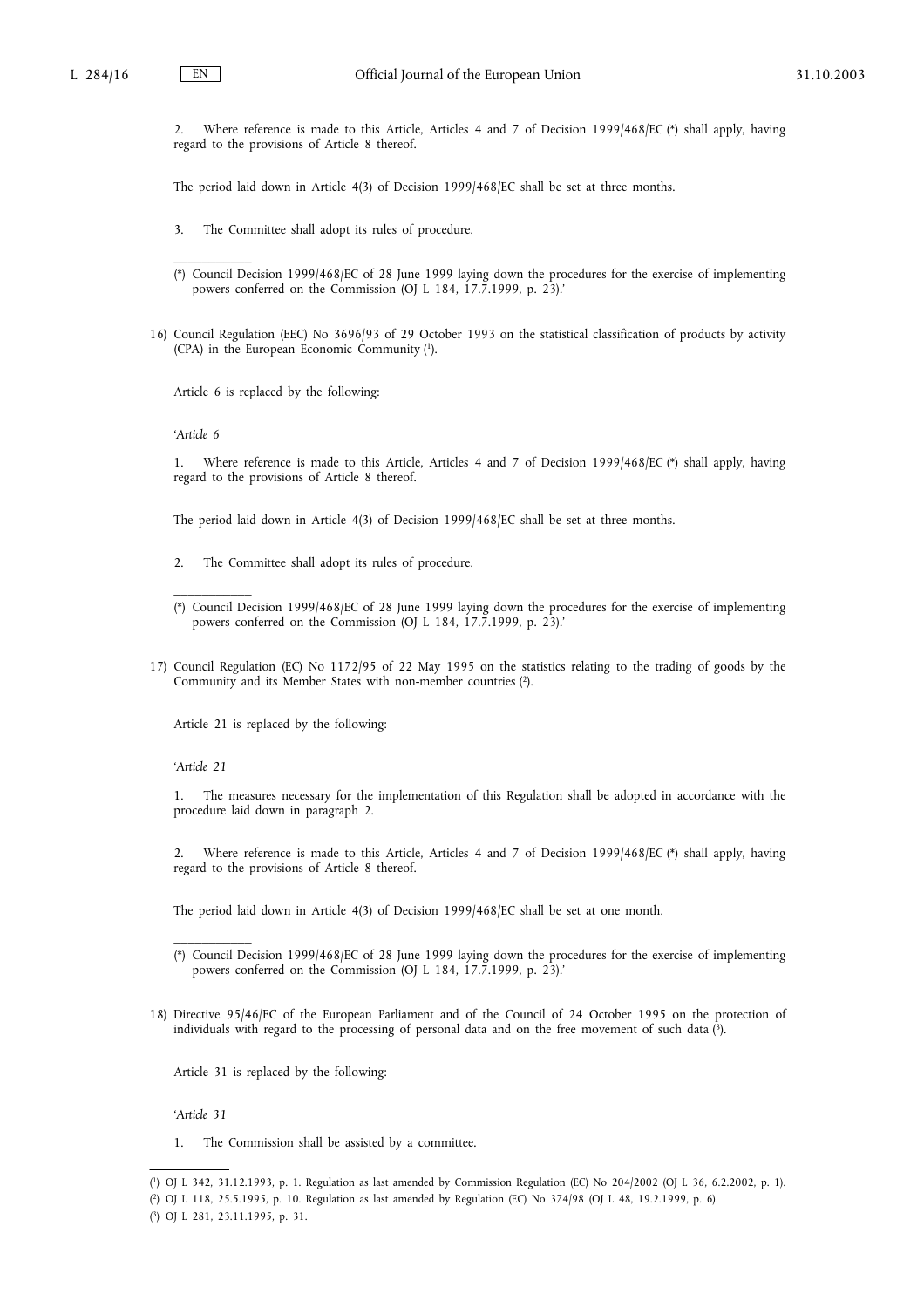2. Where reference is made to this Article, Articles 4 and 7 of Decision 1999/468/EC (\*) shall apply, having regard to the provisions of Article 8 thereof.

The period laid down in Article 4(3) of Decision 1999/468/EC shall be set at three months.

- 3. The Committee shall adopt its rules of procedure.
- (\*) Council Decision 1999/468/EC of 28 June 1999 laying down the procedures for the exercise of implementing powers conferred on the Commission (OJ L 184, 17.7.1999, p. 23).'
- 19) Council Directive 95/57/EC of 23 November 1995 on the collection of statistical information in the field of tourism  $(1)$ .

Article 12 is replaced by the following:

#### *'Article 12*

\_\_\_\_\_\_\_\_\_\_\_

\_\_\_\_\_\_\_\_\_\_\_

Where reference is made to this Article, Articles 4 and 7 of Decision 1999/468/EC (\*) shall apply, having regard to the provisions of Article 8 thereof.

The period laid down in Article 4(3) of Decision 1999/468/EC shall be set at three months.

2. The Committee shall adopt its rules of procedure.

20) Council Directive 95/64/EC of 8 December 1995 on statistical returns in respect of carriage of goods and passengers by sea (2).

Article 13 is replaced by the following:

#### *'Article 13*

1. The Commission shall be assisted by the Statistical Programme Committee, set up by Council Decision 89/382/EEC, Euratom, hereinafter referred to as "the Committee".

2. Where reference is made to this Article, Articles 4 and 7 of Decision 1999/468/EC (\*) shall apply, having regard to the provisions of Article 8 thereof.

The period laid down in Article 4(3) of Decision 1999/468/EC shall be set at three months.

- 3. The Committee shall adopt its rules of procedure.
- (\*) Council Decision 1999/468/EC of 28 June 1999 laying down the procedures for the exercise of implementing powers conferred on the Commission (OJ L 184, 17.7.1999, p. 23).'
- 21) Council Directive 96/50/EC of 23 July 1996 on the harmonisation of the conditions for obtaining national boatmasters' certificates for the carriage of goods and passengers by inland waterway in the Community (3).

<sup>(\*)</sup> Council Decision 1999/468/EC of 28 June 1999 laying down the procedures for the exercise of implementing powers conferred on the Commission (OJ L 184, 17.7.1999, p. 23).'

<sup>(</sup> 1) OJ L 291, 6.12.1995, p. 32.

<sup>(</sup> 2) OJ L 320, 30.12.1995, p. 25. Directive as last amended by Commission Decision 2000/363/EC (OJ L 132, 5.6.2000, p. 1).

<sup>(</sup> 3) OJ L 235, 17.9.1996, p. 31.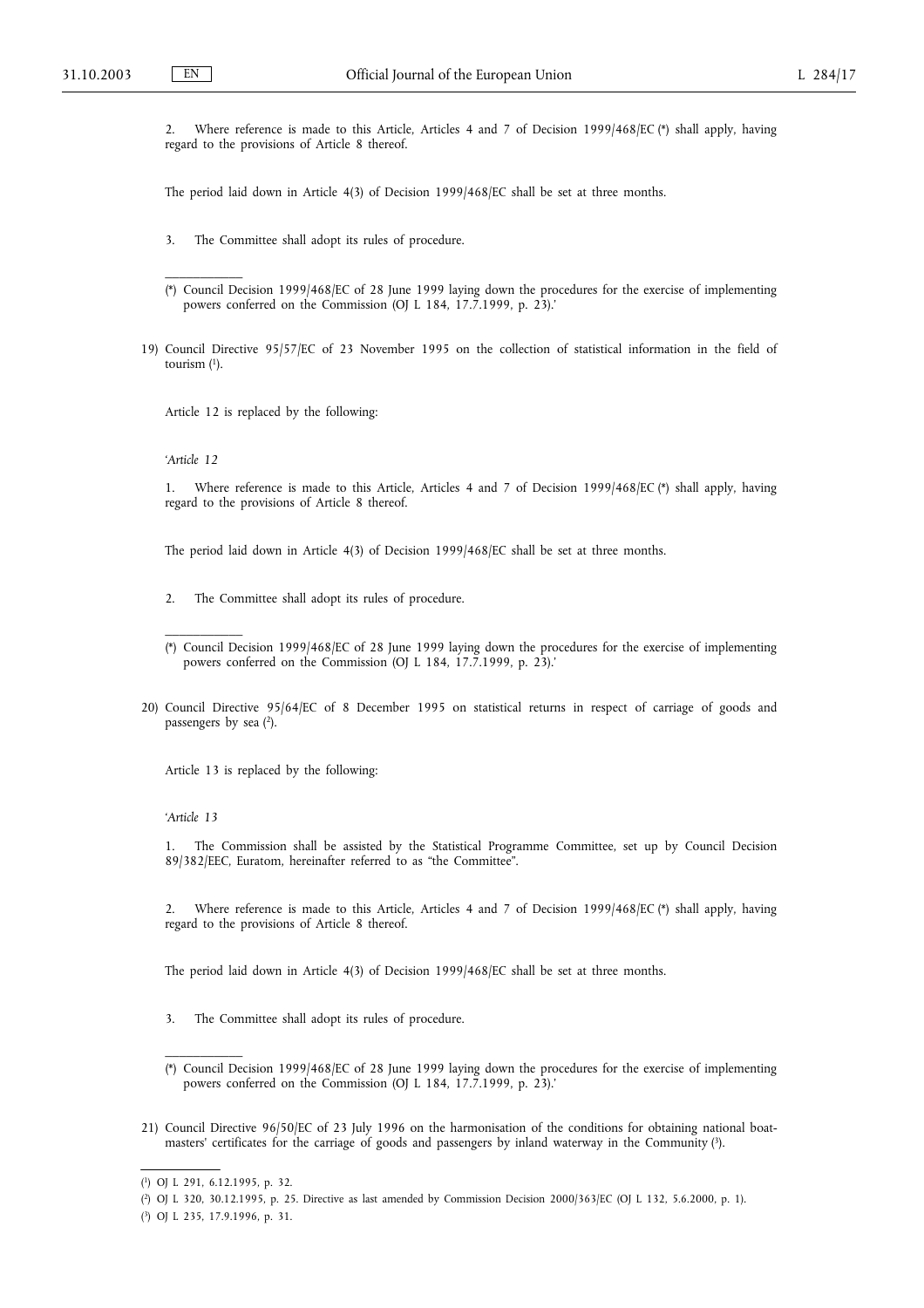Article 12 is replaced by the following:

*'Article 12*

\_\_\_\_\_\_\_\_\_\_\_

1. The Commission shall be assisted in the application of Article 11 by the Committee set up by Article 7 of Directive 91/672/EEC (hereinafter referred to as "the Committee").

2. Where reference is made to this Article, Articles 4 and 7 of Decision 1999/468/EC (\*) shall apply, having regard to the provisions of Article 8 thereof.

The period laid down in Article 4(3) of Decision 1999/468/EC shall be set at one month.

- 3. The Committee shall adopt its rules of procedure.
- (\*) Council Decision 1999/468/EC of 28 June 1999 laying down the procedures for the exercise of implementing powers conferred on the Commission (OJ L 184, 17.7.1999, p. 23).'
- 22) Council Regulation (EC) No 788/96 of 22 April 1996 on the submission by Member States of statistics on aquaculture production (1).

Article 7 is replaced by the following:

*'Article 7*

\_\_\_\_\_\_\_\_\_\_\_

\_\_\_\_\_\_\_\_\_\_\_

1. The Commission shall be assisted by the Standing Committee on Agricultural Statistics, hereinafter referred to as "the Committee".

2. Where reference is made to this Article, Articles 4 and 7 of Decision 1999/468/EC (\*) shall apply, having regard to the provisions of Article 8 thereof.

The period laid down in Article 4(3) of Decision 1999/468/EC shall be set at two months.

- 3. The Committee shall adopt its rules of procedure.
- (\*) Council Decision 1999/468/EC of 28 June 1999 laying down the procedures for the exercise of implementing powers conferred on the Commission (OJ L 184, 17.7.1999, p. 23).'
- 23) Council Regulation (EC) No 1257/96 of 20 June 1996 concerning humanitarian aid (2).

Article 17(3) is replaced by the following:

'3. Where reference is made to this paragraph, Articles 4 and 7 of Decision 1999/468/EC (\*) shall apply, having regard to the provisions of Article 8 thereof.

The period laid down in Article 4(3) of Decision 1999/468/EC shall be set at one month.

24) Council Regulation (EC) No 1292/96 of 27 June 1996 on food-aid policy and food-aid management and special operations in support of food security  $(3)$ .

Article 27 is replaced by the following:

*'Article 27*

Where reference is made to this Article, Articles 4 and 7 of Decision 1999/468/EC (\*) shall apply, having regard to the provisions of Article 8 thereof.

<sup>(\*)</sup> Council Decision 1999/468/EC of 28 June 1999 laying down the procedures for the exercise of implementing powers conferred on the Commission (OJ L 184, 17.7.1999, p. 23).'

<sup>(</sup> 1) OJ L 108, 1.5.1996, p. 1.

<sup>(</sup> 2) OJ L 163, 2.7.1996, p. 1.

<sup>(</sup> 3) OJ L 166, 5.7.1996, p. 1. Regulation as last amended by European Parliament and Council Regulation (EC) No 1726/2001 (OJ L 234, 1.9.2001, p. 10).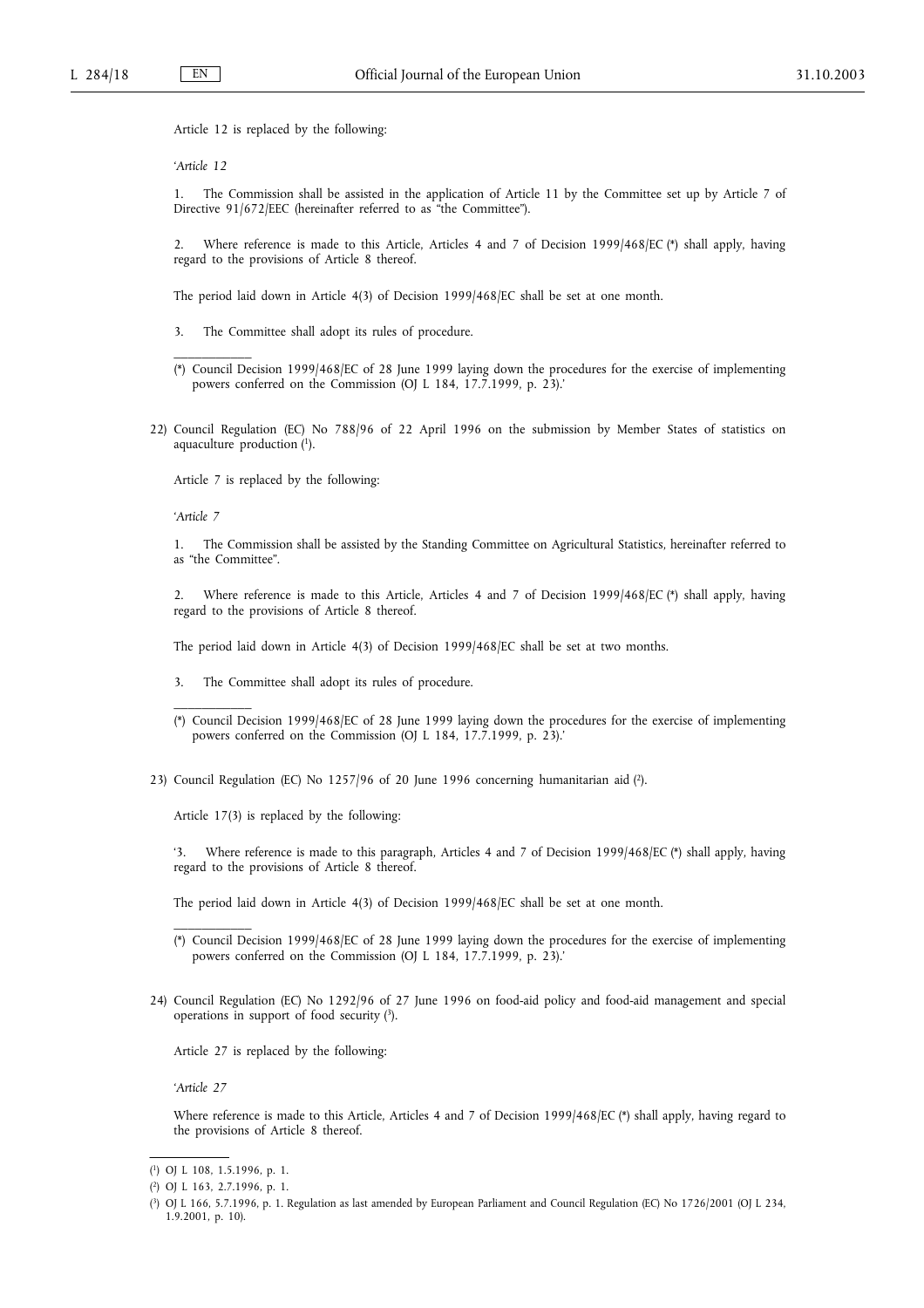\_\_\_\_\_\_\_\_\_\_\_

\_\_\_\_\_\_\_\_\_\_\_

The period laid down in Article 4(3) of Decision 1999/468/EC shall be set at two months.

- (\*) Council Decision 1999/468/EC of 28 June 1999 laying down the procedures for the exercise of implementing powers conferred on the Commission (OJ L 184, 17.7.1999, p. 23).'
- 25) Council Regulation (EC) No 322/97 of 17 February 1997 on Community Statistics (1).

Article 20(2) and (3) are replaced by the following:

'2. Articles 4 and 7 of Decision 1999/468/EC (\*) shall apply, having regard to the provisions of Article 8 thereof.

The period laid down in Article 4(3) of Decision 1999/468/EC shall be set at three months.

- 3. The Committee shall adopt its rules of procedure.
- (\*) Council Decision 1999/468/EC of 28 June 1999 laying down the procedures for the exercise of implementing powers conferred on the Commission (OJ L 184, 17.7.1999, p. 23).'
- 26) Directive 98/8/EC of the European Parliament and of the Council of 16 February 1998 concerning the placing of biocidal products on the market (2).

Article 28(1) and (2) are replaced by the following:

'1. The Commission shall be assisted by a Standing Committee on Biocidal Products (hereinafter referred to as "the Committee").

The Standing Committee shall adopt its rules of procedure.

2. For matters referred to the Standing Committee by virtue of Articles 4, 11(3), 15, 17, 18, 19, 27(1)(b), 29 and 33 and for the compilation of specific data by product type referred to in Annex V, to be drawn from Annexes III A and III B and, as appropriate, from Annexes IV A and IV B, Articles 4 and 7 of Decision 1999/468/EC (\*) shall apply, having regard to the provisions of Article 8 thereof.

The period laid down in Article 4(3) of Decision 1999/468/EC shall be set at three months.

27) Council Regulation (EC) No 1172/98 of 25 May 1998 on statistical returns in respect of the carriage of goods by road  $(3)$ .

Article 10 is replaced by the following:

*'Article 10*

\_\_\_\_\_\_\_\_\_\_\_

1. The Commission shall be assisted by the Statistical Programme Committee (hereinafter referred to as "the Committee").

2. Where reference is made to this Article, Articles 4 and 7 of Decision 1999/468/EC (\*) shall apply, having regard to the provisions of Article 8 thereof.

<sup>(\*)</sup> Council Decision 1999/468/EC of 28 June 1999 laying down the procedures for the exercise of implementing powers conferred on the Commission (OJ L 184, 17.7.1999, p. 23).'

<sup>(</sup> 1) OJ L 52, 22.2.1997, p. 1.

<sup>(</sup> 2) OJ L 123, 24.4.1998, p. 1.

<sup>(</sup> 3) OJ L 163, 6.6.1998, p. 1. Regulation as amended by Commission Regulation (EC) No 2691/1999 (OJ L 326, 18.12.1999, p. 39).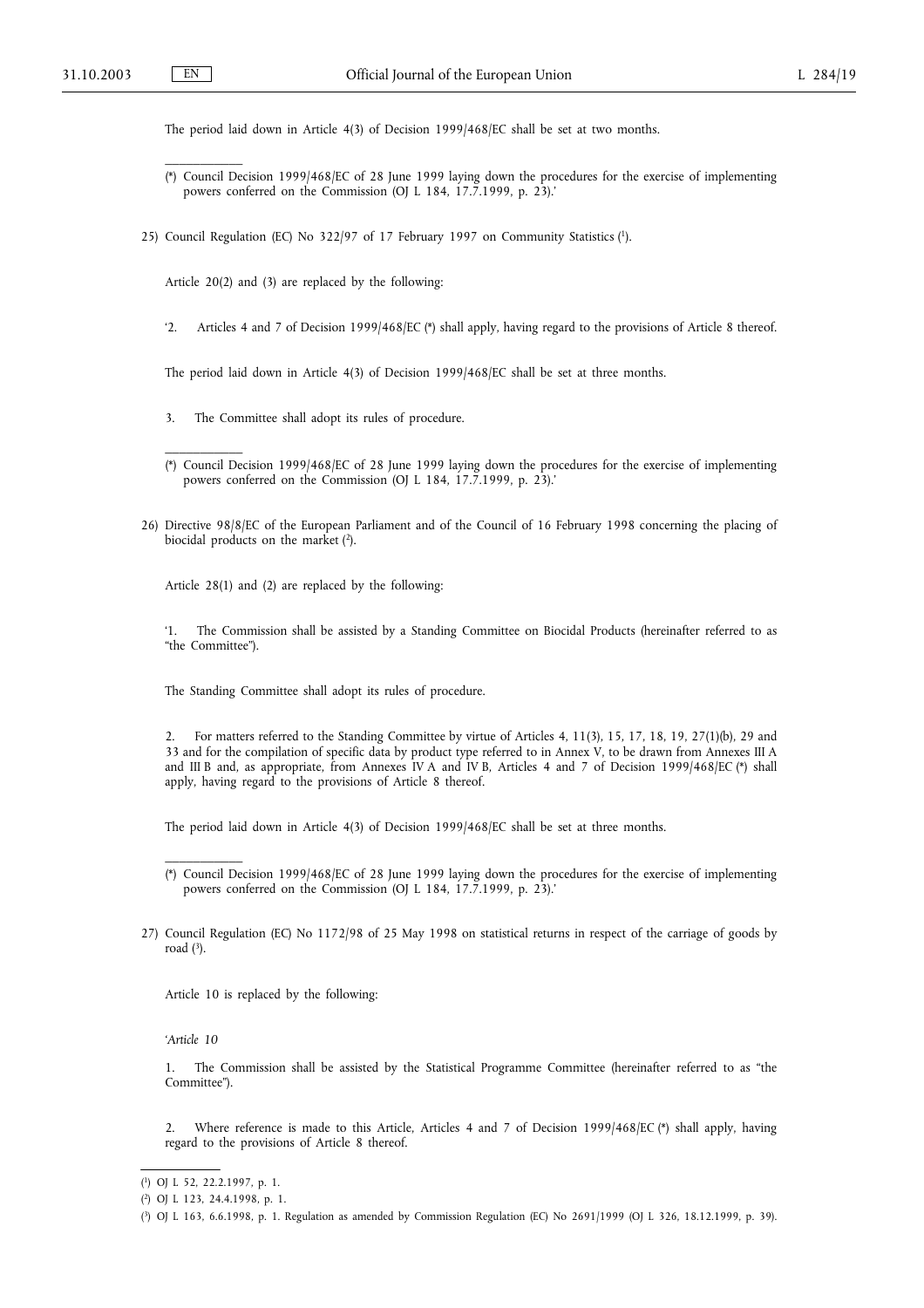The period laid down in Article 4(3) of Decision 1999/468/EC shall be set at three months.

- 3. The Committee shall adopt its rules of procedure.
- (\*) Council Decision 1999/468/EC of 28 June 1999 laying down the procedures for the exercise of implementing powers conferred on the Commission (OJ L 184, 17.7.1999, p. 23).'
- 28) Council Regulation (EC) No 1658/98 of 17 July 1998 on co-financing operations with European non-governmental development organisations (NGOs) in fields of interest to the developing countries (1).
	- (a) Article 8 is replaced by the following:

*'Article 8*

\_\_\_\_\_\_\_\_\_\_\_

\_\_\_\_\_\_\_\_\_\_\_

- 1. The Commission shall be assisted by a committee.
- 2. Where reference is made to this Article, Articles 4 and 7 of Decision 1999/468/EC (\*) shall apply, having regard to the provisions of Article 8 thereof.

The period laid down in Article 4(3) of Decision 1999/468/EC shall be set at one month.

- 3. The Committee shall adopt its rules of procedure.
- (\*) Council Decision 1999/468/EC of 28 June 1999 laying down the procedures for the exercise of implementing powers conferred on the Commission (OJ L 184, 17.7.1999, p. 23).'

(b) Articles 9 and 10 are deleted and references to those Articles should be read as references to Article 8.

29) Council Directive 98/83/EC of 3 November 1998 on the quality of water intended for human consumption (2).

Article 12 is replaced by the following:

*'Article 12*

1. The Commission shall be assisted by a committee.

2. Where reference is made to this Article, Articles 4 and 7 of Decision 1999/468/EC (\*) shall apply, having regard to the provisions of Article 8 thereof.

The period laid down in Article 4(3) of Decision 1999/468/EC shall be set at three months.

- 3. The Committee shall adopt its rules of procedure.
- (\*) Council Decision 1999/468/EC of 28 June 1999 laying down the procedures for the exercise of implementing powers conferred on the Commission (OJ L 184, 17.7.1999, p. 23).'
- 30) Council Regulation (EC) No 2836/98 of 22 December 1998 on integrating of gender issues in development cooperation  $(3)$ .

<sup>(</sup> 1) OJ L 213, 30.7.1998, p. 1.

<sup>(</sup> 2) OJ L 330, 5.12.1998, p. 32.

<sup>(</sup> 3) OJ L 354, 30.12.1998, p. 5.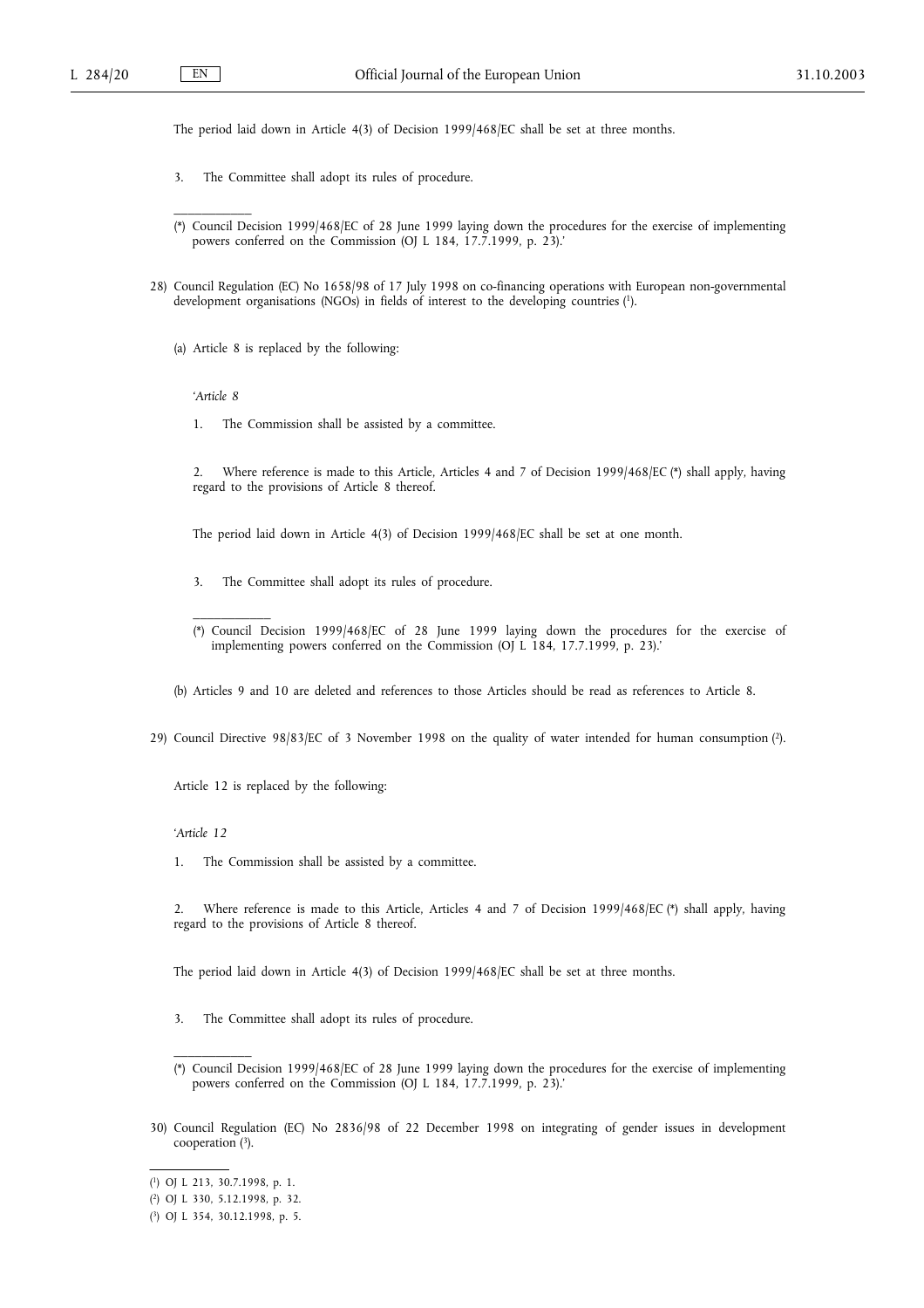Article 8 is replaced by the following:

*'Article 8*

\_\_\_\_\_\_\_\_\_\_\_

1. The Commission shall be assisted by the geographically-determined committee competent for development (hereinafter referred to as "the Committee").

2. Where reference is made to this Article, Articles 4 and 7 of Decision 1999/468/EC (\*) shall apply, having regard to the provisions of Article 8 thereof.

The period laid down in Article 4(3) of Decision 1999/468/EC shall be set at one month.

- 3. The Committee shall adopt its rules of procedure.
- (\*) Council Decision 1999/468/EC of 28 June 1999 laying down the procedures for the exercise of implementing powers conferred on the Commission (OJ L 184, 17.7.1999, p. 23).'
- 31) Council Decision 1999/382/EC of 26 April 1999 establishing the second phase of the Community vocational training action programme 'Leonardo da Vinci' (1).

Article 7(1) and (3) are replaced by the following:

'1. The Commission shall be assisted by a committee.

3. As regards the points referred to in paragraph 2, Articles 4 and 7 of Decision 1999/468/EC shall apply, having regard to the provisions of Article 8 thereof.

The period laid down in Article 4(3) of Decision 1999/468/EC shall be set at two months.'

32) Council Decision 1999/297/EC of 26 April 1999 establishing a Community statistical information infrastructure relating to the industry and markets of the audiovisual and related sectors (2).

Article 4 is replaced by the following:

*'Article 4*

\_\_\_\_\_\_\_\_\_\_\_

1. The Commission shall be assisted by the Statistical Programme Committee (hereinafter referred to as "the Committee").

2. Where reference is made to this Article, Articles 4 and 7 of Decision 1999/468/EC (\*) shall apply, having regard to the provisions of Article 8 thereof.

The period laid down in Article 4(3) of Decision 1999/468/EC shall be set at three months.

- 3. The Committee shall adopt its rules of procedure.
- (\*) Council Decision 1999/468/EC of 28 June 1999 laying down the procedures for the exercise of implementing powers conferred on the Commission (OJ L 184, 17.7.1999, p. 23).'

<sup>(</sup> 1) OJ L 146, 11.6.1999, p. 33.

<sup>(</sup> 2) OJ L 117, 5.5.1999, p. 39.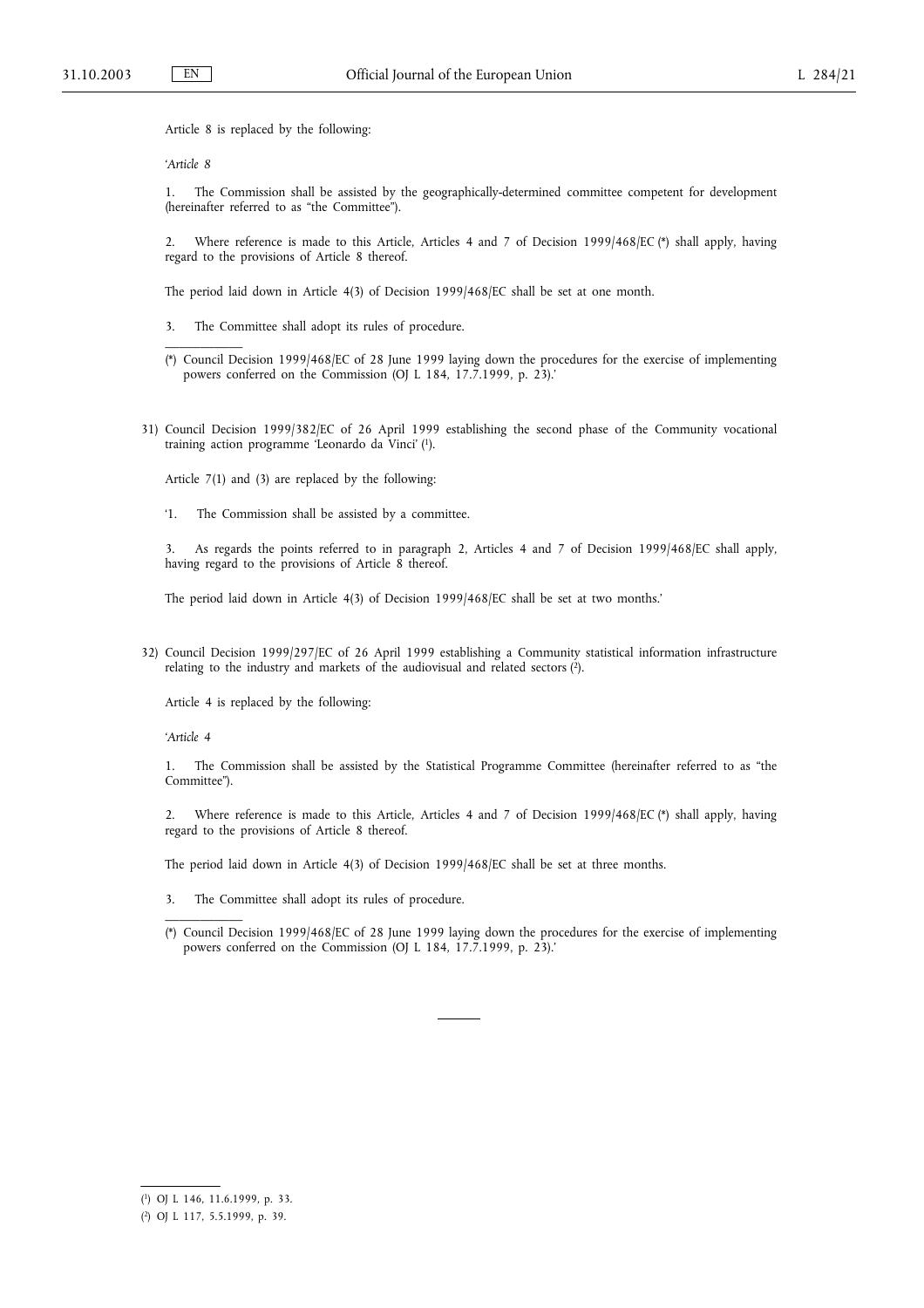# *ANNEX III*

### **REGULATORY PROCEDURE**

List of instruments subject to the regulatory procedure and adapted to the corresponding provisions of Decision 1999/468/EC in accordance with the amendments below:

1) Council Directive 75/442/EEC of 15 July 1975 on waste (1).

Article 18 is replaced by the following:

*'Article 18*

\_\_\_\_\_\_\_\_\_\_\_

1. The Commission shall be assisted by a committee.

2. Where reference is made to this Article, Articles 5 and 7 of Decision 1999/468/EC (\*) shall apply, having regard to the provisions of Article 8 thereof.

The period laid down in Article 5(6) of Decision 1999/468/EC shall be set at three months.

3. The Committee shall adopt its rules of procedure.

(\*) Council Decision 1999/468/EC of 28 June 1999 laying down the procedures for the exercise of implementing powers conferred on the Commission (OJ L 184, 17.7.1999, p. 23).'

2) First Council Directive 79/267/EEC of 5 March 1979 on the coordination of laws, regulations and administrative provisions relating to the taking up and pursuit of the business of direct life assurance (2).

Article 32b(6) is replaced by the following:

'6. The Commission shall be assisted by a committee.

Where reference is made to this paragraph, Articles 5 and 7 of Decision 1999/468/EC (\*) shall apply, having regard to the provisions of Article 8 thereof.

The period laid down in Article 5(6) of Decision 1999/468/EC shall be set at three months.

The Committee shall adopt its rules of procedure.

(\*) Council Decision 1999/468/EC of 28 June 1999 laying down the procedures for the exercise of implementing powers conferred on the Commission (OJ L 184, 17.7.1999, p. 23).'

3) Council Regulation (EEC) No 357/79 of 5 February 1979 on statistical surveys of areas under vines (3).

Article 8 is replaced by the following:

*'Article 8*

\_\_\_\_\_\_\_\_\_\_\_

\_\_\_\_\_\_\_\_\_\_\_

1. The Commission shall be assisted by the Standing Committee for Agricultural Statistics, hereinafter referred to as "the Committee".

2. Where reference is made to this Article, Articles 5 and 7 of Decision 1999/468/EC (\*) shall apply, having regard to the provisions of Article 8 thereof.

The period laid down in Article 5(6) of Decision 1999/468/EC shall be set at three months.

- 3. The Committee shall adopt its rules of procedure.
- (\*) Council Decision 1999/468/EC of 28 June 1999 laying down the procedures for the exercise of implementing powers conferred on the Commission (OJ L 184, 17.7.1999, p. 23).'

<sup>(</sup> 1) OJ L 194, 25.7.1975, p. 39. Directive as last amended by Commission Decision 96/350/EC (OJ L 135, 6.6.1996, p. 32).

<sup>(</sup> 2) OJ L 63, 13.3.1979, p. 1. Directive as last amended by European Parliament and Council Directive 2002/12/EC (OJ L 77, 20.3.2002, p. 11).

<sup>(</sup> 3) OJ L 54, 5.3.1979, p. 124. Regulation as last amended by Regulation (EC) No 2329/98 (OJ L 291, 30.10.1998, p. 2).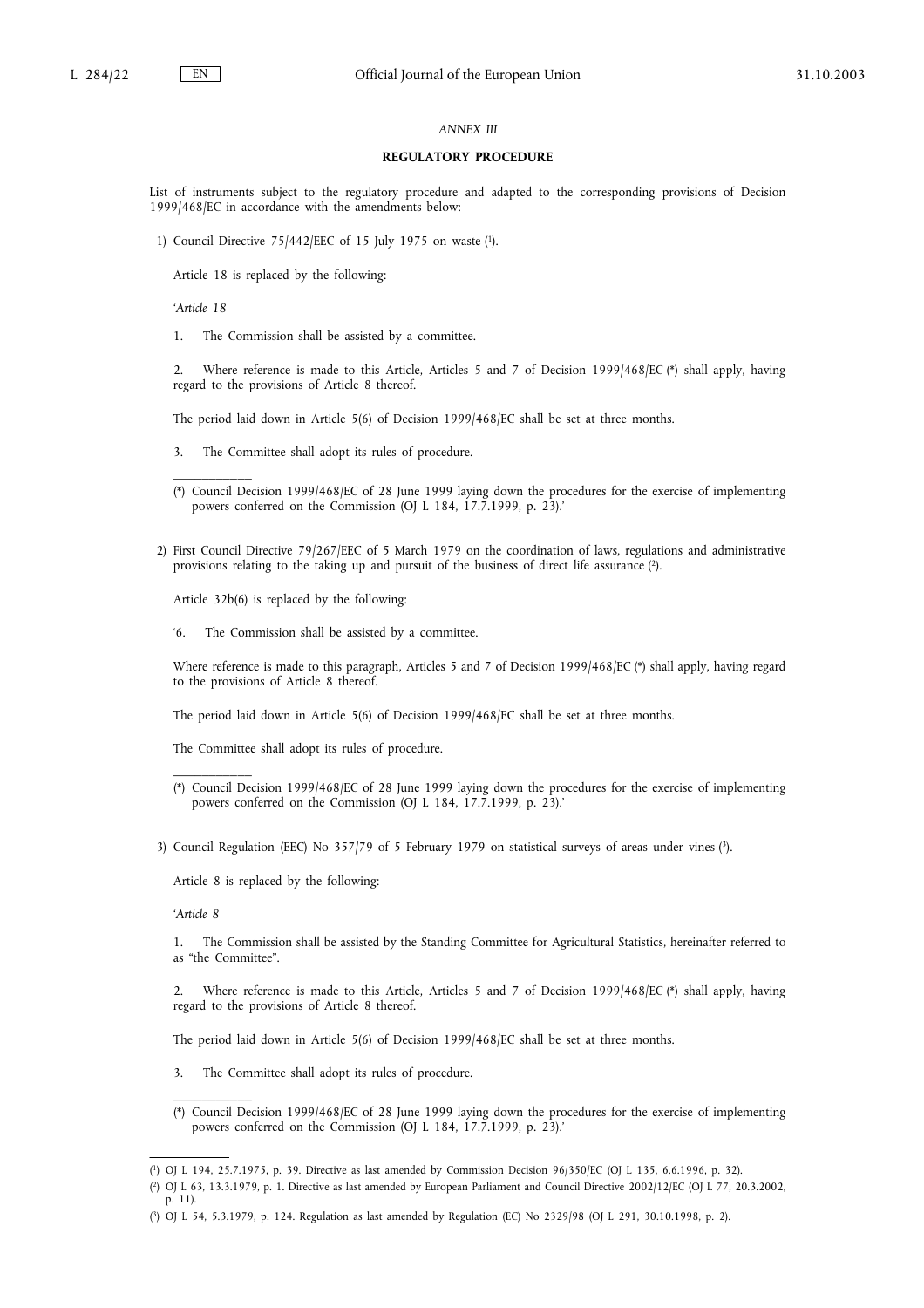4) Council Directive 80/777/EEC of 15 July 1980 on the approximation of the laws of the Member States relating to the exploitation and marketing of natural mineral waters (1).

Article 12 is replaced by the following:

*'Article 12*

1. The Commission shall be assisted by the Standing Committee on the Food Chain and Animal Health, set up by Article 58 of Regulation (EC) No 178/2002 (\*), hereinafter referred to as "the Committee".

2. Where reference is made to this Article, Articles 5 and 7 of Decision 1999/468/EC (\*\*) shall apply, having regard to the provisions of Article 8 thereof.

The period laid down in Article 5(6) of Decision 1999/468/EC shall be set at three months.

3. The Committee shall adopt its rules of procedure.

\_\_\_\_\_\_\_\_\_\_\_

5) Council Directive 82/471/EEC of 30 June 1982 concerning certain products used in animal nutrition (2).

Articles 13 and 14 are replaced by the following:

*'Article 13*

1. The Commission shall be assisted by the Standing Committee on the Food Chain and Animal Health, set up by Article 58 of Regulation (EC) No 178/2002 (\*), hereinafter referred to as "the Committee".

Where reference is made to this Article, Articles 5 and 7 of Decision 1999/468/EC (\*\*) shall apply, having regard to the provisions of Article 8 thereof.

The period laid down in Article 5(6) of Decision 1999/468/EC shall be set at three months.

3. The Committee shall adopt its rules of procedure.

*Article 14*

\_\_\_\_\_\_\_\_\_\_\_

Where reference is made to this Article, Articles 5 and 7 of Decision 1999/468/EC shall apply, having regard to the provisions of Article 8 thereof.

The period laid down in Article 5(6) of Decision 1999/468/EC shall be set at 15 days.

6) Council Directive 85/591/EEC of 20 December 1985 concerning the introduction of Community methods of sampling and analysis for the monitoring of foodstuffs intended for human consumption (3).

Article 4 is replaced by the following:

*'Article 4*

1. The Commission shall be assisted by the Standing Committee on the Food Chain and Animal Health, set up by Article 58 of Regulation (EC) No 178/2002 (\*), hereinafter referred to as "the Committee".

<sup>(\*)</sup> OJ L 31, 1.2.2002, p. 1.

<sup>(\*\*)</sup> Council Decision 1999/468/EC of 28 June 1999 laying down the procedures for the exercise of implementing powers conferred on the Commission (OJ L 184, 17.7.1999, p. 23).'

<sup>(\*)</sup> OJ L 31, 1.2.2002, p. 1.

<sup>(\*\*)</sup> Council Decision 1999/468/EC of 28 June 1999 laying down the procedures for the exercise of implementing powers conferred on the Commission (OJ L 184, 17.7.1999, p. 23).'

<sup>(</sup> 1) OJ L 229, 30.8.1980, p. 1. Directive as last amended by European Parliament and Council Directive 96/70/EC (OJ L 299, 23.11.1996, p. 26).

<sup>(</sup> 2) OJ L 213, 21.7.1982, p. 8. Directive as last amended by Directive 1999/20/EC (OJ L 80, 25.3.1999, p. 20).

<sup>(</sup> 3) OJ L 372, 31.12.1985, p. 50.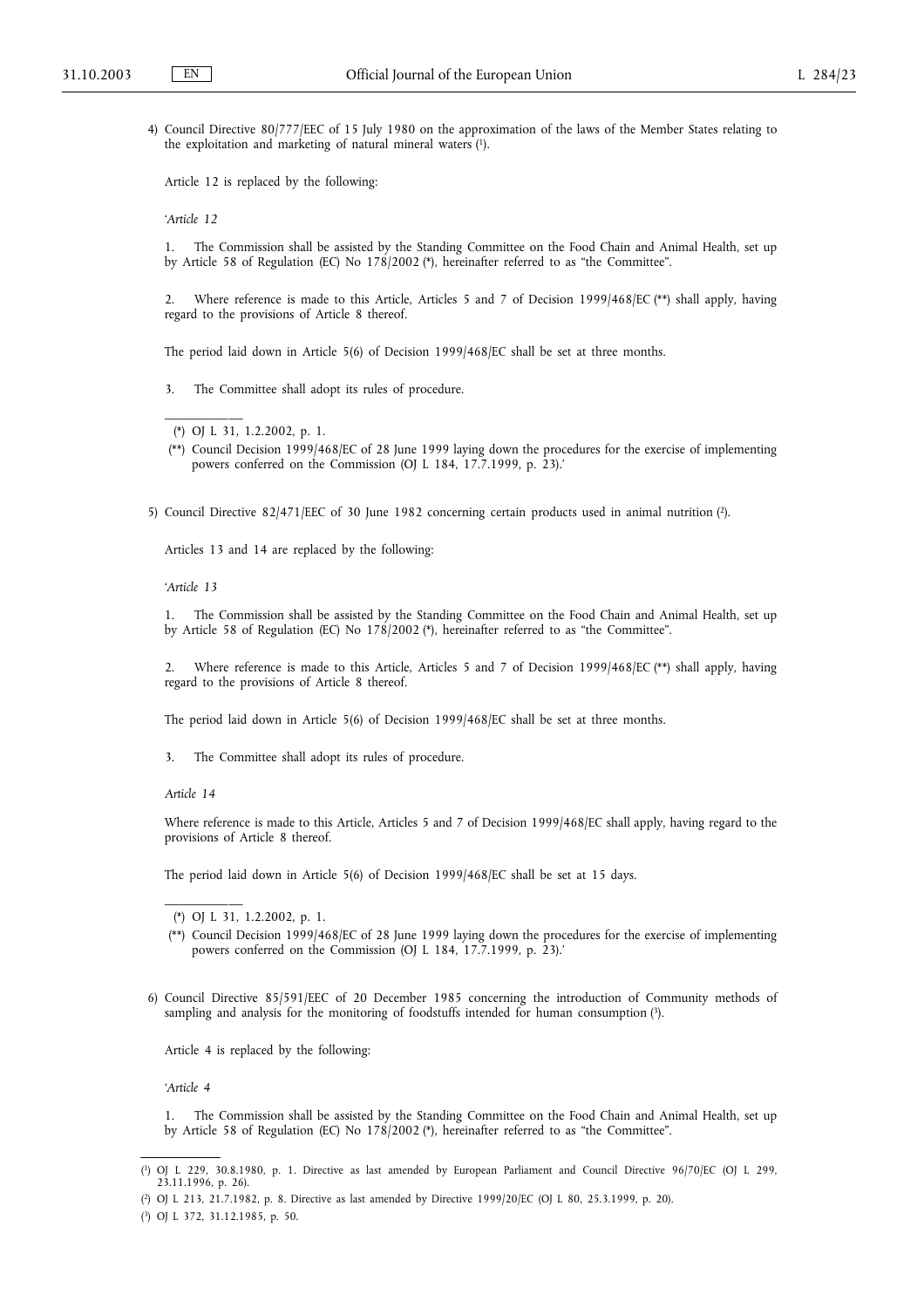2. Where reference is made to this Article, Articles 5 and 7 of Decision 1999/468/EC (\*\*) shall apply, having regard to the provisions of Article 8 thereof.

The period laid down in Article 5(6) of Decision 1999/468/EC shall be set at three months.

3. The Committee shall adopt its rules of procedure.

(\*\*) Council Decision 1999/468/EC of 28 June 1999 laying down the procedures for the exercise of implementing powers conferred on the Commission (OJ L 184, 17.7.1999, p. 23).'

7) Council Regulation (EEC) No 3821/85 of 20 December 1985 on recording equipment in road transport (1).

Article 18 is replaced by the following:

*'Article 18*

\_\_\_\_\_\_\_\_\_\_\_

\_\_\_\_\_\_\_\_\_\_\_

1. The Commission shall be assisted by a committee.

2. Where reference is made to this Article, Articles 5 and 7 of Decision 1999/468/EC (\*) shall apply, having regard to the provisions of Article 8 thereof.

The period laid down in Article 5(6) of Decision 1999/468/EC shall be set at three months.

- 3. The Committee shall adopt its rules of procedure.
- (\*) Council Decision 1999/468/EC of 28 June 1999 laying down the procedures for the exercise of implementing powers conferred on the Commission (OJ L 184, 17.7.1999, p. 23).'
- 8) Council Directive 88/320/EEC of 9 June 1988 on the inspection and verification of Good Laboratory Practice  $(GLP)$   $(2)$ .

Article 8 is replaced by the following:

*'Article 8*

\_\_\_\_\_\_\_\_\_\_\_

1. Where reference is made to this Article, Articles 5 and 7 of Decision 1999/468/EC (\*) shall apply, having regard to the provisions of Article 8 thereof.

The period laid down in Article 5(6) of Decision 1999/468/EC shall be set at three months.

2. The Committee shall adopt its rules of procedure.

9) Council Directive 88/344/EEC of 13 June 1988 on the approximation of the laws of the Member States on extraction solvents used in the production of foodstuffs and food ingredients (3).

Article 6 is replaced by the following:

*'Article 6*

1. The Commission shall be assisted by the Standing Committee on the Food Chain and Animal Health, set up by Article 58 of Regulation (EC) No 178/2002 (\*), hereinafter referred to as "the Committee".

<sup>(\*)</sup> OJ L 31, 1.2.2002, p. 1.

<sup>(\*)</sup> Council Decision 1999/468/EC of 28 June 1999 laying down the procedures for the exercise of implementing powers conferred on the Commission (OJ L 184, 17.7.1999, p. 23).'

<sup>(</sup> 1) OJ L 370, 31.12.1985, p. 8. Regulation as last amended by Commission Regulation (EC) No 1360/2002 (OJ L 207, 5.8.2002, p. 1).

<sup>(</sup> 2) OJ L 145, 11.6.1988, p. 35. Directive as last amended by Commission Directive 1999/12/EC (OJ L 77, 23.3.1999, p. 22).

<sup>(</sup> 3) OJ L 157, 24.6.1988, p. 28. Directive as last amended by European Parliament and Council Directive 97/60/EC (OJ L 331, 3.12.1997, p. 7).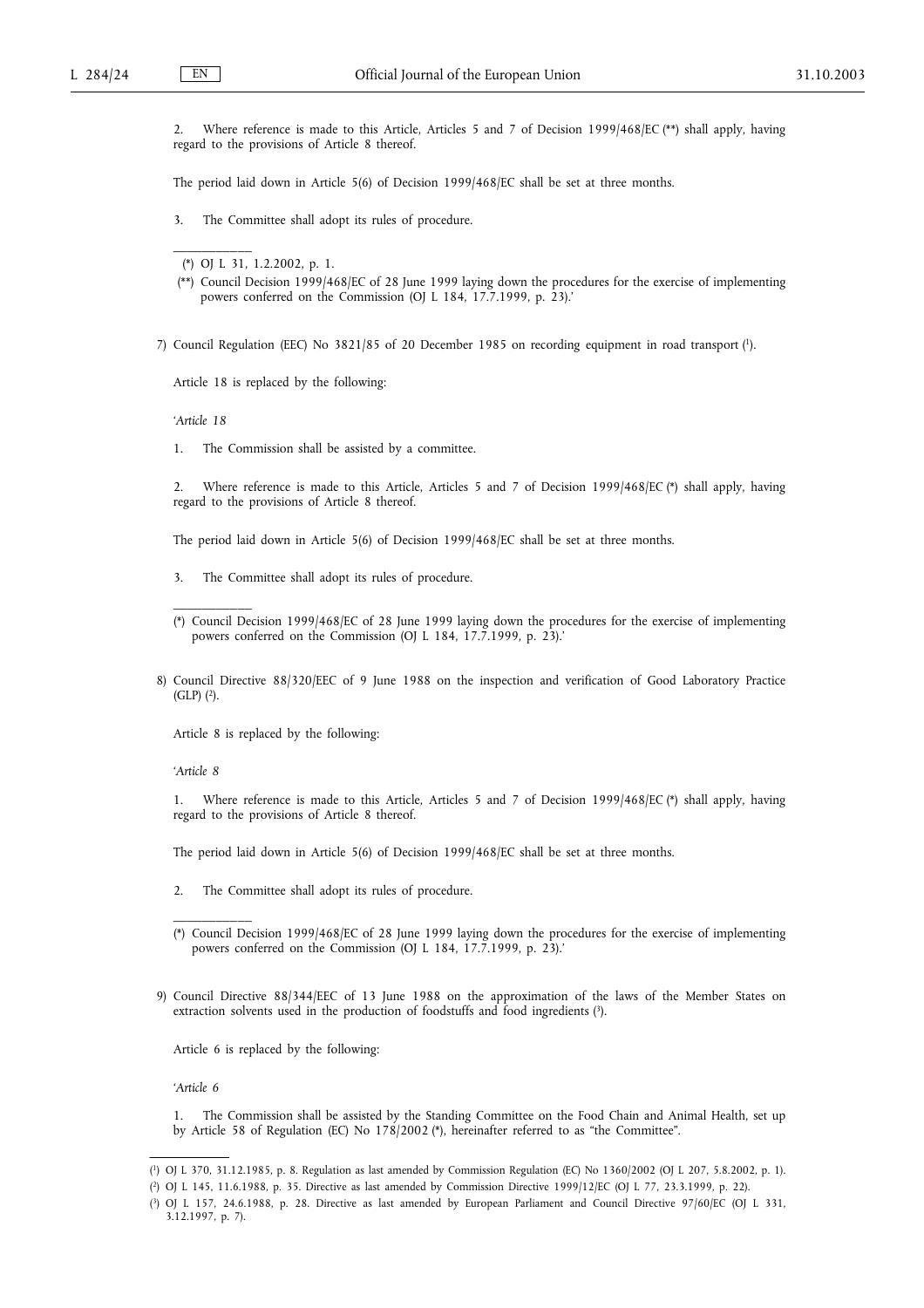2. Where reference is made to this Article, Articles 5 and 7 of Decision 1999/468/EC (\*\*) shall apply, having regard to the provisions of Article 8 thereof.

The period laid down in Article 5(6) of Decision 1999/468/EC shall be set at three months.

3. The Committee shall adopt its rules of procedure.

(\*) OJ L 31, 1.2.2002, p. 1.

\_\_\_\_\_\_\_\_\_\_\_

- (\*\*) Council Decision 1999/468/EC of 28 June 1999 laying down the procedures for the exercise of implementing powers conferred on the Commission (OJ L 184, 17.7.1999, p. 23).'
- 10) Council Directive 88/388/EEC of 22 June 1988 on the approximation of the laws of the Member States relating to flavourings for use in foodstuffs and to source materials for their production (1).

Article 10 is replaced by the following:

# *'Article 10*

1. The Commission shall be assisted by the Standing Committee on the Food Chain and Animal Health, set up by Article 58 of Regulation (EC) No 178/2002 (\*), hereinafter referred to as "the Committee".

2. Where reference is made to this Article, Articles 5 and 7 of Decision 1999/468/EC (\*\*) shall apply, having regard to the provisions of Article 8 thereof.

The period laid down in Article 5(6) of Decision 1999/468/EC shall be set at three months.

3. The Committee shall adopt its rules of procedure.

(\*) OJ L 31, 1.2.2002, p. 1.

\_\_\_\_\_\_\_\_\_\_\_

\_\_\_\_\_\_\_\_\_\_\_

- (\*\*) Council Decision 1999/468/EC of 28 June 1999 laying down the procedures for the exercise of implementing powers conferred on the Commission (OJ L 184, 17.7.1999, p. 23).'
- 11) Council Directive 89/106/EEC of 21 December 1988 on the approximation of laws, regulations and administrative provisions of the Member States relating to construction products (2).

Article 20(3) and (4) are replaced by the following:

'3. Where reference is made to this Article, Articles 5 and 7 of Decision 1999/468/EC (\*) shall apply, having regard to the provisions of Article 8 thereof.

The period laid down in Article 5(6) of Decision 1999/468/EC shall be set at three months.

- 4. The Committee shall adopt its rules of procedure.
- (\*) Council Decision 1999/468/EC of 28 June 1999 laying down the procedures for the exercise of implementing powers conferred on the Commission (OJ L 184, 17.7.1999, p. 23).'
- 12) Council Directive 89/107/EEC of 21 December 1988 on the approximation of the laws of the Member States concerning food additives authorised for use in foodstuffs intended for human consumption (3).

<sup>(</sup> 1) OJ L 184, 15.7.1988, p. 61. Directive as last amended by Commission Directive 91/71/EEC (OJ L 42, 15.2.1991, p. 25).

<sup>(</sup> 2) OJ L 40, 11.2.1989, p. 12. Directive as amended by Directive 93/68/EEC (OJ L 220, 30.8.1993, p. 1).

<sup>(</sup> 3) OJ L 40, 11.2.1989, p. 27. Directive as amended by European Parliament and Council Directive 94/34/EC (OJ L 237, 10.9.1994, p. 1).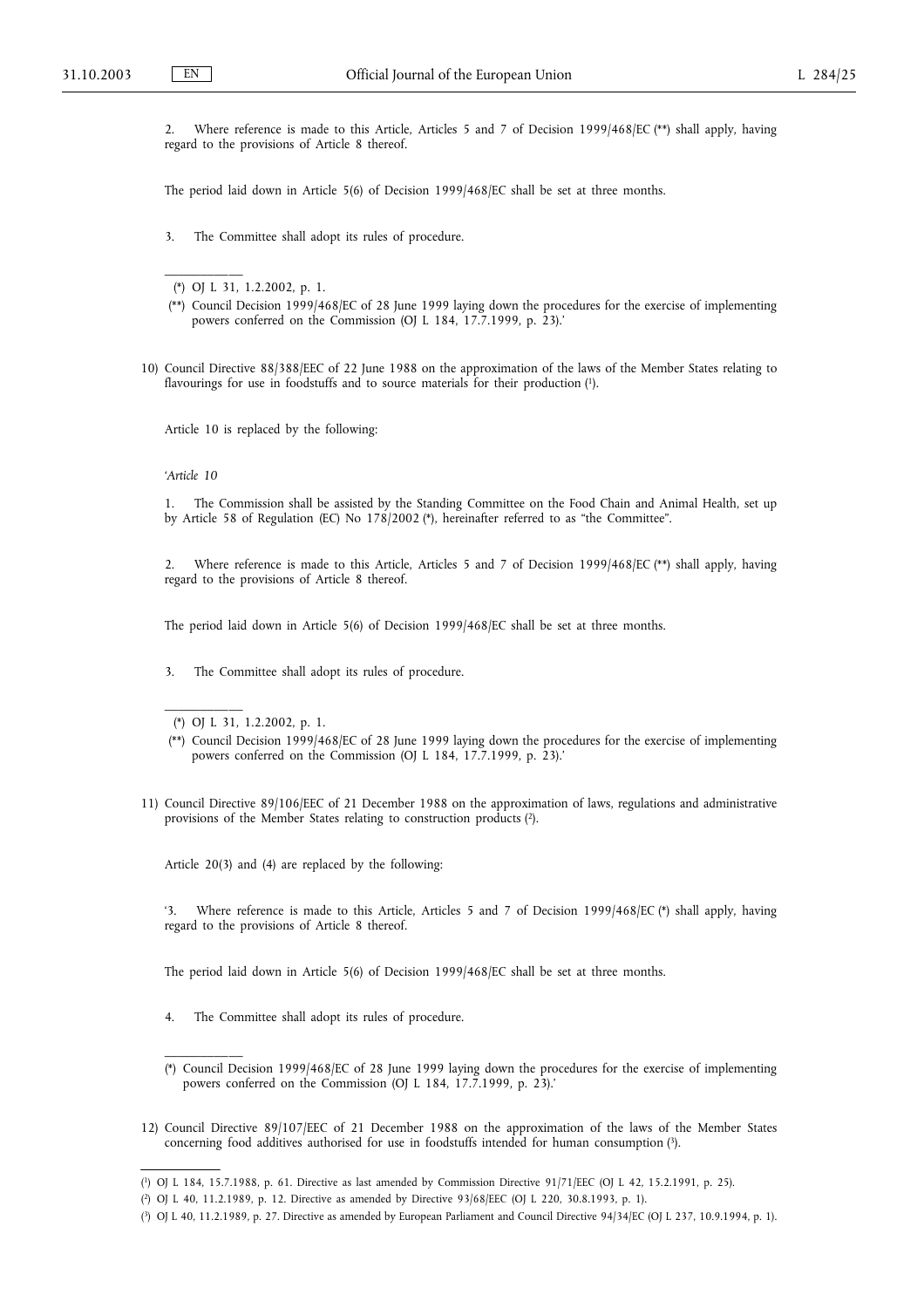Article 11 is replaced by the following:

*'Article 11*

\_\_\_\_\_\_\_\_\_\_\_

1. The Commission shall be assisted by the Standing Committee on the Food Chain and Animal Health, set up by Article 58 of Regulation (EC) No 178/2002 (\*), hereinafter referred to as "the Committee".

2. Where reference is made to this Article, Articles 5 and 7 of Decision 1999/468/EC (\*\*) shall apply, having regard to the provisions of Article 8 thereof.

The period laid down in Article 5(6) of Decision 1999/468/EC shall be set at three months.

3. The Committee shall adopt its rules of procedure.

(\*) OJ L 31, 1.2.2002, p. 1.

- (\*\*) Council Decision 1999/468/EC of 28 June 1999 laying down the procedures for the exercise of implementing powers conferred on the Commission (OJ L 184, 17.7.1999, p. 23).'
- 13) Council Directive 89/108/EEC of 21 December 1988 on the approximation of the laws of the Member States relating to quick-frozen foodstuffs for human consumption (1).

Article 12 is replaced by the following:

*'Article 12*

1. The Commission shall be assisted by the Standing Committee on the Food Chain and Animal Health, set up by Article 58 of Regulation (EC) No 178/2002 (\*), hereinafter referred to as "the Committee".

2. Where reference is made to this Article, Articles 5 and 7 of Decision 1999/468/EC (\*\*) shall apply, having regard to the provisions of Article 8 thereof.

The period laid down provided for in Article 5(6) of Decision 1999/468/EC shall be set at three months.

3. The Committee shall adopt its rules of procedure.

\_\_\_\_\_\_\_\_\_\_\_

- (\*\*) Council Decision 1999/468/EC of 28 June 1999 laying down the procedures for the exercise of implementing powers conferred on the Commission (OJ L 184, 17.7.1999, p. 23).'
- 14) Council Directive 89/109/EEC of 21 December 1988 on the approximation of the laws of the Member States relating to materials and articles intended to come into contact with foodstuffs (2).

Article 9 is replaced by the following:

*'Article 9*

1. The Commission shall be assisted by the Standing Committee on the Food Chain and Animal Health, set up by Article 58 of Regulation (EC) No 178/2002 (\*), hereinafter referred to as "the Committee".

2. Where reference is made to this Article, Articles 5 and 7 of Decision 1999/468/EC (\*\*) shall apply, having regard to the provisions of Article 8 thereof.

The period laid down in Article 5(6) of Decision 1999/468/EC shall be set at three months.

3. The Committee shall adopt its rules of procedure.

<sup>(\*)</sup> OJ L 31, 1.2.2002, p. 1.

<sup>(\*)</sup> OJ L 31, 1.2.2002, p. 1.

<sup>(\*\*)</sup> Council Decision 1999/468/EC of 28 June 1999 laying down the procedures for the exercise of implementing powers conferred on the Commission (OJ L 184, 17.7.1999, p. 23).'

<sup>(</sup> 1) OJ L 40, 11.2.1989, p. 34. Directive as amended by the 1994 Act of Accession.

<sup>(</sup> 2) OJ L 40, 11.2.1989, p. 38.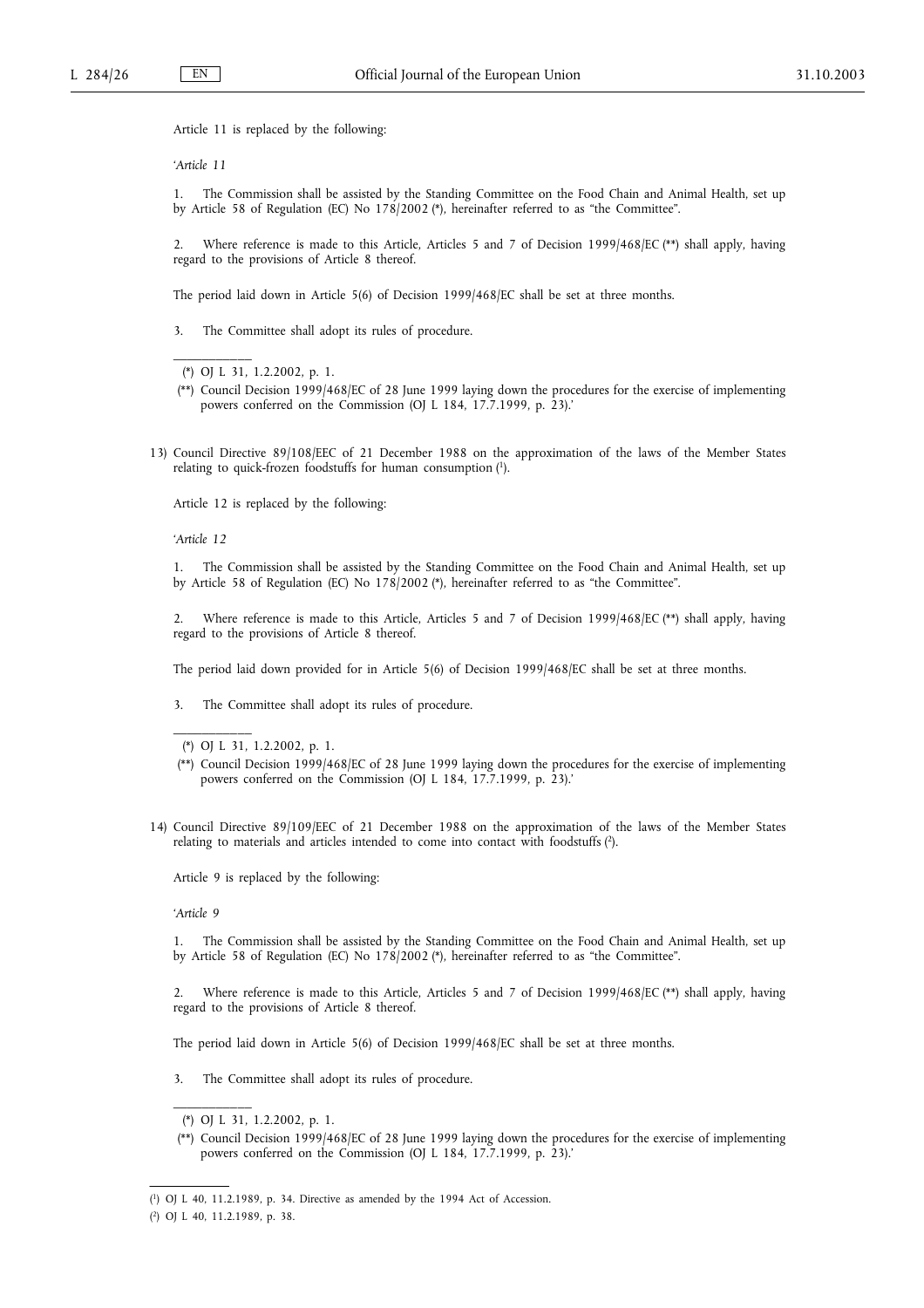15) Council Directive 89/398/EEC of 3 May 1989 on the approximation of the laws of the Member States relating to foodstuffs intended for particular nutritional uses (1).

Article 13 is replaced by the following:

*'Article 13*

1. The Commission shall be assisted by the Standing Committee on the Food Chain and Animal Health, set up by Article 58 of Regulation (EC) No 178/2002 (\*), hereinafter referred to as "the Committee".

2. Where reference is made to this Article, Articles 5 and 7 of Decision 1999/468/EC (\*\*) shall apply, having regard to the provisions of Article 8 thereof.

The period laid down in Article 5(6) of Decision 1999/468/EC shall be set at three months.

3. The Committee shall adopt its rules of procedure.

\_\_\_\_\_\_\_\_\_\_\_

- (\*\*) Council Decision 1999/468/EC of 28 June 1999 laying down the procedures for the exercise of implementing powers conferred on the Commission (OJ L 184, 17.7.1999, p. 23).'
- 16) Council Regulation (EEC) No 1576/89 of 29 May 1989 laying down general rules on the definition, description and presentation of spirit drinks (2).

Article 15 is replaced by the following:

*'Article 15*

Where reference is made to this Article, Articles 5 and 7 of Decision 1999/468/EC shall apply, having regard to the provisions of Article 8 thereof.

The period laid down in Article 5(6) of Decision 1999/468/EC shall be set at three months.'

17) Council Directive 89/391/EEC of 12 June 1989 on the introduction of measures to encourage improvements in the safety and health of workers at work (3).

Article 17 is replaced by the following:

*'Article 17*

1. For the purely technical adjustments to the individual Directives provided for in Article 16(1) to take account of:

- the adoption of Directives in the field of technical harmonisation and standardisation, and/or
- technical progress, changes in international regulations or specifications, and new findings,

the Commission shall be assisted by a committee.

2. Articles 5 and 7 of Decision 1999/468/EC (\*) shall apply, having regard to the provisions of Article 8 thereof.

The period laid down in Article 5(6) of Decision 1999/468/EC shall be set at three months.

3. The Committee shall adopt its rules of procedure.

<sup>(\*)</sup> OJ L 31, 1.2.2002, p. 1.

<sup>(\*)</sup> Council Decision 1999/468/EC of 28 June 1999 laying down the procedures for the exercise of implementing powers conferred on the Commission (OJ L 184, 17.7.1999, p. 23).'

<sup>(</sup> 1) OJ L 186, 30.6.1989, p. 27. Directive as last amended by European Parliament and Council Directive 1999/41/EC (OJ L 172, 8.7.1999, p. 38).

<sup>(</sup> 2) OJ L 160, 12.6.1989, p. 1. Directive as last amended by European Parliament and Council Regulation (EC) No 3378/94 (OJ L 366, 31.12.1994, p. 1).

<sup>(</sup> 3) OJ L 183, 29.6.1989, p. 1.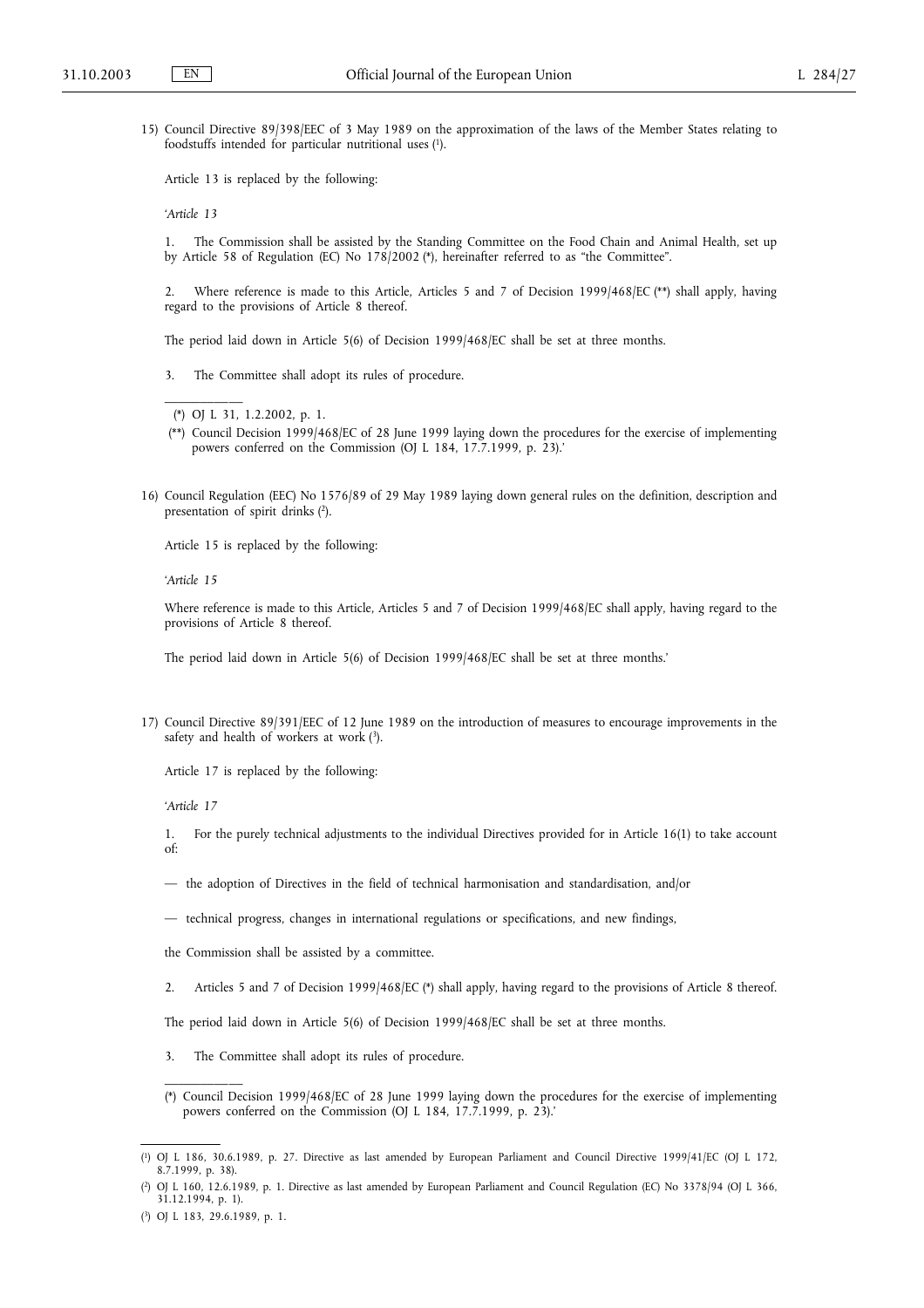18) Council Regulation (EEC) No 837/90 of 26 March 1990 concerning statistical information to be supplied by the Member States on cereals production (1).

Article 11 is replaced by the following:

*'Article 11*

1. The Commission shall be assisted by the Standing Committee on Agricultural Statistics, hereinafter referred to as "the Committee".

2. Where reference is made to this Article, Articles 5 and 7 of Decision 1999/468/EC (\*) shall apply, having regard to the provisions of Article 8 thereof.

The period laid down in Article 5(6) of Decision 1999/468/EC shall be set at three months.

- 3. The Committee shall adopt its rules of procedure.
- (\*) Council Decision 1999/468/EC of 28 June 1999 laying down the procedures for the exercise of implementing powers conferred on the Commission (OJ L 184, 17.7.1999, p. 23).'
- 19) Council Directive 90/219/EEC of 23 April 1990 on the contained use of genetically modified micro-organisms (2).

Article 21 is replaced by the following:

*'Article 21*

\_\_\_\_\_\_\_\_\_\_\_

1. The Commission shall be assisted by a committee.

2. Where reference is made to this Article, Articles 5 and 7 of Decision 1999/468/EC (\*) shall apply, having regard to the provisions of Article 8 thereof.

The period laid down in Article 5(6) of Decision 1999/468/EC shall be set at three months.

- 3. The Committee shall adopt its rules of procedure.
- (\*) Council Decision 1999/468/EC of 28 June 1999 laying down the procedures for the exercise of implementing powers conferred on the Commission (OJ L 184, 17.7.1999, p. 23).'

20) Council Directive 90/496/EEC of 24 September 1990 on nutrition labelling for foodstuffs (3).

Article 10 is replaced by the following:

*'Article 10*

\_\_\_\_\_\_\_\_\_\_\_

1. The Commission shall be assisted by the Standing Committee on the Food Chain and Animal Health, set up by Article 58 of Regulation (EC) No 178/2002 (\*), hereinafter referred to as "the Committee".

2. Where reference is made to this Article, Articles 5 and 7 of Decision 1999/468/EC (\*\*) shall apply, having regard to the provisions of Article 8 thereof.

The period laid down in Article 5(6) of Decision 1999/468/EC shall be set at three months.

3. The Committee shall adopt its rules of procedure.

<sup>(\*)</sup> OJ L 31, 1.2.2002, p. 1.

<sup>(\*\*)</sup> Council Decision 1999/468/EC of 28 June 1999 laying down the procedures for the exercise of implementing powers conferred on the Commission (OJ L 184, 17.7.1999, p. 23).'

<sup>(</sup> 1) OJ L 88, 3.4.1990, p. 1. Regulation as last amended by Commission Regulation (EC) No 2197/95 (OJ L 221, 19.9.1995, p. 2).

<sup>(</sup> 2) OJ L 117, 8.5.1990, p. 1. Directive as last amended by Decision 2001/204/EC (OJ L 73, 15.3.2001, p. 32).

<sup>(</sup> 3) OJ L 276, 6.10.1990, p. 40.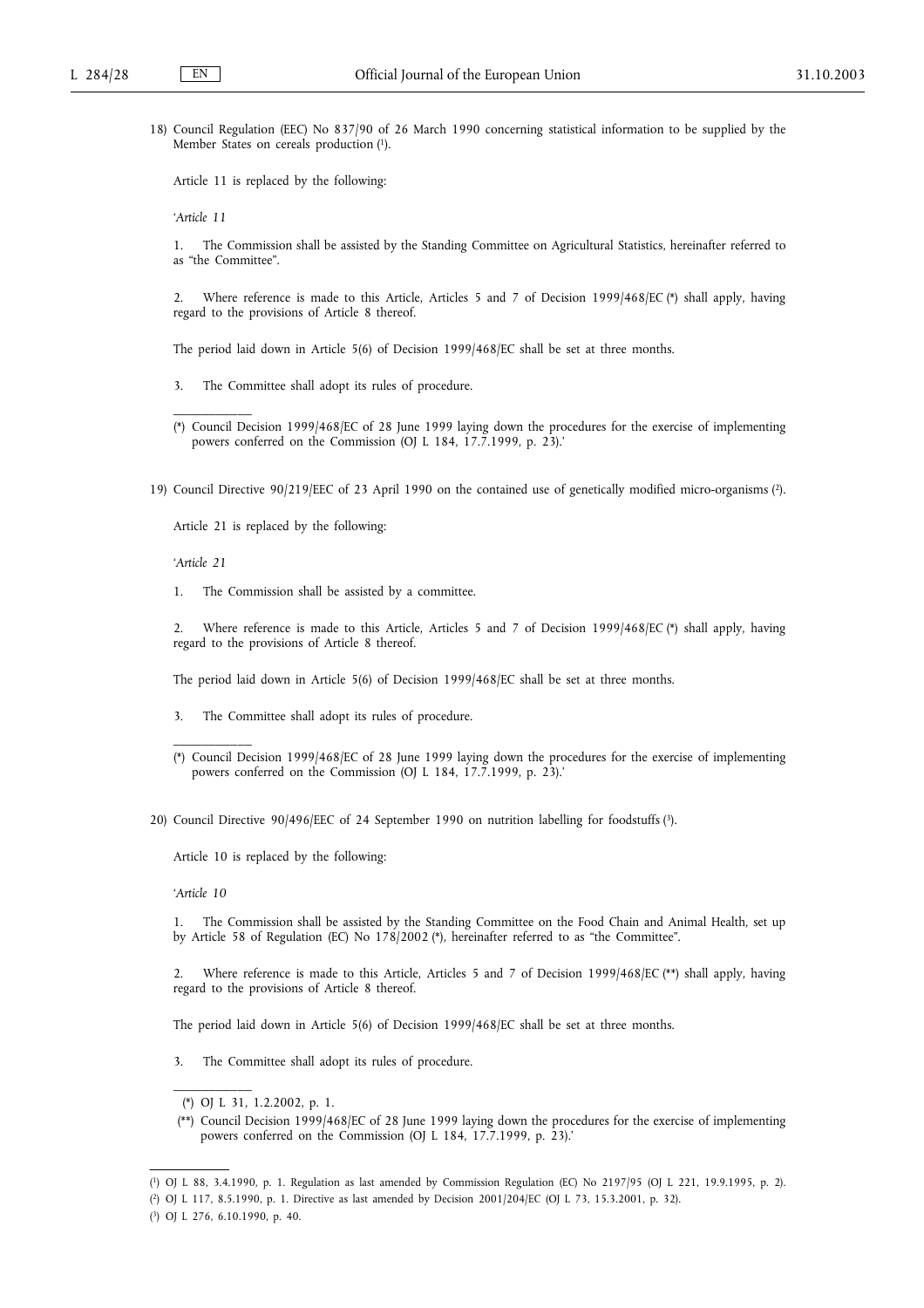21) Council Directive 91/271/EEC of 21 May 1991 concerning urban waste-water treatment (1).

Article 18 is replaced by the following:

*'Article 18*

1. The Commission shall be assisted by a committee.

2. Where reference is made to this Article, Articles 5 and 7 of Decision 1999/468/EC (\*) shall apply, having regard to the provisions of Article 8 thereof.

The period laid down in Article 5(6) of Decision 1999/468/EC shall be set at three months.

- 3. The Committee shall adopt its rules of procedure.
- (\*) Council Decision 1999/468/EC of 28 June 1999 laying down the procedures for the exercise of implementing powers conferred on the Commission (OJ L 184, 17.7.1999, p. 23).'
- 22) Council Regulation (EEC) No 1382/91 of 21 May 1991 on the submission of data on the landings of fishery products in Member States (2).

Article 6 is replaced by the following:

*'Article 6*

\_\_\_\_\_\_\_\_\_\_\_

1. The Commission shall be assisted by the Standing Committee on Agricultural Statistics, hereinafter referred to as "the Committee".

2. Where reference is made to this Article, Articles 5 and 7 of Decision 1999/468/EC (\*) shall apply, having regard to the provisions of Article 8 thereof.

The period laid down in Article 5(6) of Decision 1999/468/EC shall be set at three months.

- 3. The Committee shall adopt its rules of procedure.
- (\*) Council Decision 1999/468/EC of 28 June 1999 laying down the procedures for the exercise of implementing powers conferred on the Commission (OJ L 184, 17.7.1999, p. 23).'
- 23) Council Regulation (EEC) No 1601/91 of 10 June 1991 laying down general rules on the definition, description and presentation of aromatized wines, aromatized wine-based drinks and aromatized wine-product cocktails (3).

Article 14 is replaced by the following:

*'Article 14*

\_\_\_\_\_\_\_\_\_\_\_

\_\_\_\_\_\_\_\_\_\_\_

Where reference is made to this Article, Articles 5 and 7 of Decision 1999/468/EC (\*) shall apply, having regard to the provisions of Article 8 thereof.

The period laid down in Article 5(6) of Decision 1999/468/EC shall be set at three months.

<sup>(\*)</sup> Council Decision 1999/468/EC of 28 June 1999 laying down the procedures for the exercise of implementing powers conferred on the Commission (OJ L 184, 17.7.1999, p. 23).'

<sup>(</sup> 1) OJ L 135, 30.5.1991, p. 40. Directive as amended by Commission Directive 98/15/EC (OJ L 67, 7.3.1998, p. 29).

<sup>(</sup> 2) OJ L 133, 28.5.1991, p. 1. Regulation as amended by Regulation (EEC) No 2104/93 (OJ L 191, 31.7.1993, p. 1).

<sup>(</sup> 3) OJ L 149, 14.6.1991, p. 1. Regulation as last amended by European Parliament and Council Regulation (EC) No 2061/96 (OJ L 277, 30.10.1996, p. 1).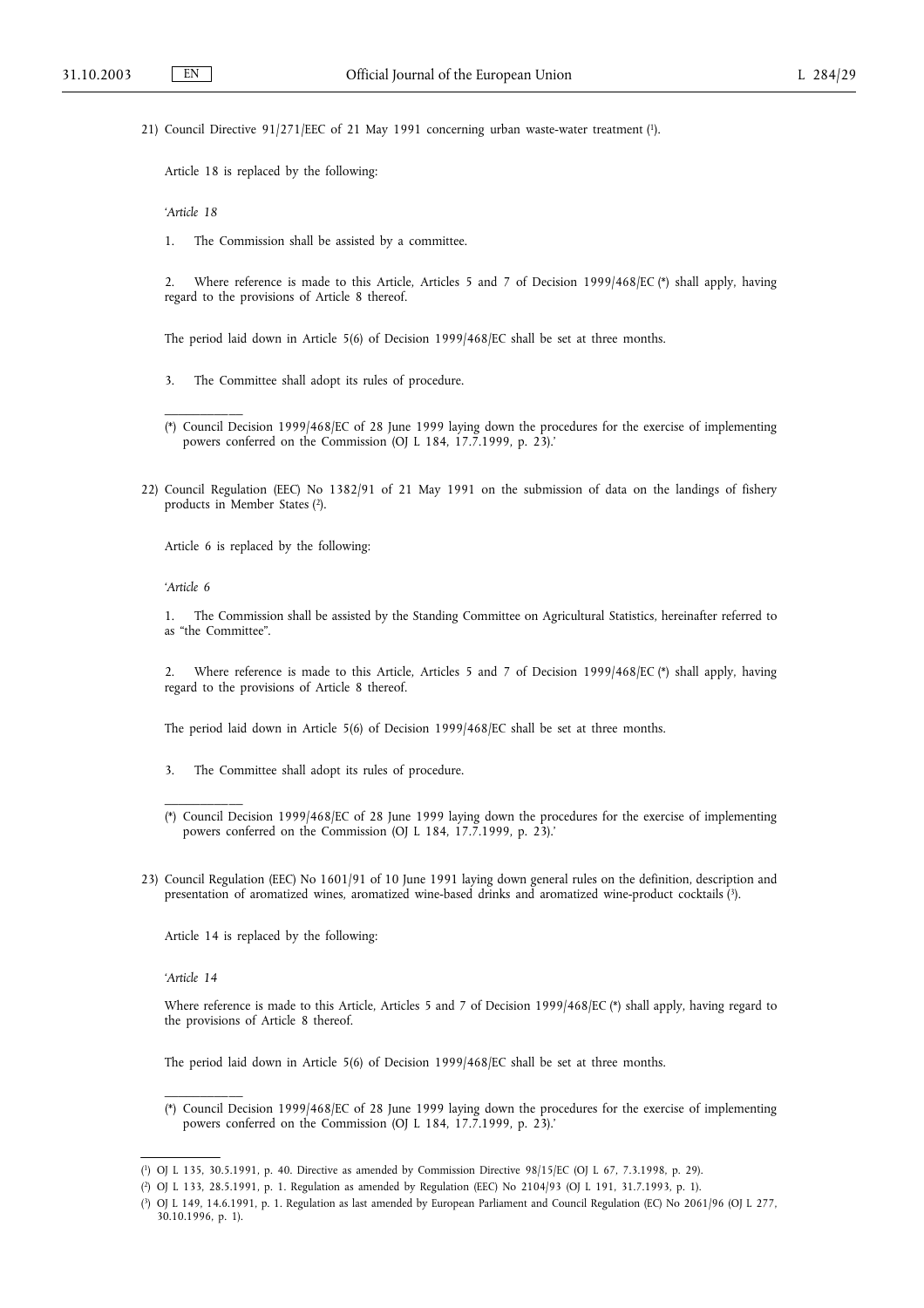24) Council Directive 91/439/EEC of 29 July 1991 on driving licences (1).

Article 7b is replaced by the following:

*'Article 7b*

1. The Commission shall be assisted by a committee on driving licences, hereinafter referred to as "the Committee".

2. Where reference is made to this Article, Articles 5 and 7 of Decision 1999/468/EC (\*) shall apply, having regard to the provisions of Article 8 thereof.

The period laid down in Article 5(6) of Decision 1999/468/EC shall be set at three months.

- 3. The Committee shall adopt its rules of procedure.
- (\*) Council Decision 1999/468/EC of 28 June 1999 laying down the procedures for the exercise of implementing powers conferred on the Commission (OJ L 184, 17.7.1999, p. 23).'
- 25) Council Directive 91/676/EEC of 12 December 1991 concerning the protection of waters against pollution caused by nitrates from agricultural sources (2).

Article 9 is replaced by the following:

*'Article 9*

\_\_\_\_\_\_\_\_\_\_\_

1. The Commission shall be assisted by a committee.

2. Where reference is made to this Article, Articles 5 and 7 of Decision 1999/468/EC (\*) shall apply, having regard to the provisions of Article 8 thereof.

The period laid down in Article 5(6) of Decision 1999/468/EC shall be set at three months.

- 3. The Committee shall adopt its rules of procedure.
- (\*) Council Decision 1999/468/EC of 28 June 1999 laying down the procedures for the exercise of implementing powers conferred on the Commission (OJ L 184, 17.7.1999, p. 23).'
- 26) Council Directive 91/672/EEC of 16 December 1991 on the reciprocal recognition of national boatmasters' certificates for the carriage of goods and passengers by inland waterway (3).

Article 7 is replaced by the following:

*'Article 7*

\_\_\_\_\_\_\_\_\_\_\_

1. The Commission shall be assisted by a committee.

2. Where reference is made to this Article, Articles 5 and 7 of Decision 1999/468/EC (\*) shall apply, having regard to the provisions of Article 8 thereof.

The period laid down in Article 5(6) of Decision 1999/468/EC shall be set at three months.

- 3. The Committee shall adopt its rules of procedure.
- (\*) Council Decision 1999/468/EC of 28 June 1999 laying down the procedures for the exercise of implementing powers conferred on the Commission (OJ L 184, 17.7.1999, p. 23).'

( 2) OJ L 375, 31.12.1991, p. 1.

<sup>(</sup> 1) OJ L 237, 24.8.1991, p. 1. Directive as last amended by Commission Directive 2000/56/EC (OJ L 237, 21.9.2000, p. 45).

<sup>(</sup> 3) OJ L 373, 31.12.1991, p. 29. Directive as amended by the 1994 Act of Accession.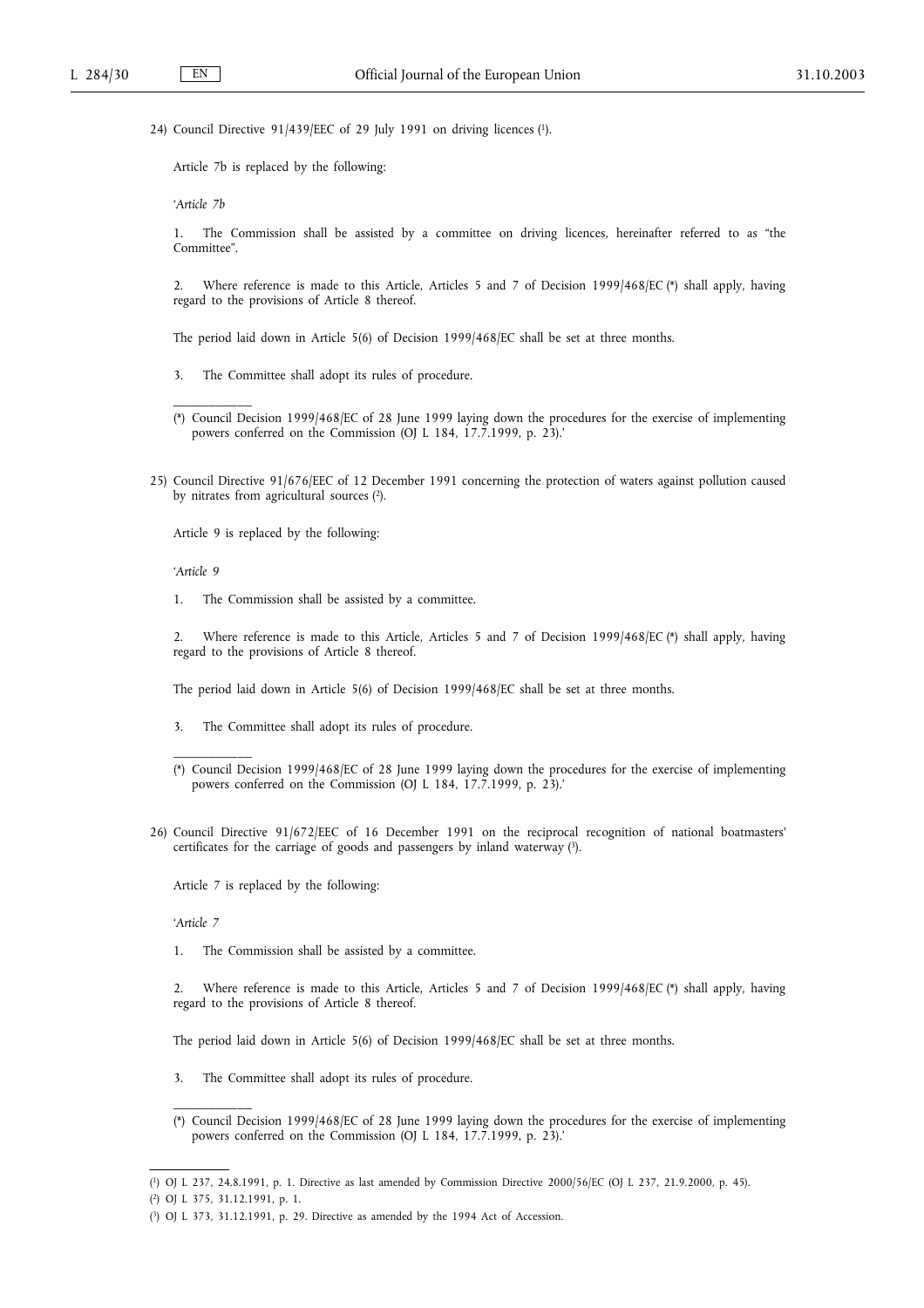27) Council Directive 91/675/EEC of 19 December 1991 setting up an insurance committee (1).

Articles 1 and 2 are replaced by the following:

*'Article 1*

The Commission shall be assisted by the Insurance Committee, hereinafter referred to as "the Committee".

*Article 2*

\_\_\_\_\_\_\_\_\_\_\_

1. Where the Council, in the acts which it adopts in the field of direct non-life insurance and direct life assurance, confers on the Commission powers for the implementation of the rules which it lays down, the procedure set out in paragraph 2 shall apply.

2. Where reference is made to this Article, Articles 5 and 7 of Decision 1999/468/EC (\*) shall apply, having regard to the provisions of Article 8 thereof.

The period laid down in Article 5(6) of Decision 1999/468/EC shall be set at three months.

- 3. The Committee shall adopt its rules of procedure.
- (\*) Council Decision 1999/468/EC of 28 June 1999 laying down the procedures for the exercise of implementing powers conferred on the Commission (OJ L 184, 17.7.1999, p. 23).'
- 28) Council Regulation (EEC) No 3925/91 of 19 December 1991 concerning the elimination of controls and formalities applicable to the cabin and hold baggage of persons taking an intra-Community flight and the baggage of persons making an intra-Community sea crossing (2).
	- (a) Article 6(2) is deleted.
	- (b) Article 8 is replaced by the following:

*'Article 8*

1. The provisions necessary for the application of this Regulation shall be adopted in accordance with the procedure laid down in paragraph 2.

2. Where reference is made to this Article, Articles 5 and 7 of Decision 1999/468/EC (\*) shall apply, having regard to the provisions of Article 8 thereof.

The period laid down in Article 5(6) of Decision 1999/468/EC shall be set at three months.

3. The Committee shall adopt its rules of procedure.

29) Council Directive 92/29/EEC of 31 March 1992 on the minimum safety and health requirements for improved medical treatment on board vessels (3).

Article 8 is replaced by the following:

*'Article 8*

# **Committee**

\_\_\_\_\_\_\_\_\_\_\_

1. The Commission shall be assisted by a committee with a view to the strictly technical adaptation of the Annexes to this Directive in the light of technical progress or changes in international regulations or specifications and new findings in this field.

2. Articles 5 and 7 of Decision 1999/468/EC (\*) shall apply, having regard to the provisions of Article 8 thereof.

<sup>(\*)</sup> Council Decision 1999/468/EC of 28 June 1999 laying down the procedures for the exercise of implementing powers conferred on the Commission (OJ L 184, 17.7.1999, p. 23).'

<sup>(</sup> 1) OJ L 374, 31.12.1991, p. 32.

<sup>(</sup> 2) OJ L 374, 31.12.1991, p. 4.

<sup>(</sup> 3) OJ L 113, 30.4.1992, p. 19.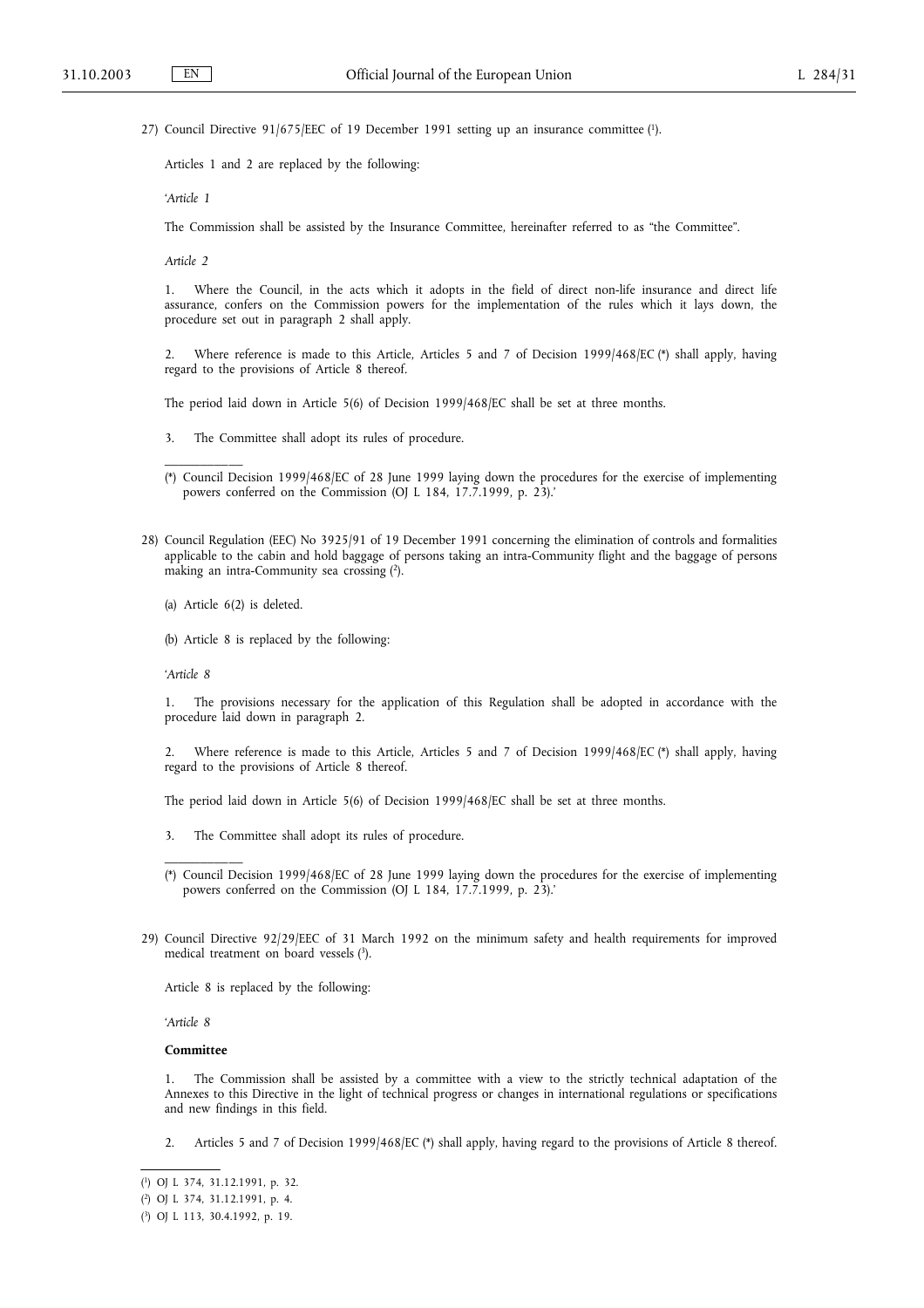\_\_\_\_\_\_\_\_\_\_\_

The period laid down in Article 5(6) of Decision 1999/468/EC shall be set at three months.

- 3. The Committee shall adopt its rules of procedure.
- (\*) Council Decision 1999/468/EC of 28 June 1999 laying down the procedures for the exercise of implementing powers conferred on the Commission (OJ L 184, 17.7.1999, p. 23).'
- 30) Council Directive 92/43/EEC of 21 May 1992 on the conservation of natural habitats and of wild fauna and flora  $(1)$ .

Articles 20 and 21 are replaced by the following:

*'Article 20*

The Commission shall be assisted by a committee.

*Article 21*

\_\_\_\_\_\_\_\_\_\_\_

1. Where reference is made to this Article, Articles 5 and 7 of Decision 1999/468/EC (\*) shall apply, having regard to the provisions of Article 8 thereof.

The period laid down in Article 5(6) of Decision 1999/468/EC shall be set at three months.

2. The Committee shall adopt its rules of procedure.

31) Council Directive 92/59/EEC of 29 June 1992 on general product safety (2).

Article 11 is replaced by the following:

*'Article 11*

1. Where reference is made to this Article, Articles 5 and 7 of Decision 1999/468/EC (\*) shall apply, having regard to the provisions of Article 8 thereof.

The period laid down in Article 5(6) of Decision 1999/468/EC shall be set at 15 days.

2. The Committee shall adopt its rules of procedure.

3. Any measure adopted under this procedure shall be valid for no longer than three months. That period may be prolonged under the same procedure.

4. Member States shall take all necessary measures to implement the decisions adopted under this procedure within less than 10 days.

5. The competent authorities of the Member States responsible for carrying out measures adopted under the procedure referred to in paragraph 1 shall, within one month, give the parties concerned an opportunity to submit their views and shall inform the Commission accordingly.

<sup>(\*)</sup> Council Decision 1999/468/EC of 28 June 1999 laying down the procedures for the exercise of implementing powers conferred on the Commission (OJ L 184, 17.7.1999, p. 23).'

<sup>(\*)</sup> Council Decision 1999/468/EC of 28 June 1999 laying down the procedures for the exercise of implementing powers conferred on the Commission (OJ L 184, 17.7.1999, p. 23).'

<sup>(</sup> 1) OJ L 206, 22.7.1992, p. 7. Directive as last amended by Directive 97/62/EC (OJ L 305, 8.11.1997, p. 42).

<sup>(</sup> 2) OJ L 228, 11.8.1992, p. 24.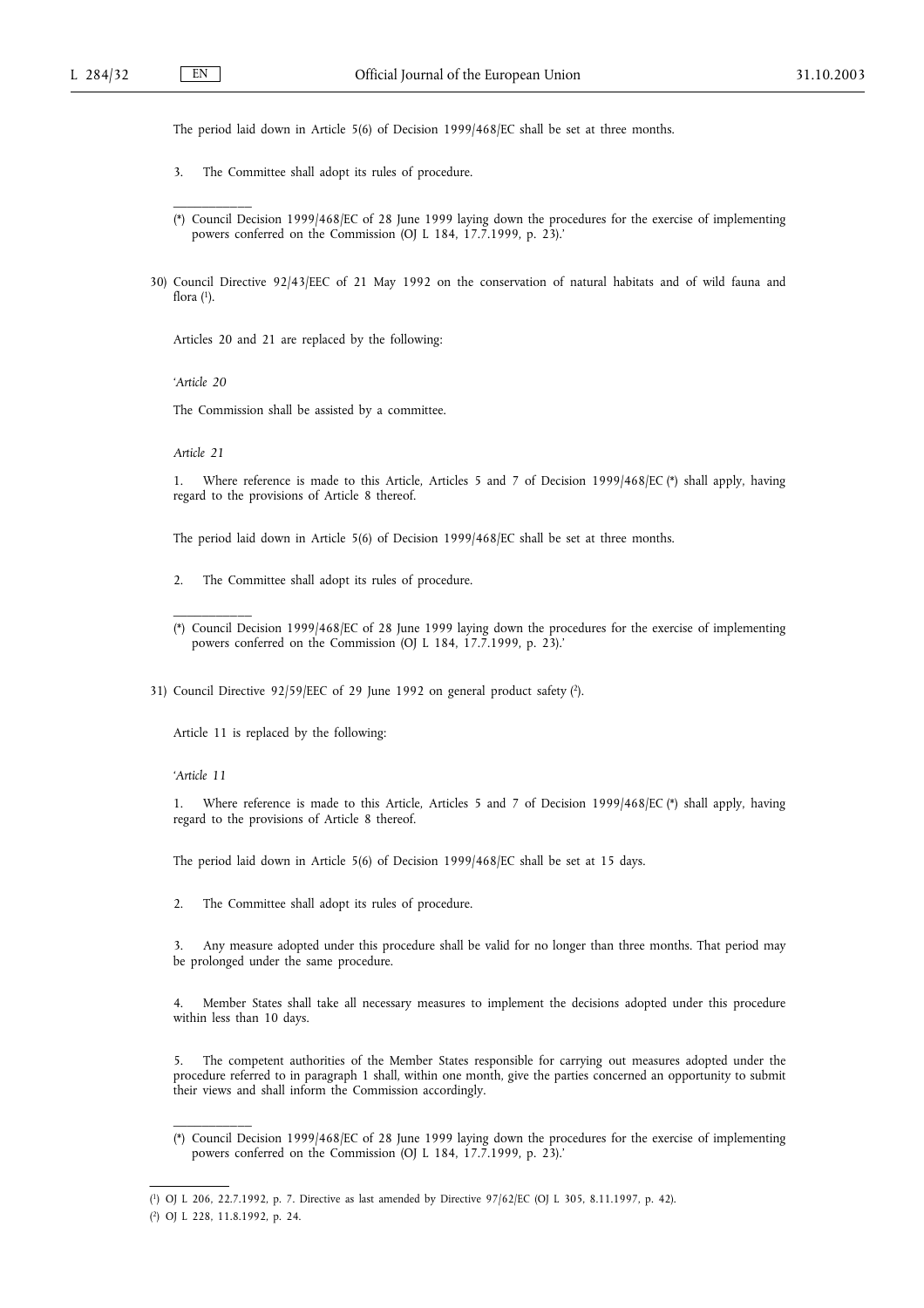32) Council Directive 92/75/EEC of 22 September 1992 on the indication by labelling and standard product information of the consumption of energy and other resources by household appliances (1).

Article 10 is replaced by the following:

*'Article 10*

\_\_\_\_\_\_\_\_\_\_\_

1. The Commission shall be assisted by a committee.

2. Where reference is made to this Article, Articles 5 and 7 of Decision 1999/468/EC (\*) shall apply, having regard to the provisions of Article 8 thereof.

The period laid down in Article 5(6) of Decision 1999/468/EC shall be set at three months.

- 3. The Committee shall adopt its rules of procedure.
- (\*) Council Decision 1999/468/EC of 28 June 1999 laying down the procedures for the exercise of implementing powers conferred on the Commission (OJ L 184, 17.7.1999, p. 23).'
- 33) Council Decision 92/578/EEC of 30 November 1992 concerning the conclusion of the Agreement between the European Economic Community and the Swiss Confederation on the carriage of goods by road and rail (2).

Article 4 is replaced by the following:

*'Article 4*

1. The Commission shall be assisted by a committee.

2. Where reference is made to this Article, Articles 5 and 7 of Decision 1999/468/EC (\*) shall apply, having regard to the provisions of Article 8 thereof.

The period laid down in Article 5(6) of Decision 1999/468/EC shall be set at four weeks.

- 3. The Committee shall adopt its rules of procedure.
- (\*) Council Decision 1999/468/EC of 28 June 1999 laying down the procedures for the exercise of implementing powers conferred on the Commission (OJ L 184, 17.7.1999, p. 23).'
- 34) Council Regulation (EEC) No 315/93 of 8 February 1993 laying down Community procedures for contaminants in food  $(3)$ .

Article 8 is replaced by the following:

*'Article 8*

\_\_\_\_\_\_\_\_\_\_\_

1. The Commission shall be assisted by the Standing Committee on the Food Chain and Animal Health, set up by Article 58 of Regulation (EC) No 178/2002 (\*), hereinafter referred to as "the Committee".

Where reference is made to this Article, Articles 5 and 7 of Decision 1999/468/EC (\*\*) shall apply, having regard to the provisions of Article 8 thereof.

The period laid down in Article 5(6) of Decision 1999/468/EC shall be set at three months.

The Committee shall adopt its rules of procedure.

<sup>(\*)</sup> OJ L 31, 1.2.2002, p. 1.

<sup>(\*\*)</sup> Council Decision 1999/468/EC of 28 June 1999 laying down the procedures for the exercise of implementing powers conferred on the Commission (OJ L 184, 17.7.1999, p. 23).'

<sup>(</sup> 1) OJ L 297, 13.10.1992, p. 16.

<sup>(</sup> 2) OJ L 373, 21.12.1992, p. 26.

<sup>(</sup> 3) OJ L 37, 13.2.1993, p. 1.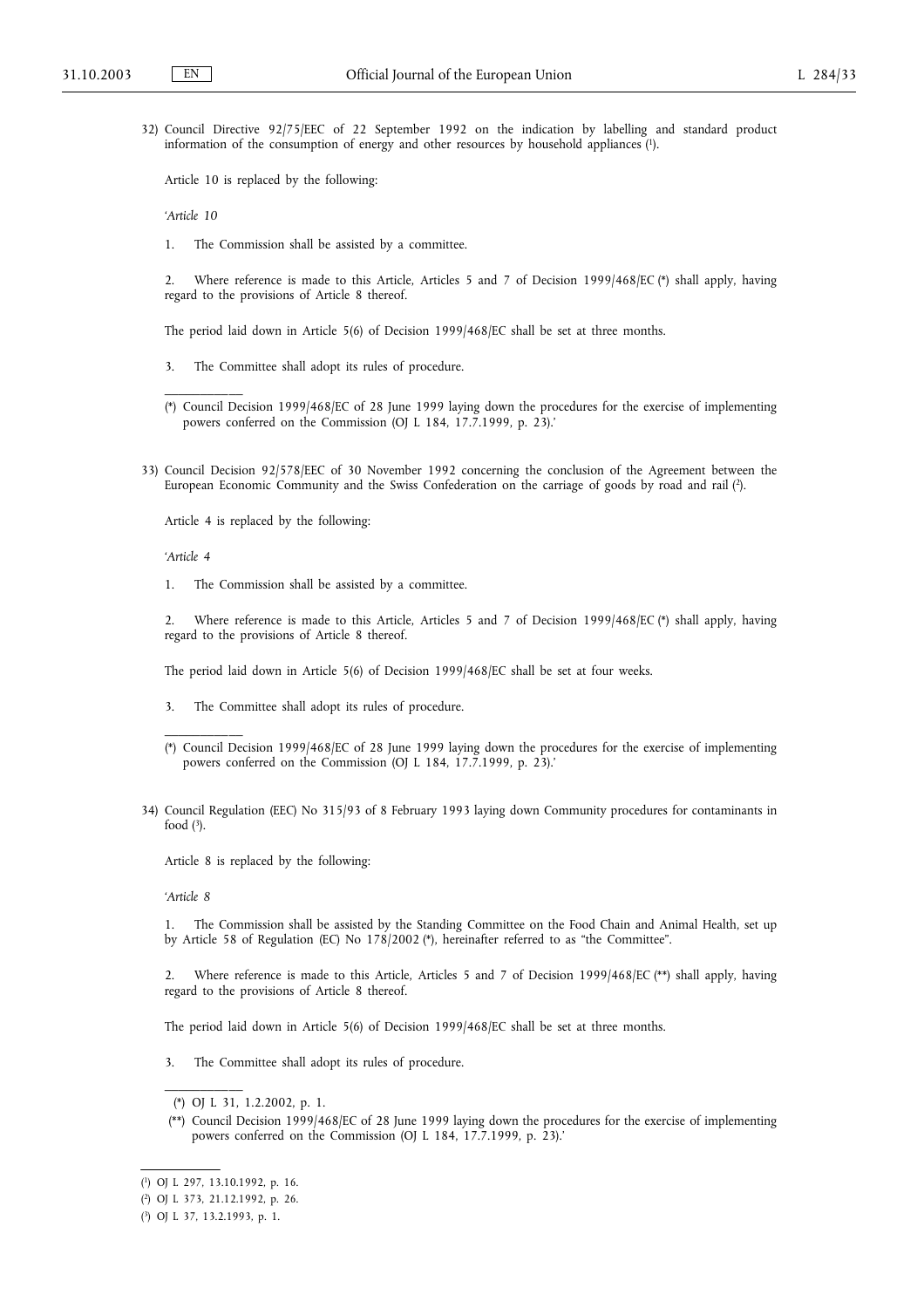35) Council Directive 93/5/EEC of 25 February 1993 on assistance to the Commission and cooperation by the Member States in the scientific examination of questions relating to food (1).

Article 5 is replaced by the following:

*'Article 5*

1. The Commission shall be assisted by the Standing Committee on the Food Chain and Animal Health, set up by Article 58 of Regulation (EC) No 178/2002 (\*), hereinafter referred to as "the Committee".

2. Where reference is made to this Article, Articles 5 and 7 of Decision 1999/468/EC (\*\*) shall apply, having regard to the provisions of Article 8 thereof.

The period laid down in Article 5(6) of Decision 1999/468/EC shall be set at three months.

3. The Committee shall adopt its rules of procedure.

\_\_\_\_\_\_\_\_\_\_\_

- (\*\*) Council Decision 1999/468/EC of 28 June 1999 laying down the procedures for the exercise of implementing powers conferred on the Commission (OJ L 184, 17.7.1999, p. 23).'
- 36) Council Regulation (EEC) No 793/93 of 23 March 1993 on the evaluation and control of the risks of existing substances (2).

Article 15 is replaced by the following:

*'Article 15*

1. The Commission shall be assisted by a committee.

2. Where reference is made to this Article, Articles 5 and 7 of Decision 1999/468/EC (\*) shall apply, having regard to the provisions of Article 8 thereof.

The period laid down in Article 5(6) of Decision 1999/468/EC shall be set at two months.

- 3. The Committee shall adopt its rules of procedure.
- (\*) Council Decision 1999/468/EC of 28 June 1999 laying down the procedures for the exercise of implementing powers conferred on the Commission (OJ L 184, 17.7.1999, p. 23).'
- 37) Council Regulation (EEC) No 959/93 of 5 April 1993 concerning statistical information to be supplied by Member States on crop products other than cereals (3).

Article 12 is replaced by the following:

*'Article 12*

\_\_\_\_\_\_\_\_\_\_\_

1. The Commission shall be assisted by the Standing Committee on Agricultural Statistics, hereinafter referred to as "the Committee".

2. Where reference is made to this Article, Articles 5 and 7 of Decision 1999/468/EC (\*) shall apply, having regard to the provisions of Article 8 thereof.

The period laid down in Article 5(6) of Decision 1999/468/EC shall be set at three months.

- 3. The Committee shall adopt its rules of procedure.
- (\*) Council Decision 1999/468/EC of 28 June 1999 laying down the procedures for the exercise of implementing powers conferred on the Commission (OJ L 184, 17.7.1999, p. 23).'

<sup>(\*)</sup> OJ L 31, 1.2.2002, p. 1.

<sup>(</sup> 1) OJ L 52, 4.3.1993, p. 18.

<sup>(</sup> 2) OJ L 84, 5.4.1993, p. 1.

<sup>(</sup> 3) OJ L 98, 24.4.1993, p. 1. Regulation as last amended by Commission Regulation (EC) No 2197/95 (OJ L 221, 19.9.1995, p. 2).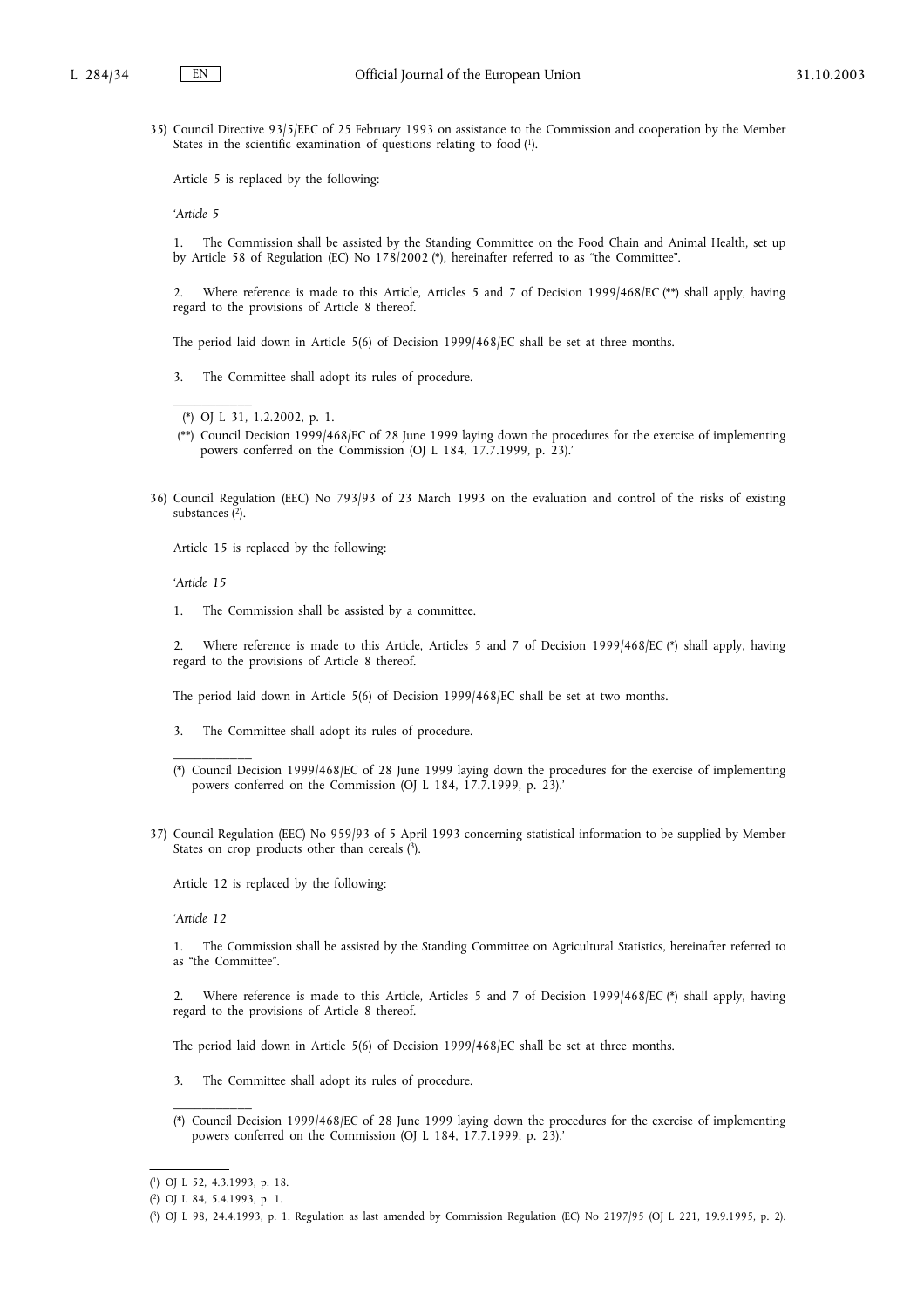38) Council Directive 93/23/EEC of 1 June 1993 on the statistical surveys to be carried out on pig production (1).

Article 17 is replaced by the following:

*'Article 17*

1. The Commission shall be assisted by the Standing Committee on Agricultural Statistics, hereinafter referred to as "the Committee".

2. Where reference is made to this Article, Articles 5 and 7 of Decision 1999/468/EC (\*) shall apply, having regard to the provisions of Article 8 thereof.

The period laid down in Article 5(6) of Decision 1999/468/EC shall be set at three months.

- 3. The Committee shall adopt its rules of procedure.
- (\*) Council Decision 1999/468/EC of 28 June 1999 laying down the procedures for the exercise of implementing powers conferred on the Commission (OJ L 184, 17.7.1999, p. 23).'
- 39) Council Directive 93/24/EEC of 1 June 1993 on the statistical surveys to be carried out on bovine animal production (2).

Article 17 is replaced by the following:

*'Article 17*

\_\_\_\_\_\_\_\_\_\_\_

1. The Commission shall be assisted by the Standing Committee on Agricultural Statistics, hereinafter referred to as "the Committee".

2. Where reference is made to this Article, Articles 5 and 7 of Decision 1999/468/EC (\*) shall apply, having regard to the provisions of Article 8 thereof.

The period laid down in Article 5(6) of Decision 1999/468/EC shall be set at three months.

- 3. The Committee shall adopt its rules of procedure.
- (\*) Council Decision 1999/468/EC of 28 June 1999 laying down the procedures for the exercise of implementing powers conferred on the Commission (OJ L 184, 17.7.1999, p. 23).'
- 40) Council Directive 93/25/EEC of 1 June 1993 on the statistical surveys to be carried out on sheep and goat stocks  $(3)$ .

Article 20 is replaced by the following:

*'Article 20*

\_\_\_\_\_\_\_\_\_\_\_

\_\_\_\_\_\_\_\_\_\_\_

1. The Commission shall be assisted by the Standing Committee on Agricultural Statistics, hereinafter referred to as "the Committee".

2. Where reference is made to this Article, Articles 5 and 7 of Decision 1999/468/EC (\*) shall apply, having regard to the provisions of Article 8 thereof.

The period laid down in Article 5(6) of Decision 1999/468/EC shall be set at three months.

- 3. The Committee shall adopt its rules of procedure.
- (\*) Council Decision 1999/468/EC of 28 June 1999 laying down the procedures for the exercise of implementing powers conferred on the Commission (OJ L 184, 17.7.1999, p. 23).'

<sup>(</sup> 1) OJ L 149, 21.6.1993, p. 1. Directive as last amended by Directive 97/77/EC (OJ L 10, 16.1.1998, p. 28).

<sup>(</sup> 2) OJ L 149, 21.6.1993, p. 5. Directive as last amended by Directive 97/77/EC.

<sup>(</sup> 3) OJ L 149, 21.6.1993, p. 10. Directive as last amended by Directive 97/77/EC.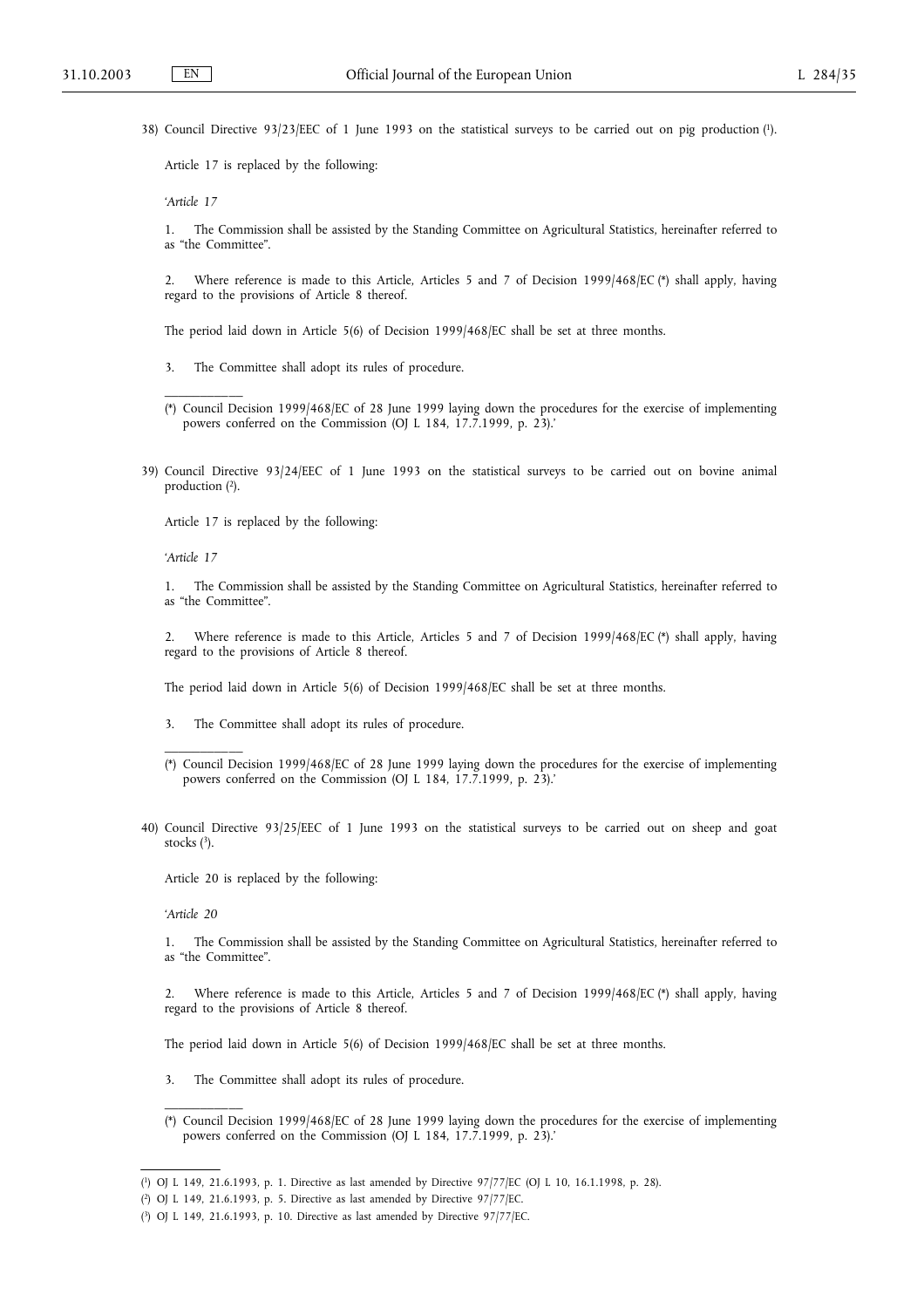41) Council Directive 93/42/EEC of 14 June 1993 concerning medical devices (1).

Article 7 is replaced by the following:

*'Article 7*

1. The Commission shall be assisted by the Committee set up by Article 6(2) of Directive 90/385/EEC, hereinafter referred to as "the Committee".

2. Where reference is made to this Article, Articles 5 and 7 of Decision 1999/468/EC (\*) shall apply, having regard to the provisions of Article 8 thereof.

The period laid down in Article 5(6) of Decision 1999/468/EC shall be set at three months.

- 3. The Committee shall adopt its rules of procedure.
- 4. The Committee may examine any question connected with implementation of this Directive.

(\*) Council Decision 1999/468/EC of 28 June 1999 laying down the procedures for the exercise of implementing powers conferred on the Commission (OJ L 184, 17.7.1999, p. 23).'

42) Council Directive 93/43/EEC of 14 June 1993 on the hygiene of foodstuffs (2).

Article 14 is replaced by the following:

*'Article 14*

\_\_\_\_\_\_\_\_\_\_\_

1. The Commission shall be assisted by the Standing Committee on the Food Chain and Animal Health, set up by Article 58 of Regulation (EC) No 178/2002 (\*), hereinafter referred to as "the Committee".

2. Where reference is made to this Article, Articles 5 and 7 of Decision 1999/468/EC (\*\*) shall apply, having regard to the provisions of Article 8 thereof.

The period laid down in Article 5(6) of Decision 1999/468/EC shall be set at three months.

3. The Committee shall adopt its rules of procedure.

\_\_\_\_\_\_\_\_\_\_\_

43) Council Decision 93/389/EEC of 24 June 1993 for a monitoring mechanism of Community CO<sub>2</sub> and other greenhouse gas emissions (3).

Article 8 is replaced by the following:

*'Article 8*

1. The Commission shall be assisted by a committee.

2. Where reference is made to this Article, Articles 5 and 7 of Decision 1999/468/EC (\*) shall apply, having regard to the provisions of Article 8 thereof.

The period laid down in Article 5(6) of Decision 1999/468/EC shall be set at three months.

- 3. The Committee shall adopt its rules of procedure.
- (\*) Council Decision 1999/468/EC of 28 June 1999 laying down the procedures for the exercise of implementing powers conferred on the Commission (OJ L 184, 17.7.1999, p. 23).'

<sup>(\*)</sup> OJ L 31, 1.2.2002, p. 1.

<sup>(\*\*)</sup> Council Decision 1999/468/EC of 28 June 1999 laying down the procedures for the exercise of implementing powers conferred on the Commission (OJ L 184, 17.7.1999, p. 23).'

<sup>(</sup> 1) OJ L 169, 12.7.1993, p. 1. Directive as last amended by European Parliament and Council Directive 2001/104/EC (OJ L 6, 10.1.2002, p. 50).

<sup>(</sup> 2) OJ L 175, 19.7.1993, p. 1.

<sup>(</sup> 3) OJ L 167, 9.7.1993, p. 31. Decision as amended by Decision 1999/296/EC (OJ L 117, 5.5.1999, p. 35).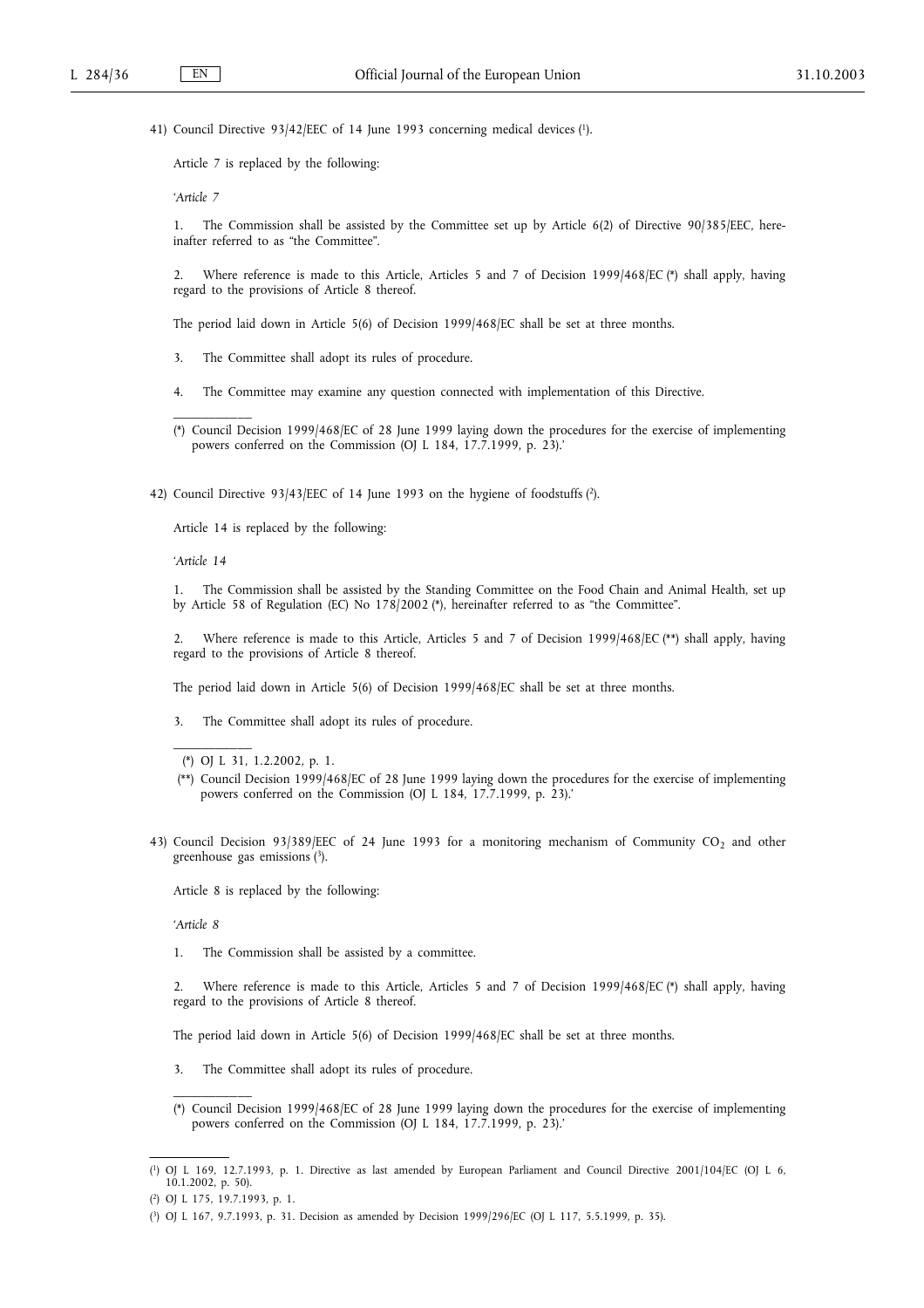44) Council Regulation (EEC) No 2018/93 of 30 June 1993 on the submission of catch and activity statistics by Member States fishing in the Northwest Atlantic (1).

Article 6 is replaced by the following:

*'Article 6*

1. The Commission shall be assisted by the Standing Committee on Agricultural Statistics, hereinafter referred to as "the Committee".

2. Where reference is made to this Article, Articles 5 and 7 of Decision 1999/468/EC (\*) shall apply, having regard to the provisions of Article 8 thereof.

The period laid down in Article 5(6) of Decision 1999/468/EC shall be set at three months.

- 3. The Committee shall adopt its rules of procedure.
- (\*) Council Decision 1999/468/EC of 28 June 1999 laying down the procedures for the exercise of implementing powers conferred on the Commission (OJ L 184, 17.7.1999, p. 23).'
- 45) Council Directive 93/65/EEC of 19 July 1993 on the definition and use of compatible technical specifications for the procurement of air traffic management equipment and systems (2).

Article 6 is replaced by the following:

*'Article 6*

\_\_\_\_\_\_\_\_\_\_\_

1. The Commission shall be assisted by a committee.

2. Where reference is made to this Article, Articles 5 and 7 of Decision 1999/468/EC (\*) shall apply, having regard to the provisions of Article 8 thereof.

The period laid down in Article 5(6) of Decision 1999/468/EC shall be set at three months.

3. The Committee shall adopt its rules of procedure.

46) Council Directive 93/77/EEC of 21 September 1993 on fruit juices and certain similar products (3).

Article 15 is replaced by the following:

*'Article 15*

\_\_\_\_\_\_\_\_\_\_\_

\_\_\_\_\_\_\_\_\_\_\_

1. The Commission shall be assisted by the Standing Committee on the Food Chain and Animal Health, set up by Article 58 of Regulation (EC) No 178/2002 (\*), hereinafter referred to as "the Committee".

2. Where reference is made to this Article, Articles 5 and 7 of Decision 1999/468/EC (\*\*) shall apply, having regard to the provisions of Article 8 thereof.

The period laid down in Article 5(6) of Decision 1999/468/EC shall be set at three months.

3. The Committee shall adopt its rules of procedure.

<sup>(\*)</sup> Council Decision 1999/468/EC of 28 June 1999 laying down the procedures for the exercise of implementing powers conferred on the Commission (OJ L 184, 17.7.1999, p. 23).'

<sup>(\*)</sup> OJ L 31, 1.2.2002, p. 1.

<sup>(\*\*)</sup> Council Decision 1999/468/EC of 28 June 1999 laying down the procedures for the exercise of implementing powers conferred on the Commission (OJ L 184, 17.7.1999, p. 23).'

<sup>(</sup> 1) OJ L 186, 28.7.1993, p. 1. Regulation as last amended by Commission Regulation (EC) No 1636/2001 (OJ L 222, 17.8.2001, p. 1).

<sup>(</sup> 2) OJ L 187, 29.7.1993, p. 52. Directive as last amended by Commission Directive 97/15/EC (OJ L 95, 10.4.1997, p. 16).

<sup>(</sup> 3) OJ L 244, 30.9.1993, p. 23. Directive as amended by the 1994 Act of Accession.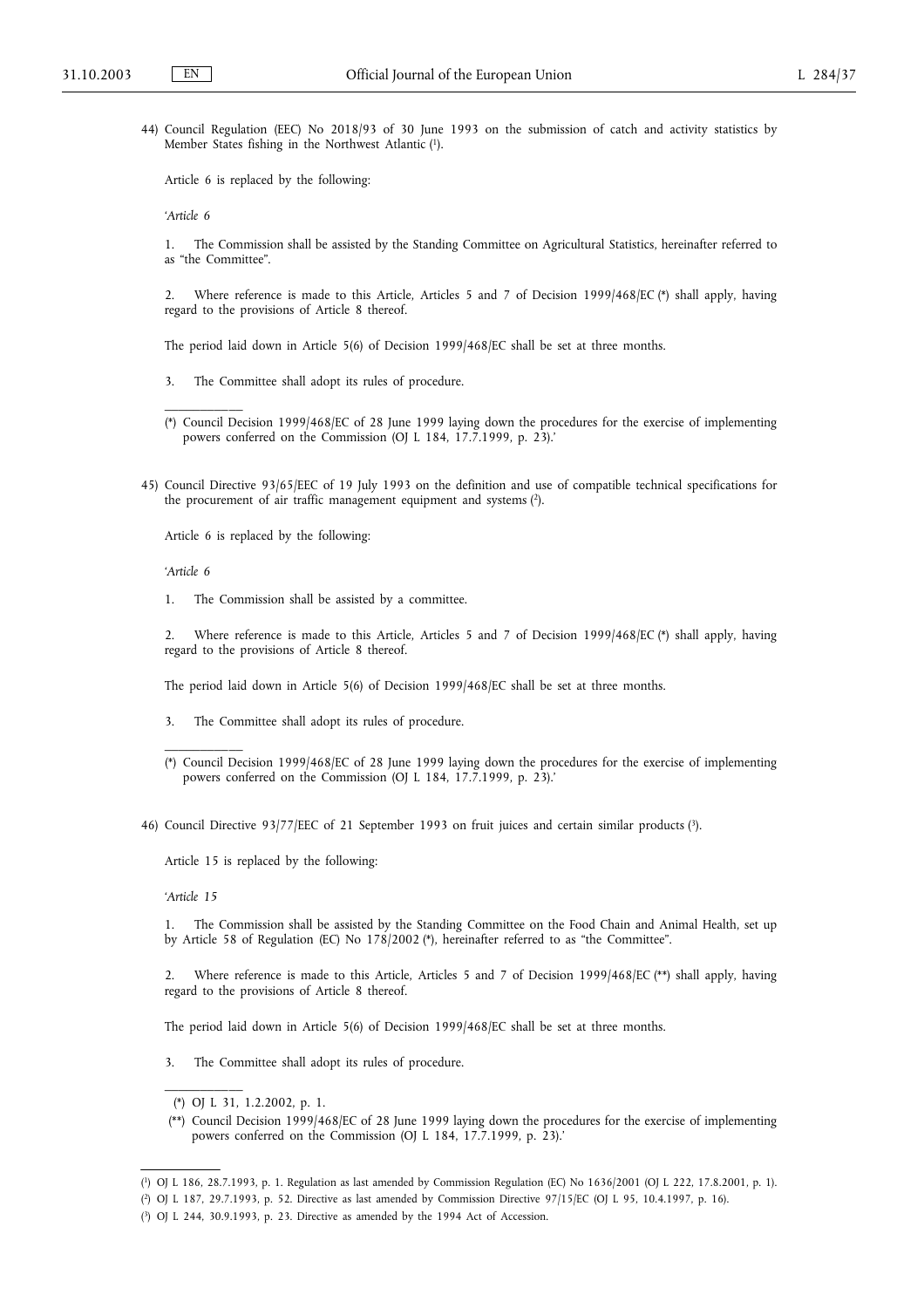47) Council Directive 93/99/EEC of 29 October 1993 on the subject of additional measures concerning the official control of foodstuffs (1).

Article 8 is replaced by the following:

*'Article 8*

1. The Commission shall be assisted by the Standing Committee on the Food Chain and Animal Health, set up by Article 58 of Regulation (EC) No 178/2002 (\*), hereinafter referred to as "the Committee".

2. Where reference is made to this Article, Articles 5 and 7 of Decision 1999/468/EC (\*\*) shall apply, having regard to the provisions of Article 8 thereof.

The period laid down in Article 5(6) of Decision 1999/468/EC shall be set at three months.

3. The Committee shall adopt its rules of procedure.

\_\_\_\_\_\_\_\_\_\_\_

- (\*\*) Council Decision 1999/468/EC of 28 June 1999 laying down the procedures for the exercise of implementing powers conferred on the Commission (OJ L 184, 17.7.1999, p. 23).'
- 48) Directive 94/35/EC of the European Parliament and of the Council of 30 June 1994 on sweeteners for use in foodstuffs (2).

Article 7 is replaced by the following:

*'Article 7*

1. The Commission shall be assisted by the Standing Committee on the Food Chain and Animal Health, set up by Article 58 of Regulation (EC) No 178/2002 (\*), hereinafter referred to as "the Committee".

2. Where reference is made to this Article, Articles 5 and 7 of Decision 1999/468/EC (\*\*) shall apply, having regard to the provisions of Article 8 thereof.

The period laid down in Article 5(6) of Decision 1999/468/EC shall be set at three months.

3. The Committee shall adopt its rules of procedure.

\_\_\_\_\_\_\_\_\_\_\_

49) Directive 94/36/EC of the European Parliament and of the Council of 30 June 1994 on colours for use in foodstuffs (3).

Article 5 is replaced by the following:

*'Article 5*

1. The Commission shall be assisted by the Standing Committee on the Food Chain and Animal Health, set up by Article 58 of Regulation (EC) No 178/2002 (\*), hereinafter referred to as "the Committee".

2. Where reference is made to this Article, Articles 5 and 7 of Decision 1999/468/EC (\*\*) shall apply, having regard to the provisions of Article 8 thereof.

<sup>(\*)</sup> OJ L 31, 1.2.2002, p. 1.

<sup>(\*)</sup> OJ L 31, 1.2.2002, p. 1.

<sup>(\*\*)</sup> Council Decision 1999/468/EC of 28 June 1999 laying down the procedures for the exercise of implementing powers conferred on the Commission (OJ L 184, 17.7.1999, p. 23).'

<sup>(</sup> 1) OJ L 290, 24.11.1993, p. 14.

<sup>(</sup> 2) OJ L 237, 10.9.1994, p. 3. Directive as amended by European Parliament and Council Directive 96/83/EC (OJ L 48, 19.2.1997, p. 16).

<sup>(</sup> 3) OJ L 237, 10.9.1994, p. 13.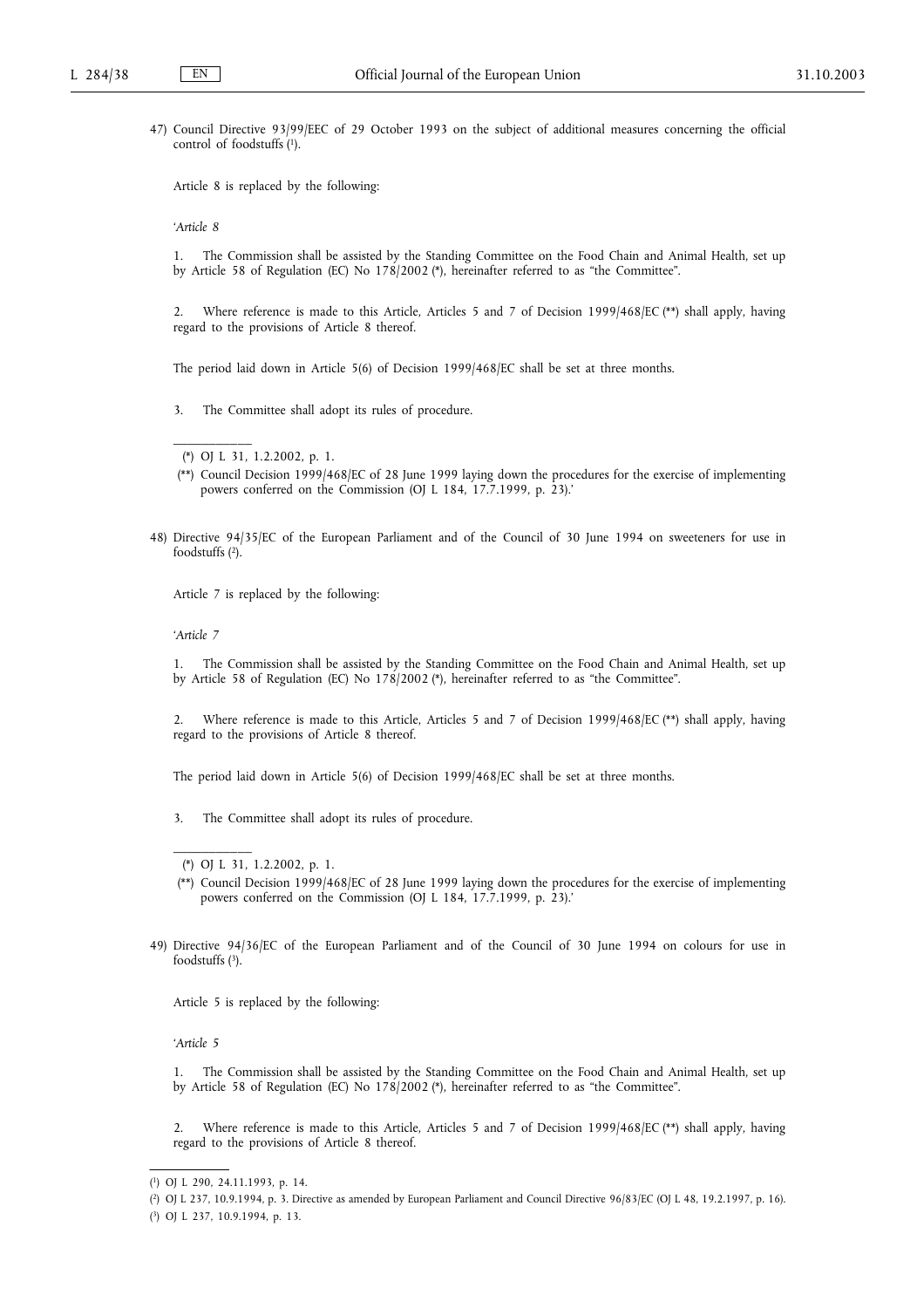The period laid down in Article 5(6) of Decision 1999/468/EC shall be set at three months.

3. The Committee shall adopt its rules of procedure.

\_\_\_\_\_\_\_\_\_\_\_

- (\*\*) Council Decision 1999/468/EC of 28 June 1999 laying down the procedures for the exercise of implementing powers conferred on the Commission (OJ L 184, 17.7.1999, p. 23).'
- 50) Council Regulation (EC) No 1734/94 of 11 July 1994 on financial and technical cooperation with the West Bank and Gaza Strip (1).

Article 5 is replaced by the following:

*'Article 5*

\_\_\_\_\_\_\_\_\_\_\_

1. The Commission shall be assisted by the MED Committee set up pursuant to Article 11 of Regulation (EEC) No 1488/96 (\*).

2. Where reference is made to this Article, Articles 5 and 7 of Decision 1999/468/EC (\*\*) shall apply, having regard to the provisions of Article 8 thereof.

The period laid down in Article 5(6) of Decision 1999/468/EC shall be set at three months.

3. The Committee shall adopt its rules of procedure.

- (\*\*) Council Decision 1999/468/EC of 28 June 1999 laying down the procedures for the exercise of implementing powers conferred on the Commission (OJ L 184, 17.7.1999, p. 23).'
- 51) Council Regulation (EC) No 2978/94 of 21 November 1994 on the implementation of IMO Resolution A.747(18) on the application of tonnage measurement of ballast spaces in segregated ballast oil tankers (2).

Article 7 is replaced by the following:

*'Article 7*

1. The Commission shall be assisted by a committee. The committee shall meet at the invitation of the Commission whenever deemed necessary for the application of this Regulation.

2. Where reference is made to this Article, Articles 5 and 7 of Decision 1999/468/EC (\*) shall apply, having regard to the provisions of Article 8 thereof.

The period laid down in Article 5(6) of Decision 1999/468/EC shall be set at three months.

3. The Committee shall adopt its rules of procedure.

52) Council Directive 94/67/EEC of 16 December 1994 on the incineration of hazardous waste (3).

Article 16 is replaced by the following:

*'Article 16*

\_\_\_\_\_\_\_\_\_\_\_

1. The Commission shall be assisted by a committee.

2. Where reference is made to this Article, Articles 5 and 7 of Decision 1999/468/EC (\*) shall apply, having regard to the provisions of Article 8 thereof.

<sup>(\*)</sup> OJ L 31, 1.2.2002, p. 1.

<sup>(\*)</sup> OJ L 189, 30.7.1996, p. 1.

<sup>(\*)</sup> Council Decision 1999/468/EC of 28 June 1999 laying down the procedures for the exercise of implementing powers conferred on the Commission (OJ L 184, 17.7.1999, p. 23).'

<sup>(</sup> 1) OJ L 182, 16.7.1994, p. 4. Regulation as last amended by Regulation (EC) No 2840/98 (OJ L 354, 30.12.1998, p. 14).

<sup>(</sup> 2) OJ L 319, 12.12.1994, p. 1.

<sup>(</sup> 3) OJ L 365, 31.12.1994, p. 34.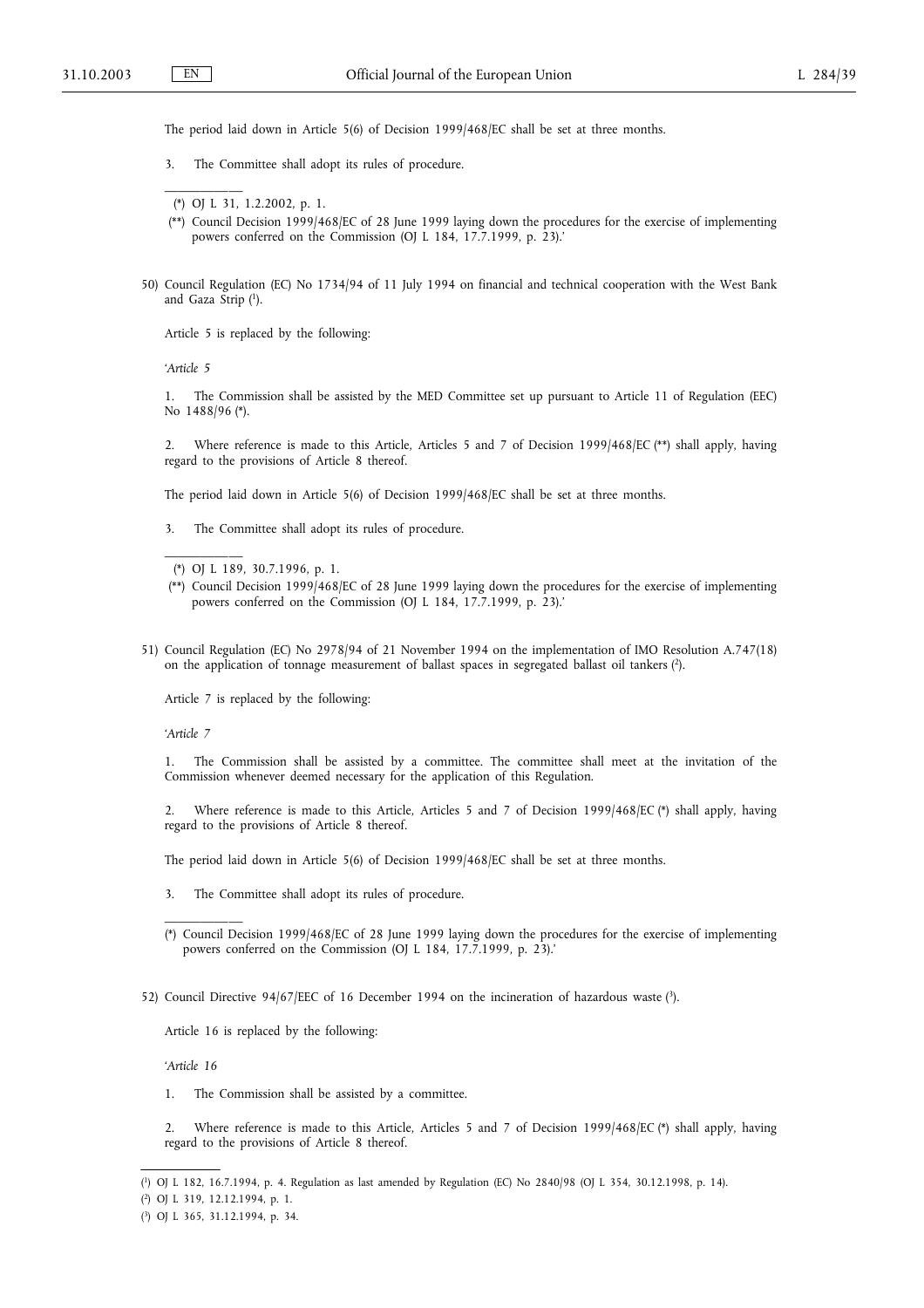\_\_\_\_\_\_\_\_\_\_\_

The period laid down in Article 5(6) of Decision 1999/468/EC shall be set at three months.

- 3. The Committee shall adopt its rules of procedure.
- (\*) Council Decision 1999/468/EC of 28 June 1999 laying down the procedures for the exercise of implementing powers conferred on the Commission (OJ L 184, 17.7.1999, p. 23).'
- 53) Directive 94/62/EC of the European Parliament and of the Council of 20 December 1994 on packaging and packaging waste (1).

Article 21 is replaced by the following:

*'Article 21*

#### **Committee procedure**

1. The Commission shall be assisted by a committee.

2. Where reference is made to this Article, Articles 5 and 7 of Decision 1999/468/EC (\*) shall apply, having regard to the provisions of Article 8 thereof.

The period laid down in Article 5(6) of Decision 1999/468/EC shall be set at three months.

3. The Committee shall adopt its rules of procedure.

54) Directive 94/63/EC of the European Parliament and of the Council of 20 December 1994 on the control of volatile organic compound (VOC) emissions resulting from the storage of petrol and its distribution from terminals to service stations (2).

Article 8 is replaced by the following:

*'Article 8*

# **The committee**

\_\_\_\_\_\_\_\_\_\_\_

\_\_\_\_\_\_\_\_\_\_\_

1. The Commission shall be assisted by a committee.

2. Where reference is made to this Article, Articles 5 and 7 of Decision 1999/468/EC (\*) shall apply, having regard to the provisions of Article 8 thereof.

The period laid down in Article 5(6) of Decision 1999/468/EC shall be set at three months.

- 3. The Committee shall adopt its rules of procedure.
- (\*) Council Decision 1999/468/EC of 28 June 1999 laying down the procedures for the exercise of implementing powers conferred on the Commission (OJ L 184, 17.7.1999, p. 23).'
- 55) Directive 95/2/EC of the European Parliament and of the Council of 20 February 1995 on food additives other than colours and sweeteners (3).

Article 6 is replaced by the following:

*'Article 6*

1. The Commission shall be assisted by the Standing Committee on the Food Chain and Animal Health, set up by Article 58 of Regulation (EC) No 178/2002 (\*), hereinafter referred to as "the Committee".

<sup>(\*)</sup> Council Decision 1999/468/EC of 28 June 1999 laying down the procedures for the exercise of implementing powers conferred on the Commission (OJ L 184, 17.7.1999, p. 23).'

<sup>(</sup> 1) OJ L 365, 31.12.1994, p. 10.

<sup>(</sup> 2) OJ L 365, 31.12.1994, p. 24.

<sup>(</sup> 3) OJ L 61, 18.3.1995, p. 1. Directive as last amended by European Parliament and Council Directive 2001/5/EC (OJ L 55, 24.2.2001, p. 59).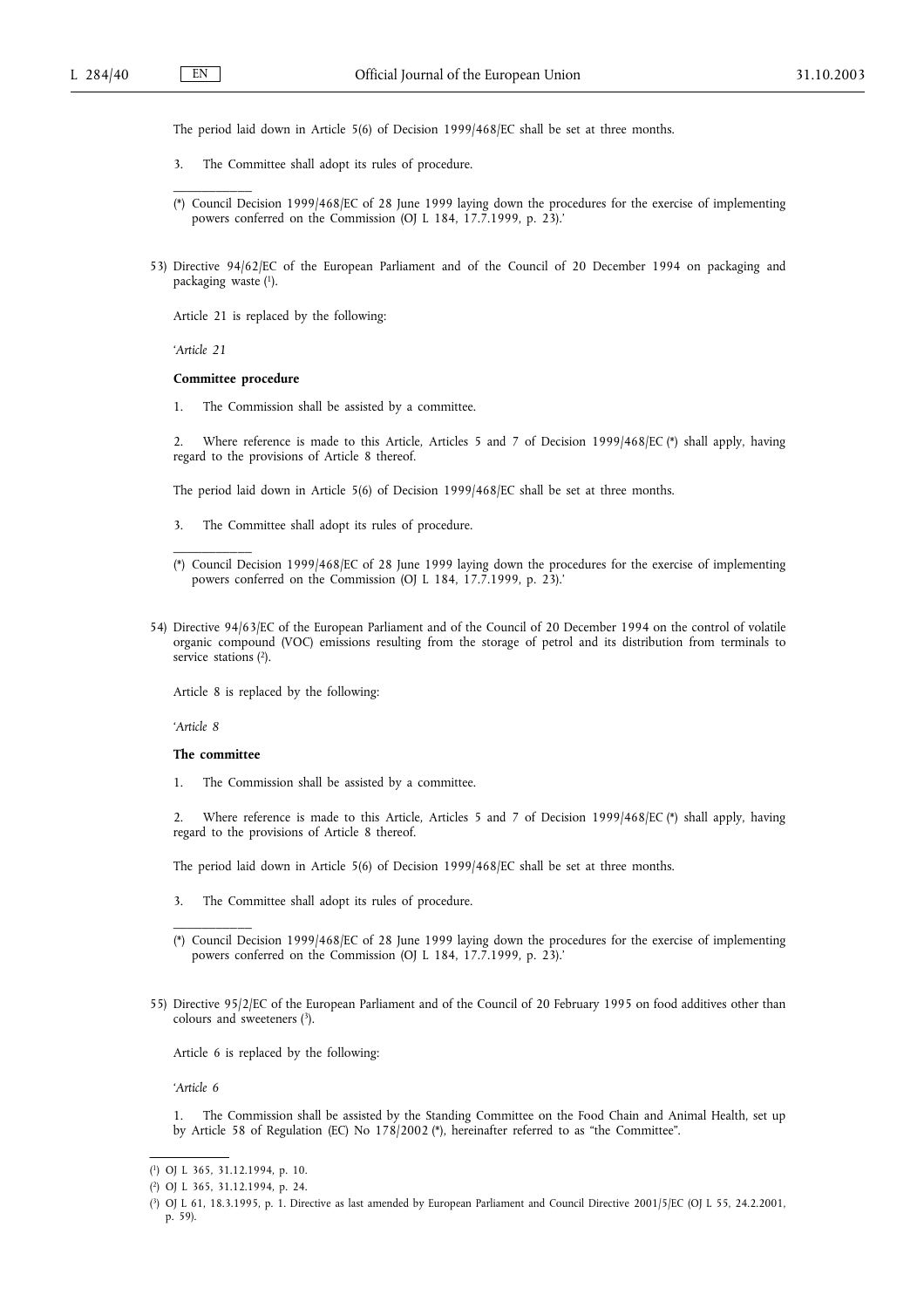\_\_\_\_\_\_\_\_\_\_\_

2. Where reference is made to this Article, Articles 5 and 7 of Decision 1999/468/EC (\*\*) shall apply, having regard to the provisions of Article 8 thereof.

The period laid down in Article 5(6) of Decision 1999/468/EC shall be set at three months.

3. The Committee shall adopt its rules of procedure.

(\*) OJ L 31, 1.2.2002, p. 1.

56) Council Regulation (EC) No 2494/95 of 23 October 1995 concerning harmonised indices of consumer prices (1).

Article 14 is replaced by the following:

*'Article 14*

### **Procedure**

1. The Commission shall be assisted by the Statistical Programme Committee, hereinafter referred to as "the Committee".

2. Where reference is made to this Article, Articles 5 and 7 of Decision 1999/468/EC (\*) shall apply, having regard to the provisions of Article 8 thereof.

The period laid down in Article 5(6) of Decision 1999/468/EC shall be set at three months.

3. The Committee shall adopt its rules of procedure.

- (\*) Council Decision 1999/468/EC of 28 June 1999 laying down the procedures for the exercise of implementing powers conferred on the Commission (OJ L 184, 17.7.1999, p. 23).'
- 57) Council Regulation (EC) No 2597/95 of 23 October 1995 on the submission of nominal catch statistics by Member States fishing in certain areas other than those of the North Atlantic (2).

Article 5 is replaced by the following:

*'Article 5*

\_\_\_\_\_\_\_\_\_\_\_

1. The Commission shall be assisted by the Standing Committee on Agricultural Statistics, hereinafter referred to as "the Committee".

2. Where reference is made to this Article, Articles 5 and 7 of Decision 1999/468/EC (\*) shall apply, having regard to the provisions of Article 8 thereof.

The period laid down in Article 5(6) of Decision 1999/468/EC shall be set at three months.

- 3. The Committee shall adopt its rules of procedure.
- (\*) Council Decision 1999/468/EC of 28 June 1999 laying down the procedures for the exercise of implementing powers conferred on the Commission (OJ L 184, 17.7.1999, p. 23).'

58) Council Directive 96/16/EC of 19 March 1996 on statistical surveys of milk and milk products (3).

\_\_\_\_\_\_\_\_\_\_\_

( 3) OJ L 78, 28.3.1996, p. 27.

<sup>(\*\*)</sup> Council Decision 1999/468/EC of 28 June 1999 laying down the procedures for the exercise of implementing powers conferred on the Commission (OJ L 184, 17.7.1999, p. 23).'

<sup>(</sup> 1) OJ L 257, 27.10.1995, p. 1.

<sup>(</sup> 2) OJ L 270, 13.11.1995, p. 1. Regulation as amended by Commission Regulation (EC) No 1638/2001 (OJ L 222, 17.8.2001, p. 29).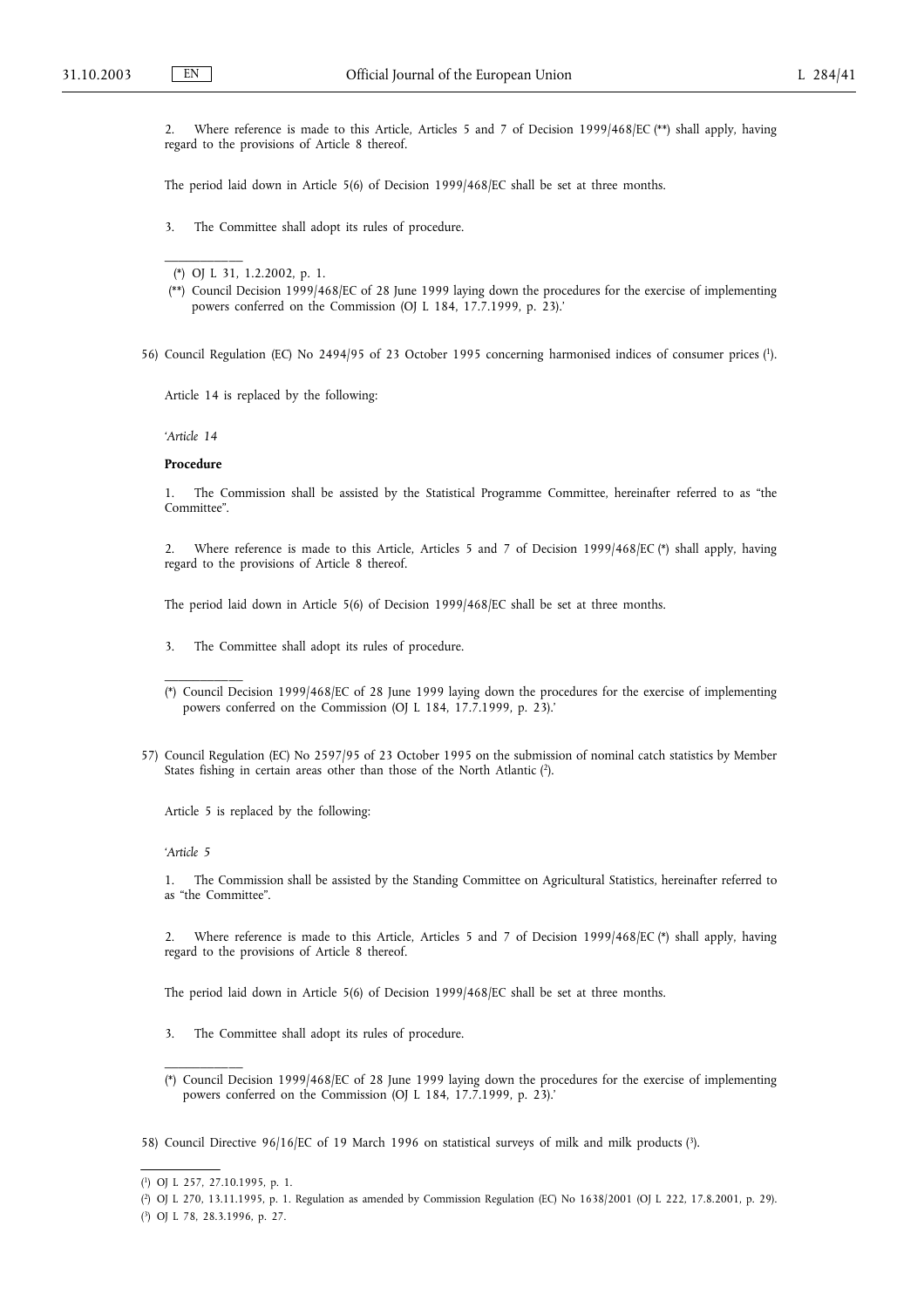Article 7 is replaced by the following:

*'Article 7*

\_\_\_\_\_\_\_\_\_\_\_

1. The Commission shall be assisted by the Standing Committee on Agricultural Statistics, hereinafter referred to as "the Committee".

2. Where reference is made to this Article, Articles 5 and 7 of Decision 1999/468/EC (\*) shall apply, having regard to the provisions of Article 8 thereof.

The period laid down in Article 5(6) of Decision 1999/468/EC shall be set at three months.

3. The Committee shall adopt its rules of procedure.

(\*) Council Decision 1999/468/EC of 28 June 1999 laying down the procedures for the exercise of implementing powers conferred on the Commission (OJ L 184, 17.7.1999, p. 23).'

59) Council Regulation (EC) No 1257/96 of 20 June 1996 concerning humanitarian aid (1).

Article 17(1) and (2) are replaced by the following:

'1. The Commission shall be assisted by a committee.

The Committee shall adopt its rules of procedure.

2. Where reference is made to this paragraph, Articles 5 and 7 of Decision 1999/468/EC shall apply, having regard to the provisions of Article 8 thereof.

The period laid down in Article 5(6) of Decision 1999/468/EC shall be set at one month.'

60) Council Directive 96/48/EC of 23 July 1996 on the interoperability of the trans-European high-speed rail system (2).

Article 21 is replaced by the following:

*'Article 21*

1. The Commission shall be assisted by a committee.

2. Where reference is made to this Article, Articles 5 and 7 of Decision 1999/468/EC (\*) shall apply, having regard to the provisions of Article 8 thereof.

The period laid down in Article 5(6) of Decision 1999/468/EC shall be set at three months.

3. The Committee shall adopt its rules of procedure.

4. The Committee may discuss any matter concerning the interoperability of the trans-European high-speed rail system.

5. Should it prove necessary, the Committee may set up working parties to aid it in carrying out its tasks, in particular with a view to coordinating the notified bodies.

6. The Committee shall be set up as soon as this Directive enters into force.

<sup>(\*)</sup> Council Decision 1999/468/EC of 28 June 1999 laying down the procedures for the exercise of implementing powers conferred on the Commission (OJ L 184, 17.7.1999, p. 23).'

<sup>(</sup> 1) OJ L 163, 2.7.1996, p. 1.

<sup>(</sup> 2) OJ L 235, 17.9.1996, p. 6.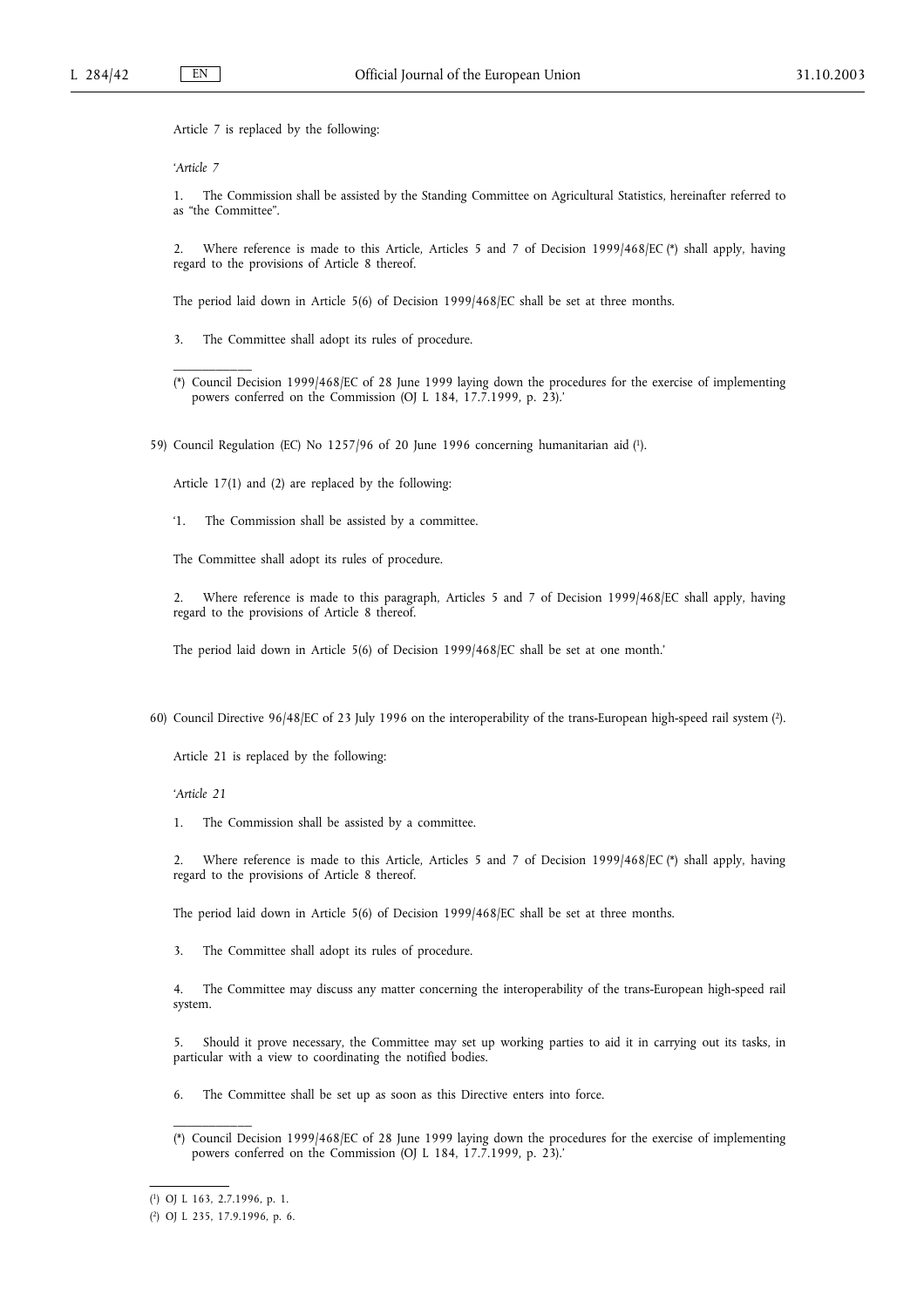61) Council Directive 96/61/EC of 24 September 1996 concerning integrated pollution prevention and control (1).

Article 19 is replaced by the following:

*'Article 19*

#### **Committee procedure**

1. The Commission shall be assisted by a committee.

2. Where reference is made to this Article, Articles 5 and 7 of Decision 1999/468/EC (\*) shall apply, having regard to the provisions of Article 8 thereof.

The period laid down in Article 5(6) of Decision 1999/468/EC shall be set at three months.

3. The Committee shall adopt its rules of procedure.

62) Council Directive 96/62/EC of 27 September 1996 on ambient air quality assessment and management (2).

Article 12 is replaced by the following:

*'Article 12*

\_\_\_\_\_\_\_\_\_\_\_

#### **Committee and its functions**

1. The amendments necessary to adapt the criteria and techniques referred to in Article 4(2) to scientific and technical progress, and the detailed arrangements for forwarding the information to be provided under Article 11, and other tasks specified in the provisions referred to in Article 4(3), shall be adopted in accordance with the procedure laid down in paragraph 2 of this Article. Such adaptation must not have the effect of modifying the limit values or the alert thresholds either directly or indirectly.

2. The Commission shall be assisted by a committee.

3. Where reference is made to this Article, Articles 5 and 7 of Decision 1999/468/EC (\*) shall apply, having regard to the provisions of Article 8 thereof.

The period laid down in Article 5(6) of Decision 1999/468/EC shall be set at three months.

4. The Committee shall adopt its rules of procedure.

- 63) Regulation (EC) No 2232/96 of the European Parliament and of the Council of 28 October 1996 laying down a Community procedure for flavouring substances used or intended for use in or on foodstuffs (3).
	- (a) Article 7 is replaced by the following:

*'Article 7*

\_\_\_\_\_\_\_\_\_\_\_

1. The Commission shall be assisted by the Standing Committee on the Food Chain and Animal Health, set up by Article 58 of Regulation (EC) No 178/2002 (\*), hereinafter referred to as "the Committee".

2. Where reference is made to this Article, Articles 5 and 7 of Decision 1999/468/EC (\*\*) shall apply, having regard to the provisions of Article 8 thereof.

<sup>(\*)</sup> Council Decision 1999/468/EC of 28 June 1999 laying down the procedures for the exercise of implementing powers conferred on the Commission (OJ L 184, 17.7.1999, p. 23).'

<sup>(\*)</sup> Council Decision 1999/468/EC of 28 June 1999 laying down the procedures for the exercise of implementing powers conferred on the Commission (OJ L 184, 17.7.1999, p. 23).'

<sup>(</sup> 1) OJ L 257, 10.10.1996, p. 26.

<sup>(</sup> 2) OJ L 296, 21.11.1996, p. 55.

<sup>(</sup> 3) OJ L 299, 23.11.1996, p. 1.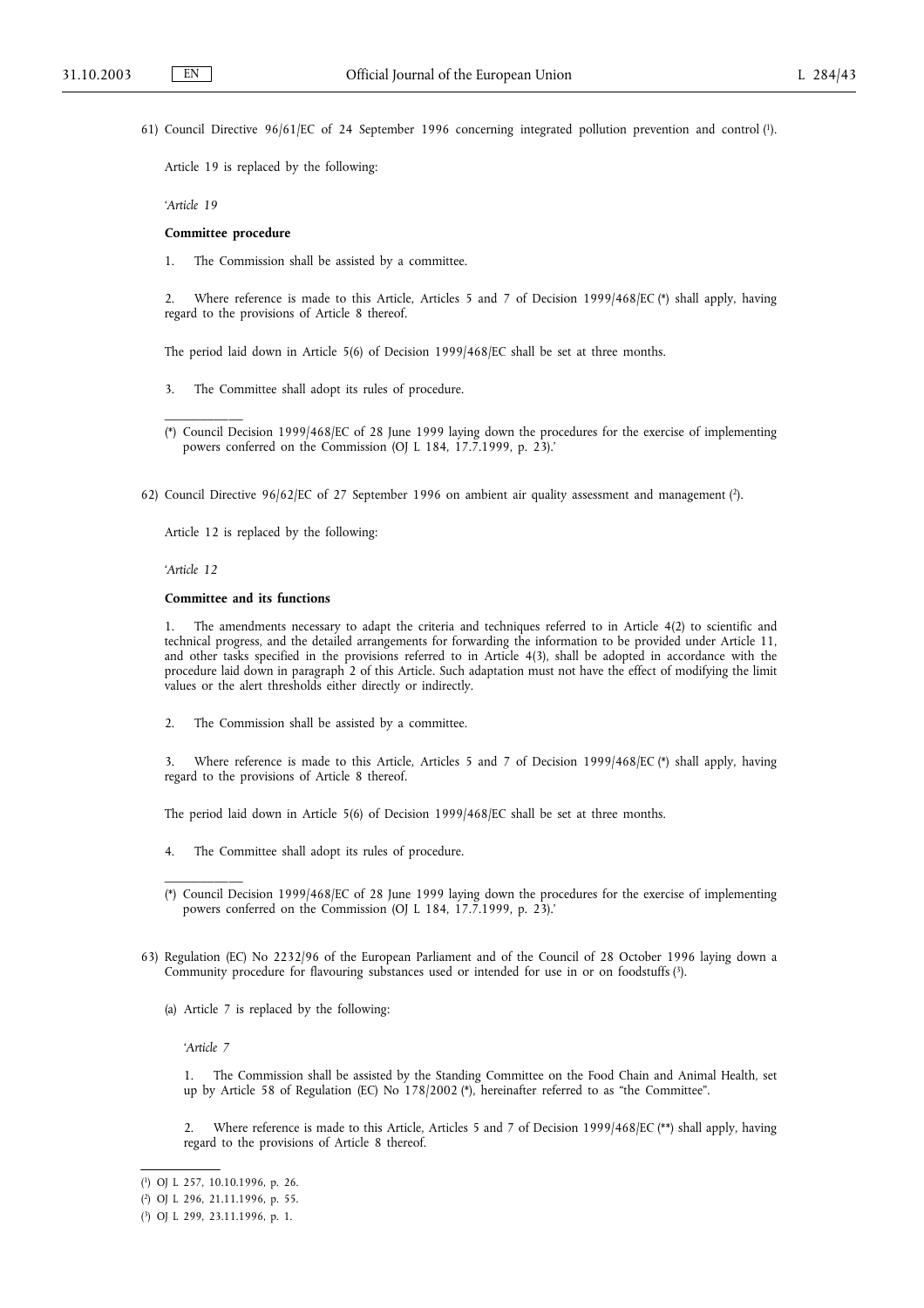The period laid down in Article 5(6) of Decision 1999/468/EC shall be set at three months.

3. The Committee shall adopt its rules of procedure.

- (\*\*) Council Decision 1999/468/EC of 28 June 1999 laying down the procedures for the exercise of implementing powers conferred on the Commission (OJ L 184, 17.7.1999, p. 23).'
- (b) Article 8 is repealed.

\_\_\_\_\_\_\_\_\_\_\_

64) Council Regulation (EC) No 2258/96 of 22 November 1996 on rehabilitation and reconstruction operations in developing countries  $(1)$ .

Article 7 is replaced by the following:

*'Article 7*

1. The Commission shall be assisted by the relevant geographical committee, hereinafter referred to as "the Committee".

2. Where reference is made to this Article, Articles 5 and 7 of Decision 1999/468/EC (\*) shall apply, having regard to the provisions of Article 8 thereof.

The period laid down in Article 5(6) of Decision 1999/468/EC shall be one month.

- 3. The Committee shall adopt its rules of procedure.
- (\*) Council Decision 1999/468/EC of 28 June 1999 laying down the procedures for the exercise of implementing powers conferred on the Commission (OJ L 184, 17.7.1999, p. 23).'
- 65) Council Directive 96/82/EC of 9 December 1996 on the control of major-accident hazards involving dangerous substances (2).

Article 22 is replaced by the following:

*'Article 22*

\_\_\_\_\_\_\_\_\_\_\_

#### **Committee**

1. The Commission shall be assisted by a committee.

2. Where reference is made to this Article, Articles 5 and 7 of Decision 1999/468/EC (\*) shall apply, having regard to the provisions of Article 8 thereof.

The period laid down in Article 5(6) of Decision 1999/468/EC shall be set at three months.

- 3. The Committee shall adopt its rules of procedure.
- (\*) Council Decision 1999/468/EC of 28 June 1999 laying down the procedures for the exercise of implementing powers conferred on the Commission (OJ L 184, 17.7.1999, p. 23).'
- 66) Council Regulation (EC) No 338/97 of 9 December 1996 on the protection of species of wild fauna and flora by regulating trade therein (3).

<sup>(\*)</sup> OJ L 31, 1.2.2002, p. 1.

<sup>(</sup> 1) OJ L 306, 28.11.1996, p. 1.

<sup>(</sup> 2) OJ L 10, 14.1.1997, p. 13.

<sup>(</sup> 3) OJ L 61, 3.3.1997, p. 1. Regulation as last amended by Commission Regulation (EC) No 2476/2001 (OJ L 334, 18.12.2001, p. 3).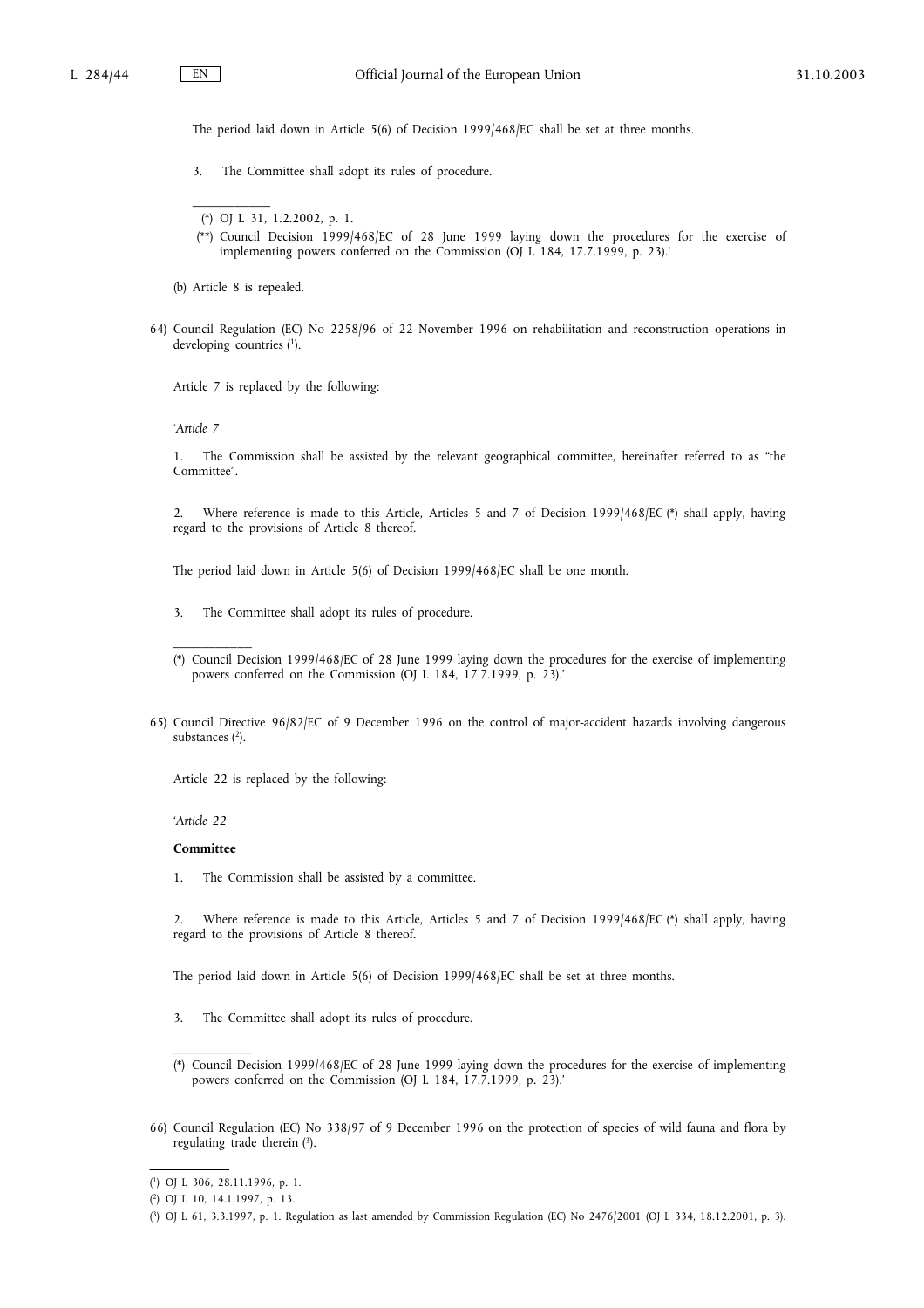Article 18 is replaced by the following:

*'Article 18*

1. The Commission shall be assisted by a committee.

2. Where reference is made to this Article, Articles 5 and 7 of Decision 1999/468/EC (\*) shall apply, having regard to the provisions of Article 8 thereof.

The period laid down in Article 5(6) of Decision 1999/468/EC shall be set at three months. As regards the Committee's tasks referred to in points 1 and 2 of Article 19, if, on the expiry of a period of three months from the date of referral to the Council, the Council has not acted, the proposed measures shall be adopted by the Commission.

- 3. The Committee shall adopt its rules of procedure.
- (\*) Council Decision 1999/468/EC of 28 June 1999 laying down the procedures for the exercise of implementing powers conferred on the Commission (OJ L 184, 17.7.1999, p. 23).'
- 67) Directive 96/73/EC of the European Parliament and of the Council of 16 December 1996 on certain methods for the quantitative analysis of binary textile fibre mixtures  $(1)$ .

Articles 5 and 6 are replaced by the following:

*'Article 5*

\_\_\_\_\_\_\_\_\_\_\_

1. The Commission shall be assisted by a Committee for Directives relating to Textile Names and Labelling, hereinafter called "the Committee".

2. Adaptations to technical progress in the methods of quantitative analysis provided for in Annex II shall be made in accordance with the procedure laid down in Article 6.

*Article 6*

\_\_\_\_\_\_\_\_\_\_\_

1. Where reference is made to this Article, Articles 5 and 7 of Decision 1999/468/EC (\*) shall apply, having regard to the provisions of Article 8 thereof.

The period laid down in Article 5(6) of Decision 1999/468/EC shall be set at three months.

- 2. The Committee shall adopt its rules of procedure.
- (\*) Council Decision 1999/468/EC of 28 June 1999 laying down the procedures for the exercise of implementing powers conferred on the Commission (OJ L 184, 17.7.1999, p. 23).'
- 68) Council Directive 96/96/EC of 20 December 1996 on the approximation of the laws of the Member States relating to roadworthiness tests for motor vehicles and their trailers (2).

Article 8 is replaced by the following:

*'Article 8*

1. The Commission shall be assisted by a committee on the adaptation to technical progress of the Directive on roadworthiness tests for motor vehicles and their trailers, hereinafter referred to as "the Committee".

2. Where reference is made to this Article, Articles 5 and 7 of Decision 1999/468/EC (\*) shall apply, having regard to the provisions of Article 8 thereof.

The period laid down in Article 5(6) of Decision 1999/468/EC shall be set at three months.

3. The Committee shall adopt its rules of procedure.

<sup>(\*)</sup> Council Decision 1999/468/EC of 28 June 1999 laying down the procedures for the exercise of implementing powers conferred on the Commission (OJ L 184, 17.7.1999, p. 23).'

<sup>(</sup> 1) OJ L 32, 3.2.1997, p. 1.

<sup>(</sup> 2) OJ L 46, 17.2.1997, p. 1. Directive as last amended by Commission Directive 2001/11/EC (OJ L 48, 17.2.2001, p. 20).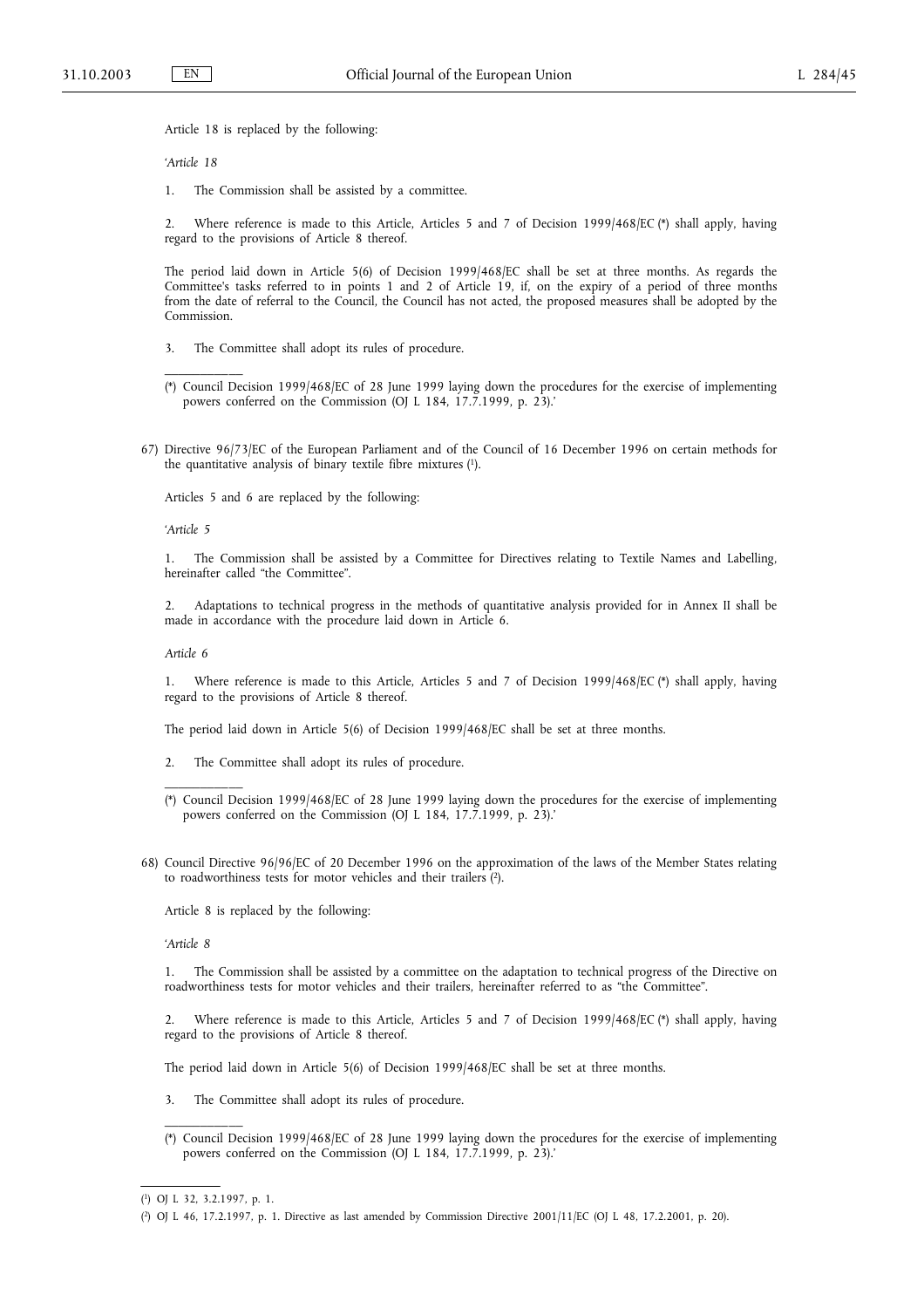69) Council Regulation (EC, Euratom) No 58/97 of 20 December 1996 concerning structural business statistics (1).

Article 13 is replaced by the following:

*'Article 13*

1. The Commission shall be assisted by the Statistical Programme Committee set up by Decision 89/382/EEC, Euratom, hereinafter referred to as "the Committee".

2. Where reference is made to this Article, Articles 5 and 7 of Decision 1999/468/EC (\*) shall apply, having regard to the provisions of Article 8 thereof.

The period laid down in Article 5(6) of Decision 1999/468/EC shall be set at three months.

- 3. The Committee shall adopt its rules of procedure.
- (\*) Council Decision 1999/468/EC of 28 June 1999 laying down the procedures for the exercise of implementing powers conferred on the Commission (OJ L 184, 17.7.1999, p. 23).'
- 70) Regulation (EC) No 258/97 of the European Parliament and of the Council of 27 January 1997 concerning novel foods and novel food ingredients (2).

Article 13 is replaced by the following:

*'Article 13*

\_\_\_\_\_\_\_\_\_\_\_

1. The Commission shall be assisted by the Standing Committee on the Food Chain and Animal Health, set up by Article 58 of Regulation (EC) No 178/2002 (\*), hereinafter referred to as "the Committee".

2. Where reference is made to this Article, Articles 5 and 7 of Decision 1999/468/EC (\*\*) shall apply, having regard to the provisions of Article 8 thereof.

The period laid down in Article 5(6) of Decision 1999/468/EC shall be set at three months.

3. The Committee shall adopt its rules of procedure.

Article 19 is replaced by the following:

*'Article 19*

\_\_\_\_\_\_\_\_\_\_\_

1. In the case referred to in Article 3(2)(b), the Commission shall be assisted by the Statistical Programme Committee, hereinafter referred to as "the Committee".

2. In this instance, Articles 5 and 7 of Decision 1999/468/EC (\*) shall apply, having regard to the provisions of Article 8 thereof.

The period laid down in Article 5(6) of Decision 1999/468/EC shall be set at three months.

- 3. The Committee shall adopt its rules of procedure.
- (\*) Council Decision 1999/468/EC of 28 June 1999 laying down the procedures for the exercise of implementing powers conferred on the Commission (OJ L 184, 17.7.1999, p. 23).'

<sup>(\*)</sup> OJ L 31, 1.2.2002, p. 1.

<sup>(\*\*)</sup> Council Decision 1999/468/EC of 28 June 1999 laying down the procedures for the exercise of implementing powers conferred on the Commission (OJ L 184, 17.7.1999, p. 23).'

<sup>71)</sup> Council Regulation (EC) No 322/97 of 17 February 1997 on Community Statistics (3).

<sup>(</sup> 1) OJ L 14, 17.1.1997, p. 7. Regulation as last amended by Commission Regulation (EC) No 1614/2002 (OJ L 244, 12.9.2002, p. 7).

<sup>(</sup> 2) OJ L 43, 14.2.1997, p. 1.

<sup>(</sup> 3) OJ L 52, 22.2.1997, p. 1.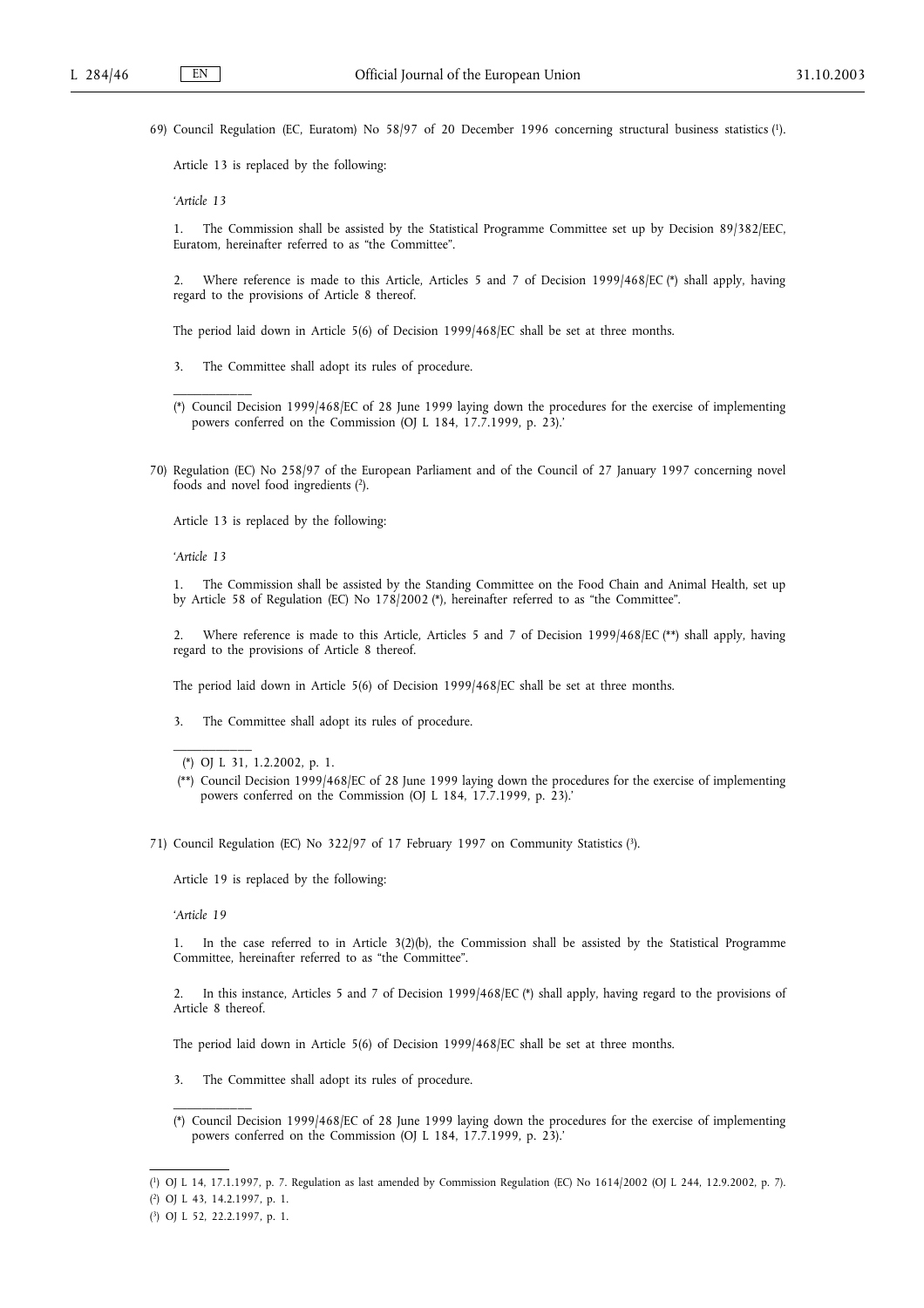72) Council Regulation (EC) No 550/97 of 24 March 1997 on HIV/AIDS-related operations in developing countries (1).

Article 8 is replaced by the following:

*'Article 8*

1. The Commission shall be assisted by the geographically-determined committee competent for development, hereinafter referred to as "the Committee".

2. Where reference is made to this Article, Articles 5 and 7 of Decision 1999/468/EC (\*) shall apply, having regard to the provisions of Article 8 thereof.

The period laid down in Article 5(6) of Decision 1999/468/EC shall be set at three months.

- 3. The Committee shall adopt its rules of procedure.
- (\*) Council Decision 1999/468/EC of 28 June 1999 laying down the procedures for the exercise of implementing powers conferred on the Commission (OJ L 184, 17.7.1999, p. 23).'
- 73) Council Regulation (EC) No 1484/97 of 22 July 1997 on aid for population policies and programmes in the developing countries (2).

Article 11 is replaced by the following:

*'Article 11*

\_\_\_\_\_\_\_\_\_\_\_

1. The Commission shall be assisted by the committee competent for development, hereinafter referred to as "the Committee".

2. Where reference is made to this Article, Articles 5 and 7 of Decision 1999/468/EC (\*) shall apply, having regard to the provisions of Article 8 thereof.

The period laid down in Article 5(6) of Decision 1999/468/EC shall be set at three months.

3. The Committee shall adopt its rules of procedure.

4. An exchange of views shall take place once a year on the basis of a presentation by the representative of the Commission of the general guidelines for the operations to be carried out in the year ahead, in the framework of a joint meeting of the committees pursuant to paragraph 1.

Article 10 is replaced by the following:

*'Article 10*

\_\_\_\_\_\_\_\_\_\_\_

1. The Commission shall be assisted by the geographically-determined committee competent for development.

2. Where reference is made to this Article, Articles 5 and 7 of Decision 1999/468/EC (\*) shall apply, having regard to the provisions of Article 8 thereof.

The period laid down in Article 5(6) of Decision 1999/468/EC shall be set at three months.

3. The Committee shall adopt its rules of procedure.

<sup>(\*)</sup> Council Decision 1999/468/EC of 28 June 1999 laying down the procedures for the exercise of implementing powers conferred on the Commission (OJ L 184, 17.7.1999, p. 23).'

<sup>74)</sup> Council Regulation (EC) No 2046/97 of 13 October 1997 on north-south cooperation in the campaign against drugs and drug addiction (3).

<sup>(</sup> 1) OJ L 85, 27.3.1997, p. 1.

<sup>(</sup> 2) OJ L 202, 30.7.1997, p. 1.

<sup>(</sup> 3) OJ L 287, 21.10.1997, p. 1.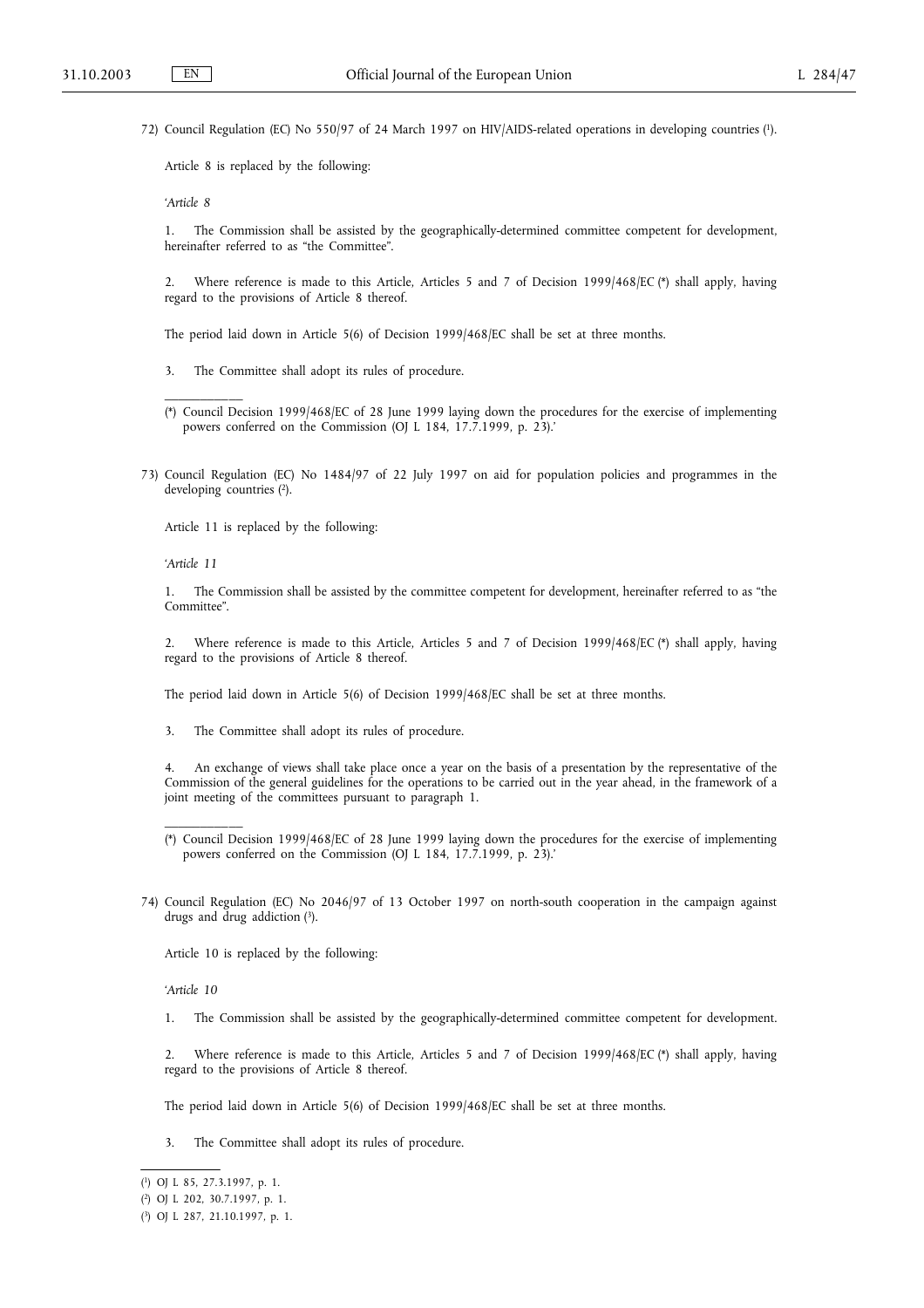\_\_\_\_\_\_\_\_\_\_\_

4. An exchange of views shall take place once a year on the basis of a presentation by the representative of the Commission of the general guidelines for the operations to be carried out in the year ahead, in the framework of a joint meeting of the committees pursuant to paragraph 1.

- (\*) Council Decision 1999/468/EC of 28 June 1999 laying down the procedures for the exercise of implementing powers conferred on the Commission (OJ L 184, 17.7.1999, p. 23).'
- 75) Directive 97/67/EC of the European Parliament and of the Council of 15 December 1997 on common rules for the development of the internal market of Community postal services and the improvement of quality of service (1).

Article 21 is replaced by the following:

*'Article 21*

### **The Committee**

\_\_\_\_\_\_\_\_\_\_\_

1. The Commission shall be assisted by a committee.

2. Where reference is made to this Article, Articles 5 and 7 of Decision 1999/468/EC (\*) shall apply, having regard to the provisions of Article 8 thereof.

The period laid down in Article 5(6) of Decision 1999/468/EC shall be set at three months.

3. The Committee shall adopt its rules of procedure.

76) Directive 98/8/EC of the European Parliament and of the Council of 16 February 1998 concerning the placing of biocidal products on the market (2).

Article 28(3) is replaced by the following:

'3. For matters referred to the Standing Committee by virtue of Articles 10, 11(4), 16, 27(1)(a) and (2), and 32, Articles 5 and 7 of Decision 1999/468/EC shall apply, having regard to the provisions of Article 8 thereof.

The period laid down in Article 5(6) of Decision 1999/468/EC shall be set at three months.'

77) Council Regulation (EC) No 448/98 of 16 February 1998 completing and amending Regulation (EC) No 2223/96 with respect to the allocation of financial intermediation services indirectly measured (FISIM) within the European system of national and regional accounts (ESA) (3).

Article 7 is replaced by the following:

*'Article 7*

1. The Commission shall be assisted by the Statistical Programme Committee, hereinafter referred to as "the Committee".

2. Where reference is made to this Article, Articles 5 and 7 of Decision 1999/468/EC (\*) shall apply, having regard to the provisions of Article 8 thereof.

The period laid down in Article 5(6) of Decision 1999/468/EC shall be set at three months.

- 3. The Committee shall adopt its rules of procedure.
- (\*) Council Decision 1999/468/EC of 28 June 1999 laying down the procedures for the exercise of implementing powers conferred on the Commission (OJ L 184, 17.7.1999, p. 23).'

<sup>(\*)</sup> Council Decision 1999/468/EC of 28 June 1999 laying down the procedures for the exercise of implementing powers conferred on the Commission (OJ L 184, 17.7.1999, p. 23).'

<sup>(</sup> 1) OJ L 15, 21.1.1998, p. 14. Directive as amended by Directive 2002/39/EC (OJ L 176, 5.7.2002, p. 21).

<sup>(</sup> 2) OJ L 123, 24.4.1998, p. 1.

<sup>(</sup> 3) OJ L 58, 27.2.1998, p. 1.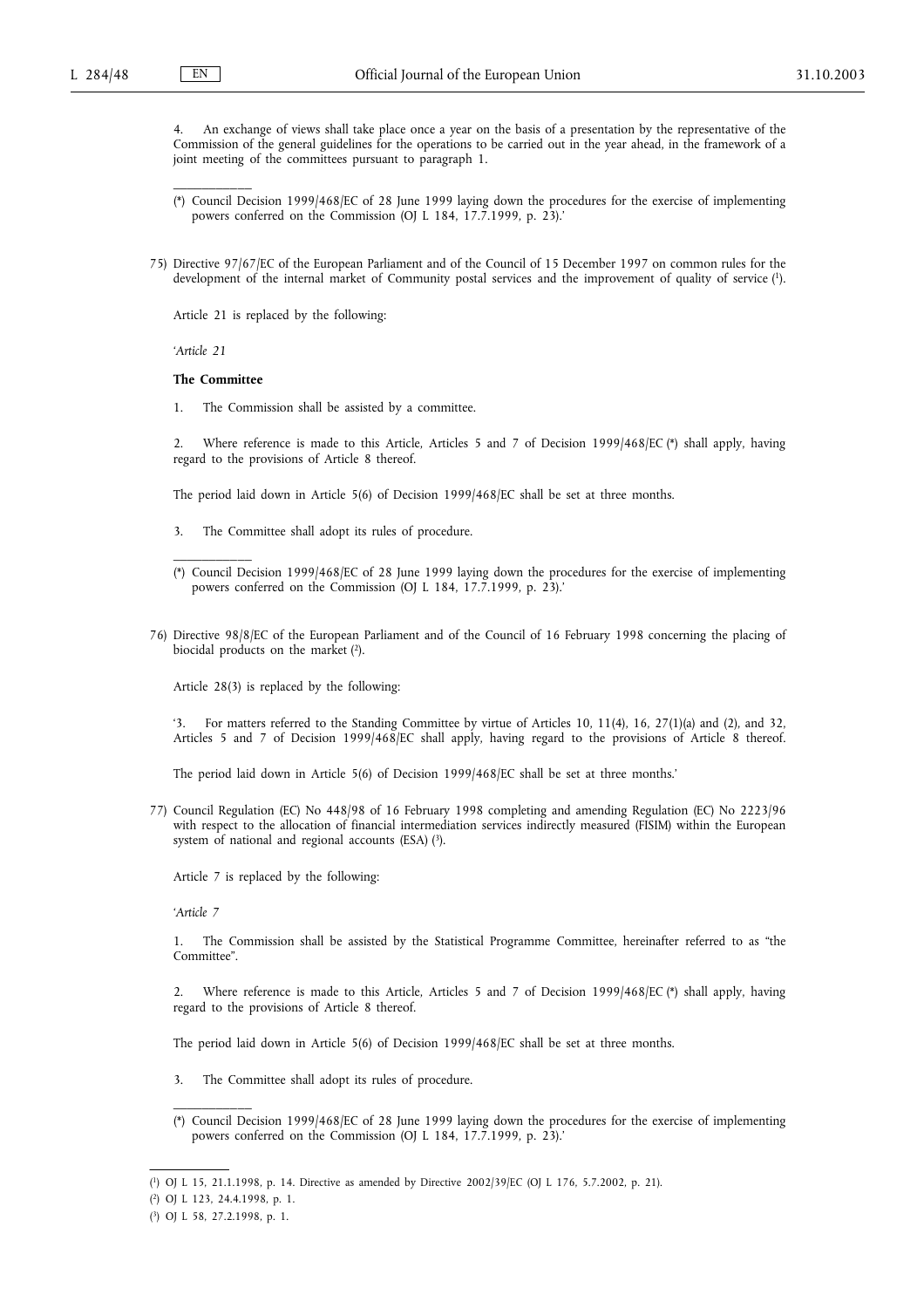78) Council Regulation (EC) No 1165/98 of 19 May 1998 concerning short-term statistics (1).

Article 18 is replaced by the following:

*'Article 18*

\_\_\_\_\_\_\_\_\_\_\_

1. The Commission shall be assisted by the Statistical Programme Committee, hereinafter referred to as "the Committee".

2. Where reference is made to this Article, Articles 5 and 7 of Decision 1999/468/EC (\*) shall apply, having regard to the provisions of Article 8 thereof.

The period laid down in Article 5(6) of Decision 1999/468/EC shall be set at three months.

- 3. The Committee shall adopt its rules of procedure.
- (\*) Council Decision 1999/468/EC of 28 June 1999 laying down the procedures for the exercise of implementing powers conferred on the Commission (OJ L 184, 17.7.1999, p. 23).'
- 79) Decision No 2119/98/EC of the European Parliament and of the Council of 24 September 1998 setting up a network for the epidemiological surveillance and control of communicable diseases in the Community (2).

Article 7 is replaced by the following:

*'Article 7*

1. For the purposes of implementing this Decision, the Commission shall be assisted by a committee.

2. Articles 5 and 7 of Decision 1999/468/EC (\*) shall apply, having regard to the provisions of Article 8 thereof.

The period laid down in Article 5(6) of Decision 1999/468/EC shall be set at three months.

- 3. The Committee shall adopt its rules of procedure.
- (\*) Council Decision 1999/468/EC of 28 June 1999 laying down the procedures for the exercise of implementing powers conferred on the Commission (OJ L 184, 17.7.1999, p. 23).'
- 80) Directive 98/70/EC of the European Parliament and of the Council of 13 October 1998 relating to the quality of petrol and diesel fuels and amending Council Directive 93/12/EEC (3).

Article 11 is replaced by the following:

*'Article 11*

\_\_\_\_\_\_\_\_\_\_\_

## **Committee procedure**

Where reference is made to this Article, Articles 5 and 7 of Decision 1999/468/EC (\*) shall apply, having regard to the provisions of Article 8 thereof.

The period laid down in Article 5(6) of Decision 1999/468/EC shall be set at three months.

- 2. The Committee shall adopt its rules of procedure.
- (\*) Council Decision 1999/468/EC of 28 June 1999 laying down the procedures for the exercise of implementing powers conferred on the Commission (OJ L 184, 17.7.1999, p. 23).'
- 81) Directive 98/79/EC of the European Parliament and of the Council of 27 October 1998 on in vitro diagnostic medical devices (4).

<sup>(</sup> 1) OJ L 162, 5.6.1998, p. 1.

<sup>(</sup> 2) OJ L 268, 3.10.1998, p. 1.

<sup>(</sup> 3) OJ L 350, 28.12.1998, p. 58. Directive as amended by Commission Directive 2000/71/EC (OJ L 287, 14.11.2000, p. 46).

<sup>(</sup> 4) OJ L 331, 7.12.1998, p. 1.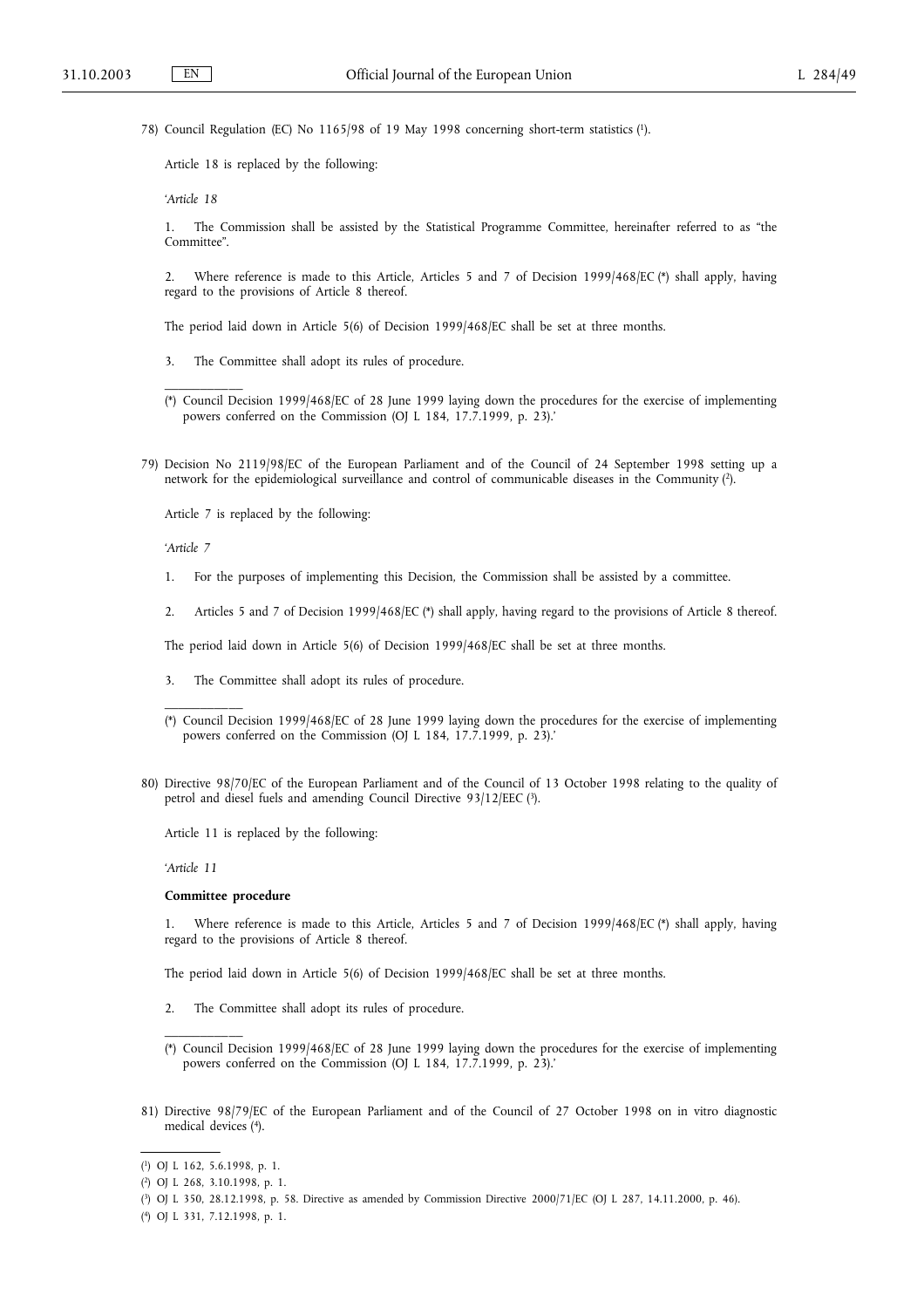Article 7 is replaced by the following:

*'Article 7*

1. The Commission shall be assisted by the committee set up by Article 6(2) of Directive 90/385/EEC.

2. Where reference is made to this Article, Articles 5 and 7 of Decision 1999/468/EC (\*) shall apply, having regard to the provisions of Article 8 thereof.

The period laid down in Article 5(6) of Decision 1999/468/EC shall be set at three months.

3. The Committee shall adopt its rules of procedure.

4. The Committee referred to in paragraph 1 may examine any question connected with the implementation of this Directive.

- (\*) Council Decision 1999/468/EC of 28 June 1999 laying down the procedures for the exercise of implementing powers conferred on the Commission (OJ L 184, 17.7.1999, p. 23).'
- 82) Decision No 276/1999/EC of the European Parliament and of the Council of 25 January 1999 adopting a multiannual Community action plan on promoting safer use of the Internet by combating illegal and harmful content on global networks  $(1)$ .

Article 5 is replaced by the following:

*'Article 5*

\_\_\_\_\_\_\_\_\_\_\_

1. The Commission shall be assisted by a committee.

2. Where reference is made to this Article, Articles 5 and 7 of Decision 1999/468/EC (\*) shall apply, having regard to the provisions of Article 8 thereof.

The period laid down in Article 5(6) of Decision 1999/468/EC shall be set at three months.

- 3. The Committee shall adopt its rules of procedure.
- (\*) Council Decision 1999/468/EC of 28 June 1999 laying down the procedures for the exercise of implementing powers conferred on the Commission (OJ L 184, 17.7.1999, p. 23).'
- 83) Directive 1999/2/EC of the European Parliament and of the Council of 22 February 1999 on the approximation of the laws of the Member States concerning foods and food ingredients treated with ionising radiation (2).

Article 12 is replaced by the following:

*'Article 12*

\_\_\_\_\_\_\_\_\_\_\_

1. The Commission shall be assisted by the Standing Committee on the Food Chain and Animal Health, set up by Article 58 of Regulation (EC) No 178/2002 (\*), hereinafter referred to as "the Committee".

2. Where reference is made to this Article, Articles 5 and 7 of Decision 1999/468/EC (\*\*) shall apply, having regard to the provisions of Article 8 thereof.

The period laid down in Article 5(6) of Decision 1999/468/EC shall be set at three months.

3. The Committee shall adopt its rules of procedure.

<sup>(\*)</sup> OJ L 31, 1.2.2002, p. 1.

<sup>(\*\*)</sup> Council Decision 1999/468/EC of 28 June 1999 laying down the procedures for the exercise of implementing powers conferred on the Commission (OJ L 184, 17.7.1999, p. 23).'

<sup>(</sup> 1) OJ L 33, 6.2.1999, p. 1.

<sup>(</sup> 2) OJ L 66, 13.3.1999, p. 16.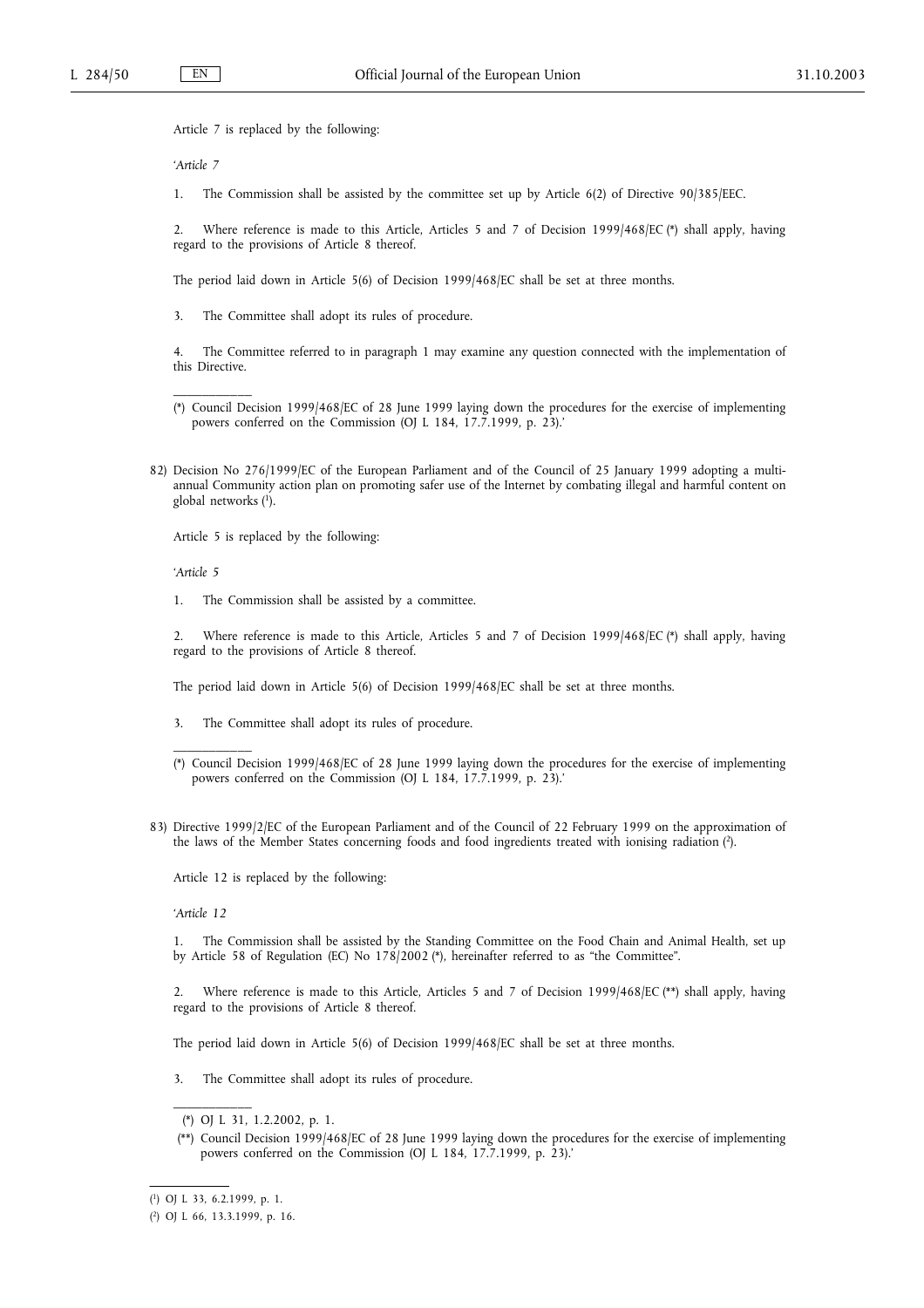84) Directive 1999/4/EC of the European Parliament and of the Council of 22 February 1999 relating to coffee extracts and chicory extracts (1).

Article 5 is replaced by the following:

*'Article 5*

1. The Commission shall be assisted by the Standing Committee on the Food Chain and Animal Health, set up by Article 58 of Regulation (EC) No 178/2002 (\*), hereinafter referred to as "the Committee".

2. Where reference is made to this Article, Articles 5 and 7 of Decision 1999/468/EC (\*\*) shall apply, having regard to the provisions of Article 8 thereof.

The period laid down in Article 5(6) of Decision 1999/468/EC shall be set at three months.

3. The Committee shall adopt its rules of procedure.

(\*) OJ L 31, 1.2.2002, p. 1.

\_\_\_\_\_\_\_\_\_\_\_

- (\*\*) Council Decision 1999/468/EC of 28 June 1999 laying down the procedures for the exercise of implementing powers conferred on the Commission (OJ L 184, 17.7.1999, p. 23).'
- 85) Directive 1999/5/EC of the European Parliament and of the Council of 9 March 1999 on radio equipment and telecommunications terminal equipment and the mutual recognition of their conformity (2).

Article 15 is replaced by the following:

*'Article 15*

#### **Regulatory committee procedure**

1. The procedure laid down in paragraph 2 shall apply in respect of the matters covered by Articles 3(3) and 4(1).

2. Where reference is made to this Article, Articles 5 and 7 of Decision 1999/468/EC (\*) shall apply, having regard to the provisions of Article 8 thereof.

The period laid down in Article 5(6) of Decision 1999/468/EC shall be set at three months.

3. The Committee shall adopt its rules of procedure.

86) Council Regulation (EC) No 530/1999 of 9 March 1999 concerning structural statistics on earnings and on labour costs  $(3)$ .

Article 12 is replaced by the following:

*'Article 12*

\_\_\_\_\_\_\_\_\_\_\_

1. The Commission shall be assisted by the Statistical Programme Committee, hereinafter referred to as "the Committee".

2. Where reference is made to this Article, Articles 5 and 7 of Decision 1999/468/EC (\*) shall apply, having regard to the provisions of Article 8 thereof.

The period laid down in Article 5(6) of Decision 1999/468/EC shall be set at three months.

- 3. The Committee shall adopt its rules of procedure.
- (\*) Council Decision 1999/468/EC of 28 June 1999 laying down the procedures for the exercise of implementing powers conferred on the Commission (OJ L 184, 17.7.1999, p. 23).'

<sup>(\*)</sup> Council Decision 1999/468/EC of 28 June 1999 laying down the procedures for the exercise of implementing powers conferred on the Commission (OJ L 184, 17.7.1999, p. 23).'

<sup>(</sup> 1) OJ L 66, 13.3.1999, p. 26.

<sup>(</sup> 2) OJ L 91, 7.4.1999, p. 10.

<sup>(</sup> 3) OJ L 63, 12.3.1999, p. 6.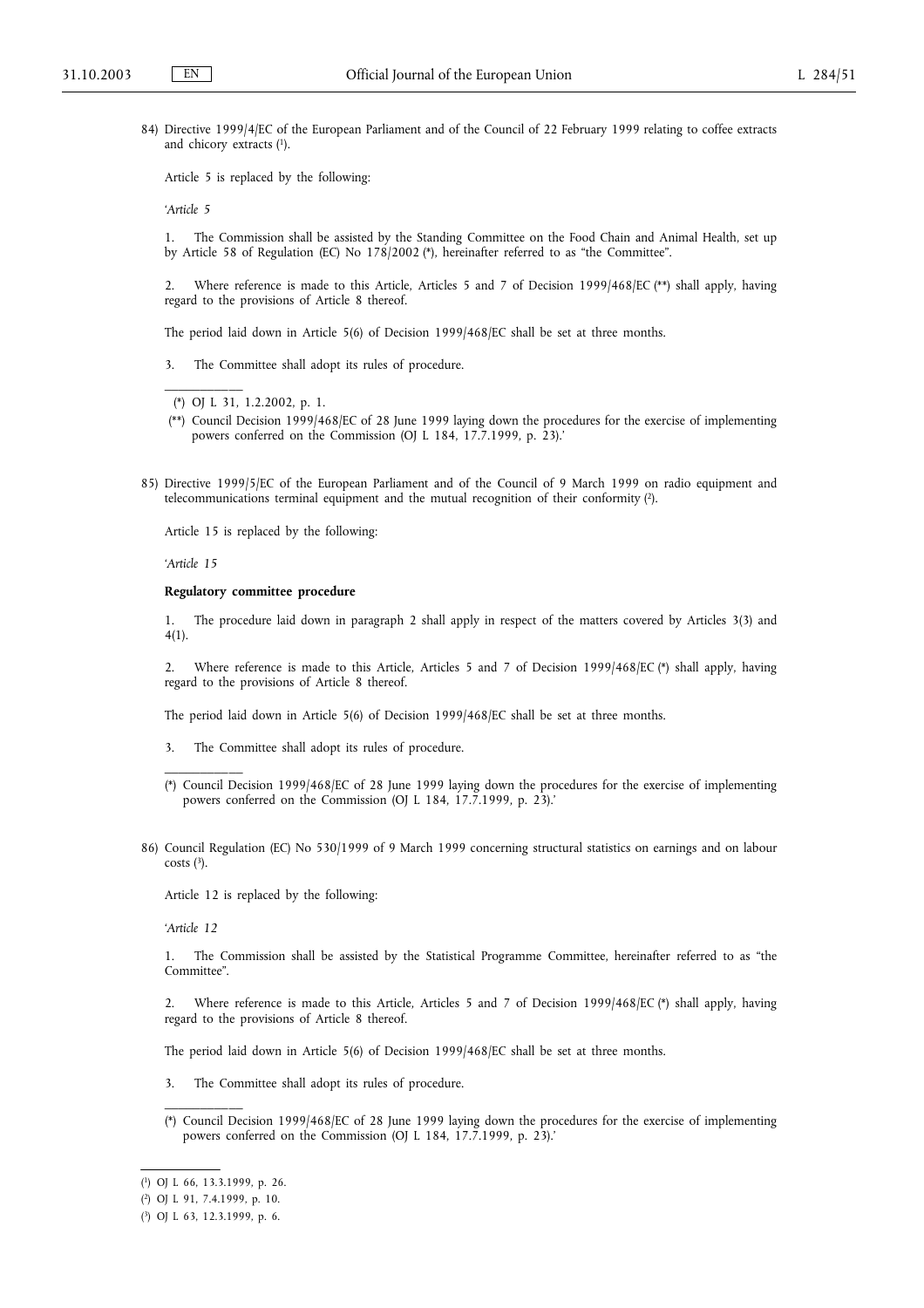87) Council Regulation (EC) No 856/1999 of 22 April 1999 establishing a special framework of assistance for traditional ACP suppliers of bananas (1).

Articles 6 and 8 are replaced by the following:

*'Article 6*

1. The Commission shall be assisted by the geographically-determined committee competent for development.

2. Where reference is made to this Article, Articles 5 and 7 of Decision 1999/468/EC (\*) shall apply, having regard to the provisions of Article 8 thereof.

The period laid down in Article 5(6) of Decision 1999/468/EC shall be set at one month.

- 3. The Committee shall adopt its rules of procedure.
- (\*) Council Decision 1999/468/EC of 28 June 1999 laying down the procedures for the exercise of implementing powers conferred on the Commission (OJ L 184, 17.7.1999, p. 23).

*Article 8*

\_\_\_\_\_\_\_\_\_\_\_

1. The Commission shall be assisted by the geographically-determined committee competent for development.

2. Where reference is made to this Article, Articles 5 and 7 of Decision 1999/468/EC (\*) shall apply, having regard to the provisions of Article 8 thereof.

The period laid down in Article 5(6) of Decision 1999/468/EC shall be set at three months.

- 3. The Committee shall adopt its rules of procedure.'
- 88) Council Directive 1999/31/EC of 26 April 1999 on the landfill of waste (2).

Article 17 is replaced by the following:

*'Article 17*

\_\_\_\_\_\_\_\_\_\_\_

1. The Commission shall be assisted by a committee.

2. Where reference is made to this Article, Articles 5 and 7 of Decision 1999/468/EC (\*) shall apply, having regard to the provisions of Article 8 thereof.

The period laid down in Article 5(6) of Decision 1999/468/EC shall be set at three months.

3. The Committee shall adopt its rules of procedure.

89) Council Regulation (EC) No 975/1999 of 29 April 1999 laying down the requirements for the implementation of development cooperation operations which contribute to the general objective of developing and consolidating democracy and the rule of law and to that of respecting human rights and fundamental freedoms (3).

Article 13 is replaced by the following:

*'Article 13*

1. The Commission shall be assisted by a Human Rights and Democracy Committee, hereinafter referred to as "the Committee".

2. Where reference is made to this Article, Articles 5 and 7 of Decision 1999/468/EC (\*) shall apply, having regard to the provisions of Article 8 thereof.

<sup>(\*)</sup> Council Decision 1999/468/EC of 28 June 1999 laying down the procedures for the exercise of implementing powers conferred on the Commission (OJ L 184, 17.7.1999, p. 23).'

<sup>(</sup> 1) OJ L 108, 27.4.1999, p. 2.

<sup>(</sup> 2) OJ L 182, 16.7.1999, p. 1.

<sup>(</sup> 3) OJ L 120, 8.5.1999, p. 1.